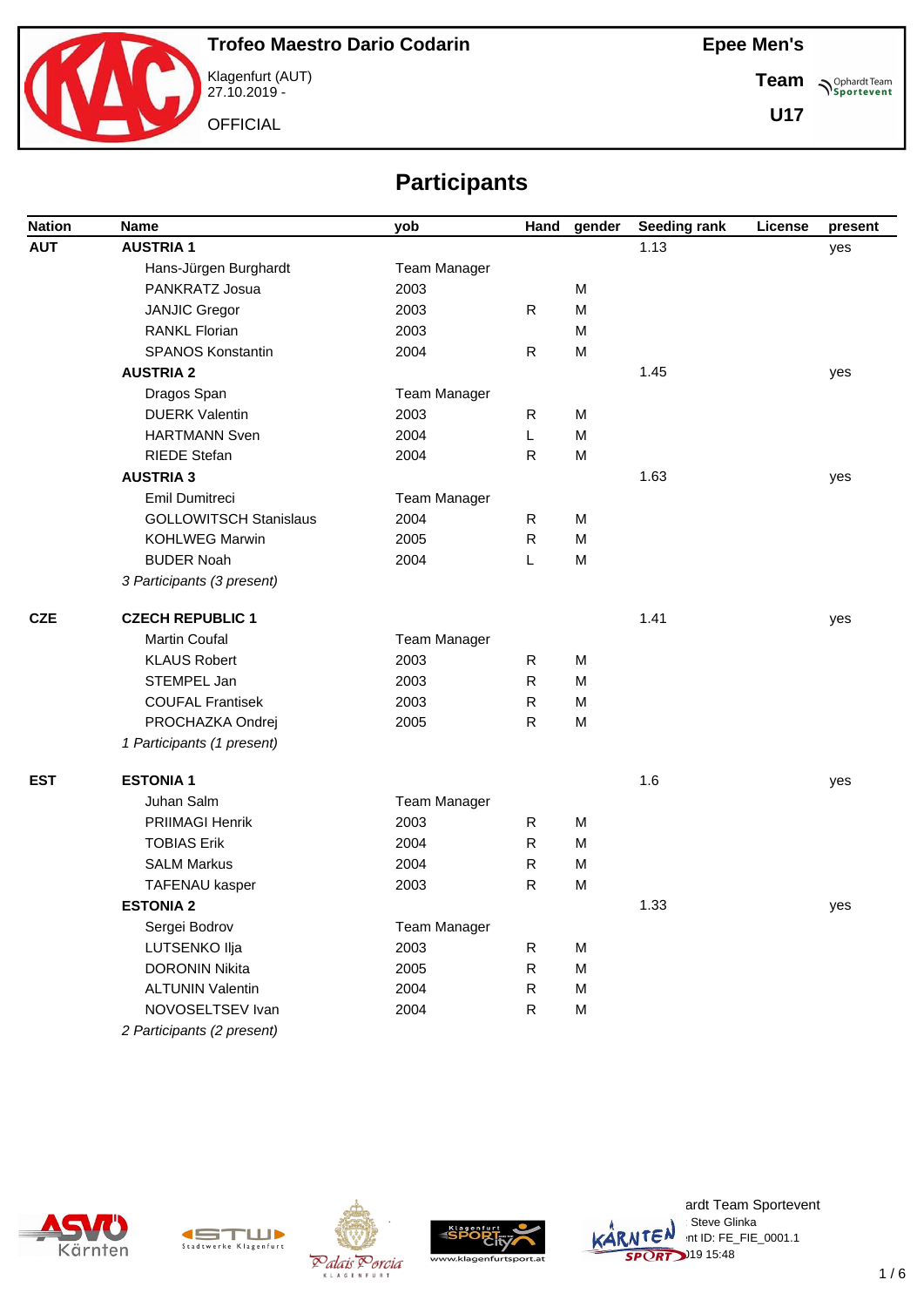

Klagenfurt (AUT) 27.10.2019 -

**OFFICIAL** 

| <b>Epee Men's</b> |
|-------------------|
|-------------------|

**Team Sportevent** 

| <b>Nation</b> | <b>Name</b>                  | yob                 | Hand         | gender | <b>Seeding rank</b> | License | present |
|---------------|------------------------------|---------------------|--------------|--------|---------------------|---------|---------|
| <b>GER</b>    | <b>GERMANY</b>               |                     |              |        | 1.16                |         | yes     |
|               | Jörg Friedler                | <b>Team Manager</b> |              |        |                     |         |         |
|               | <b>TREBIS Michael</b>        | 2003                | $\mathsf{R}$ | M      |                     |         |         |
|               | <b>BUELAU Matthew</b>        | 2005                | $\mathsf{R}$ | M      |                     |         |         |
|               | <b>NAGEL Keanu</b>           | 2003                | $\mathsf{R}$ | M      |                     |         |         |
|               | <b>KOLDITZ lan-Etienne</b>   | 2004                | $\mathsf{R}$ | M      |                     |         |         |
|               | <b>GERMANY 2</b>             |                     |              |        | 1.54                |         | yes     |
|               | <b>Blank Jannis</b>          | Team Manager        |              |        |                     |         |         |
|               | <b>BOORZ Jonas</b>           | 2003                | R            | M      |                     |         |         |
|               | <b>SCHENKENGEL Benedict</b>  | 2004                | Г            | M      |                     |         |         |
|               | <b>BREKER Henri</b>          | 2003                | R            | M      |                     |         |         |
|               | <b>KELPE Bendix</b>          | 2003                | ${\sf R}$    | M      |                     |         |         |
|               | <b>GERMANY 3</b>             |                     |              |        | 1.67                |         | yes     |
|               | <b>Falk Spoutz</b>           | <b>Team Manager</b> |              |        |                     |         |         |
|               | <b>VOGEL Vince</b>           | 2004                | $\mathsf{R}$ | M      |                     |         |         |
|               | <b>DERGAY David</b>          | 2004                | ${\sf R}$    | M      |                     |         |         |
|               | SPIERZAK Lorenz              | 2004                | $\mathsf{R}$ | M      |                     |         |         |
|               | <b>MEIER Kassian</b>         | 2004                | $\mathsf{R}$ | M      |                     |         |         |
|               | <b>GERMANY 4</b>             |                     |              |        | 1.68                |         | yes     |
|               | Kilian Stadter               | Team Manager        |              |        |                     |         |         |
|               | SCHWITZER Benjamin           | 2003                | R            | M      |                     |         |         |
|               | KOZIELSKI Kevin              | 2004                | $\mathsf{R}$ | M      |                     |         |         |
|               | <b>EBERHARDT Max</b>         | 2003                | ${\sf R}$    | M      |                     |         |         |
|               | <b>GERHARTZ Benedict</b>     | 2003                | $\mathsf{R}$ | M      |                     |         |         |
|               | <b>GERMANY 5</b>             |                     |              |        | 1.86                |         | yes     |
|               | Thomas Zimmermann            | Team Manager        |              |        |                     |         |         |
|               | RITZ Janik                   | 2004                | $\mathsf{R}$ | M      |                     |         |         |
|               | RIEGER Joshua                | 2004                | ${\sf R}$    | M      |                     |         |         |
|               | STANGE Jakob                 | 2005                | ${\sf R}$    | M      |                     |         |         |
|               | 5 Participants (5 present)   |                     |              |        |                     |         |         |
|               |                              |                     |              |        |                     |         |         |
| <b>GRE</b>    | <b>GREECE 1</b>              |                     |              |        | 1.73                |         | yes     |
|               | RASPOPTSIS Evangelos         | 2005                | ${\sf R}$    | M      |                     |         |         |
|               | <b>SALVARINAS Alexandros</b> | 2003                | ${\sf R}$    | M      |                     |         |         |
|               | <b>CHALVATZIS Vasileios</b>  | 2005                | $\mathsf{R}$ | M      |                     |         |         |
|               | 1 Participants (1 present)   |                     |              |        |                     |         |         |
| <b>HUN</b>    | <b>HUNGARY 1</b>             |                     |              |        | 1.5                 |         | yes     |
|               | <b>Tibor Andrasti</b>        | <b>Team Manager</b> |              |        |                     |         |         |
|               | <b>KOVACS Gergely</b>        | 2003                | L            | M      |                     |         |         |
|               | <b>CSABAI Mate</b>           | 2003                | $\mathsf{R}$ | M      |                     |         |         |
|               | <b>KO Benedek</b>            | 2003                | $\mathsf{R}$ | M      |                     |         |         |
|               | <b>FARKAS Peter</b>          | 2003                | $\mathsf{R}$ | M      |                     |         |         |
|               | 1 Participants (1 present)   |                     |              |        |                     |         |         |









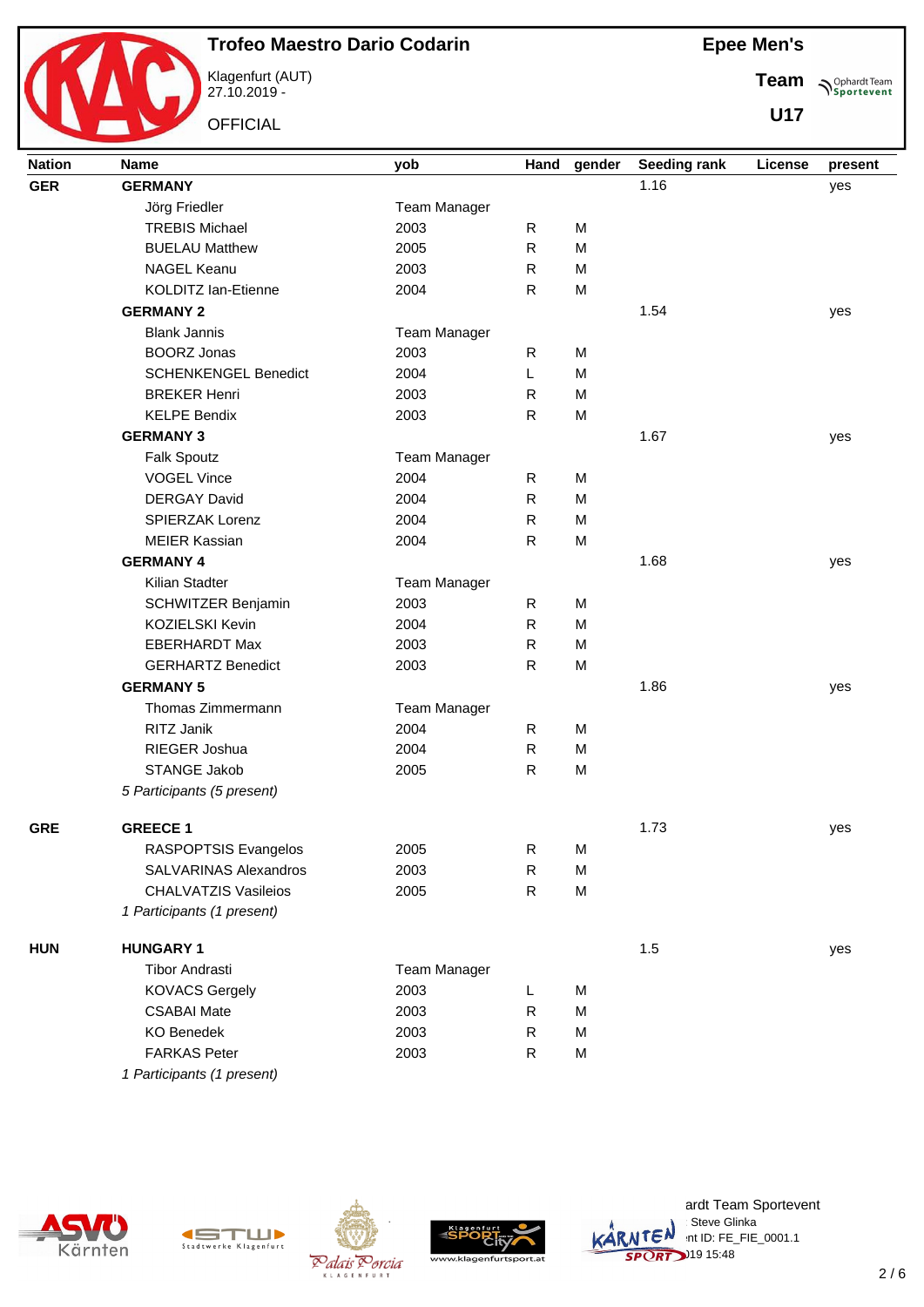

Klagenfurt (AUT) 27.10.2019 -

**OFFICIAL** 

**Epee Men's**

**Team Sportevent** 

**U17**

| <b>Nation</b> | <b>Name</b>                    | yob                 | Hand         | gender | Seeding rank | License | present |
|---------------|--------------------------------|---------------------|--------------|--------|--------------|---------|---------|
| <b>ITA</b>    | <b>ITALY</b>                   |                     |              |        | 1.1          |         | yes     |
|               | Mario Puliti                   | <b>Team Manager</b> |              |        |              |         |         |
|               | <b>CARRIERE Edoardo</b>        | 2003                |              | M      |              |         |         |
|               | <b>CARUSI Giacomo</b>          | 2003                | L            | M      |              |         |         |
|               | <b>URSINI Andrea</b>           | 2003                | L            | M      |              |         |         |
|               | <b>PULITI Lucio</b>            | 2005                | $\mathsf{R}$ | M      |              |         |         |
|               | <b>ITALY 2</b>                 |                     |              |        | 1.21         |         | yes     |
|               | Elisa Uga                      | Team Manager        |              |        |              |         |         |
|               | <b>VERDUCHI Giacomo</b>        | 2005                | $\mathsf{R}$ | M      |              |         |         |
|               | <b>VINCENZI Luca</b>           | 2004                |              | M      |              |         |         |
|               | CHECCO Filippo                 | 2005                | L            | M      |              |         |         |
|               | <b>GALASSI Matteo</b>          | 2005                | $\mathsf{R}$ | M      |              |         |         |
|               | 2 Participants (2 present)     |                     |              |        |              |         |         |
| <b>MKD</b>    | <b>NORTH MACEDONIA</b>         |                     |              |        | 1.9999       |         | yes     |
|               | Zoran Stojanovic               | Team Manager        |              |        |              |         |         |
|               | <b>SRBINOSKI Petar</b>         | 2004                | R            | M      |              |         |         |
|               | VELICHKOSKI Jovan              | 2004                | L            | M      |              |         |         |
|               | <b>BOZHINOVSKI Simon</b>       | 2005                | $\mathsf{R}$ | M      |              |         |         |
|               | NIKOLOVSKI Nikola              | 2004                | $\mathsf{R}$ | M      |              |         |         |
|               | 1 Participants (1 present)     |                     |              |        |              |         |         |
| <b>NOR</b>    | <b>NORWAY1</b>                 |                     |              |        | 1.26         |         | yes     |
|               | Mariusz Piasecki               | <b>Team Manager</b> |              |        |              |         |         |
|               | <b>DRAUGEDALEN Elias</b>       | 2003                | R            | M      |              |         |         |
|               | <b>KARLSEN Henning</b>         | 2003                | ${\sf R}$    | M      |              |         |         |
|               | <b>EIKANGER Olav</b>           | 2003                | $\mathsf{R}$ | M      |              |         |         |
|               | <b>BAKKE Alexander</b>         | 2003                | R            | M      |              |         |         |
|               | <b>NORWAY 2</b>                |                     |              |        | 1.84         |         | yes     |
|               | Mariusz Piasecki               | Team Manager        |              |        |              |         |         |
|               | <b>DRAUGEDALEN Emil</b>        | 2005                | L            | M      |              |         |         |
|               | MALVIK Aleksander              | 2005                | $\mathsf{R}$ | M      |              |         |         |
|               | <b>HEIBERG Kasper Mathisen</b> | 2004                | $\mathsf{R}$ | М      |              |         |         |
|               | <b>NORWAY 3</b>                |                     |              |        | 1.88         |         | yes     |
|               | Tomas Krasikovas               | <b>Team Manager</b> |              |        |              |         |         |
|               | <b>KRASIKOVAS Emilis</b>       | 2005                | $\mathsf{R}$ | М      |              |         |         |
|               | <b>WALLE Henrik</b>            | 2004                | ${\sf R}$    | M      |              |         |         |
|               | NORDTVEIT Didrik               | 2005                | L            | M      |              |         |         |
|               | 3 Participants (3 present)     |                     |              |        |              |         |         |











ardt Team Sportevent **License: Steve Glinka**  $\overline{C}$ <sup>N</sup>  $\cdot$ nt ID: FE\_FIE\_0001.1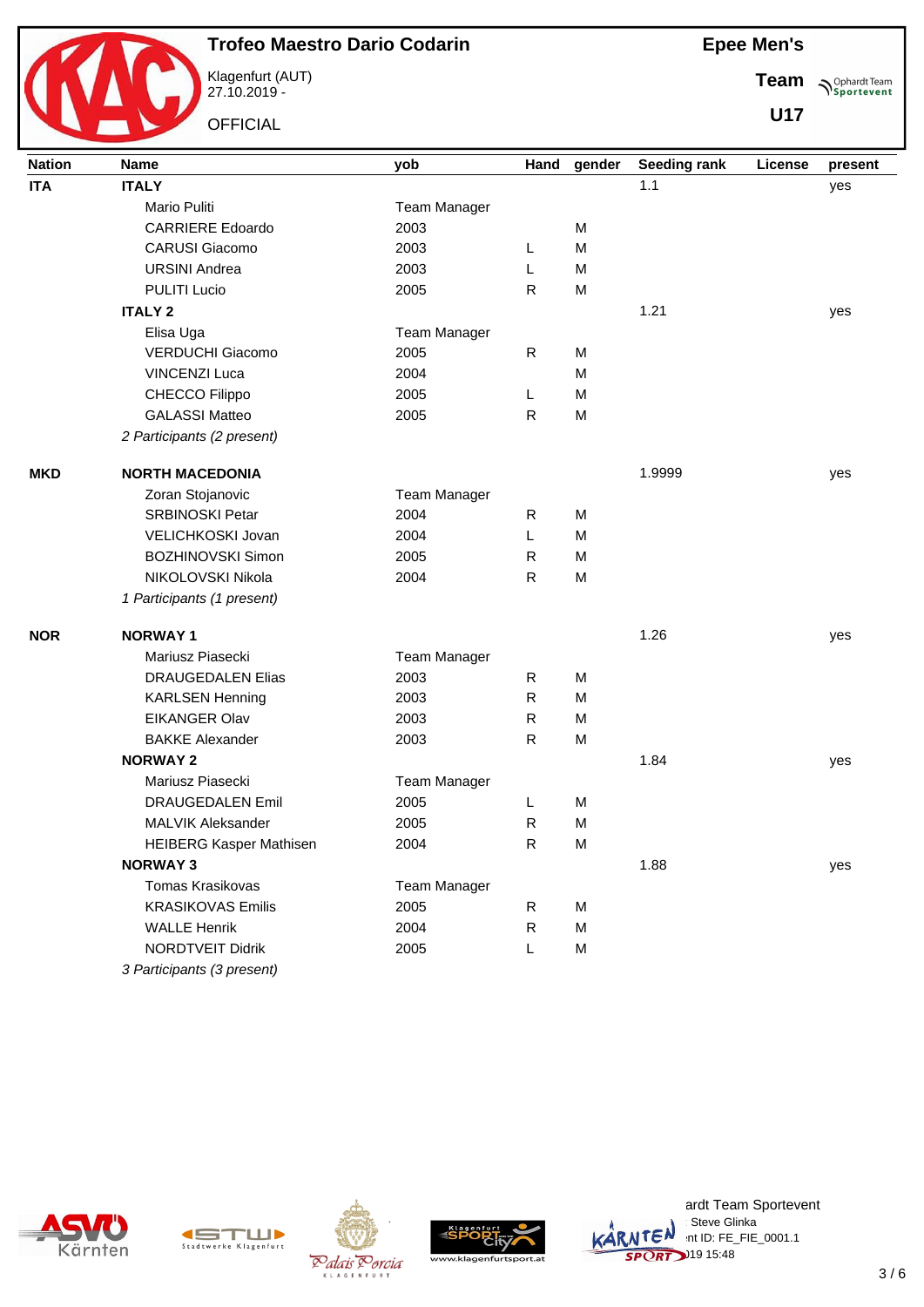

Klagenfurt (AUT) 27.10.2019 -

**OFFICIAL** 

**Sportevent Team**

**U17**

| <b>Nation</b> | <b>Name</b>                 | yob                 | Hand         | gender | Seeding rank | License | present |
|---------------|-----------------------------|---------------------|--------------|--------|--------------|---------|---------|
| <b>POL</b>    | <b>POLAND</b>               |                     |              |        | 1.8          |         | yes     |
|               | <b>Artur Fajkis</b>         | <b>Team Manager</b> |              |        |              |         |         |
|               | SOCHA Antoni                | 2004                |              | M      |              |         |         |
|               | <b>URBAN Piotr</b>          | 2003                | $\mathsf{R}$ | M      |              |         |         |
|               | <b>WALACH Wiktor</b>        | 2003                |              | M      |              |         |         |
|               | <b>KITLINSKI Bartosz</b>    | 2003                |              | M      |              |         |         |
|               | <b>POLAND 2</b>             |                     |              |        | 1.46         |         | yes     |
|               | Marek Tercjak               | <b>Team Manager</b> |              |        |              |         |         |
|               | WESOLOWSKI Mikolaj          | 2004                |              | M      |              |         |         |
|               | RZYCZNIAK Wojciech          | 2004                | $\mathsf{R}$ | M      |              |         |         |
|               | <b>DZIURA Stanislaw</b>     | 2004                | $\mathsf{R}$ | M      |              |         |         |
|               | <b>BEZUCH Krzysztof</b>     | 2004                |              | M      |              |         |         |
|               | <b>POLAND 3</b>             |                     |              |        | 1.48         |         | yes     |
|               | Maciej Kazmierski           | <b>Team Manager</b> |              |        |              |         |         |
|               | <b>FILEK Ireneusz</b>       | 2005                |              | M      |              |         |         |
|               | <b>JAKUBOWSKI Olaf</b>      | 2003                |              | M      |              |         |         |
|               | PARAFINIUK Lukasz           | 2004                |              | M      |              |         |         |
|               | KAZMIERSKI Maciej           | 2003                | L            | M      |              |         |         |
|               | <b>POLAND4</b>              |                     |              |        | 1.69         |         | yes     |
|               | Pawel Urban                 | <b>Team Manager</b> |              |        |              |         |         |
|               | <b>URBAN Pawel</b>          | 2003                | $\mathsf{R}$ | M      |              |         |         |
|               | KOZLOWSKI Arkadiusz         | 2003                | $\mathsf{R}$ | M      |              |         |         |
|               | GLINKA Jan                  | 2004                |              | M      |              |         |         |
|               | <b>KUREK Jakub</b>          | 2004                | L            | M      |              |         |         |
|               | <b>POLAND 5</b>             |                     |              |        | 1.71         |         | yes     |
|               | Kacper Morek                | <b>Team Manager</b> |              |        |              |         |         |
|               | <b>MOREK Kacper</b>         | 2003                |              | M      |              |         |         |
|               | MARCZAK Wojciech            | 2005                | ${\sf R}$    | M      |              |         |         |
|               | <b>OLEJNICZAK Kamil</b>     | 2004                |              | M      |              |         |         |
|               | <b>GORCZANSKI Tymoteusz</b> | 2003                | $\mathsf{R}$ | M      |              |         |         |
|               | 5 Participants (5 present)  |                     |              |        |              |         |         |











ardt Team Sportevent<br>∷Steve Glinka **License: Steve Glinka**  $\overline{C}$ <sup>N</sup>  $\cdot$ nt ID: FE\_FIE\_0001.1 SPORT 19 15:48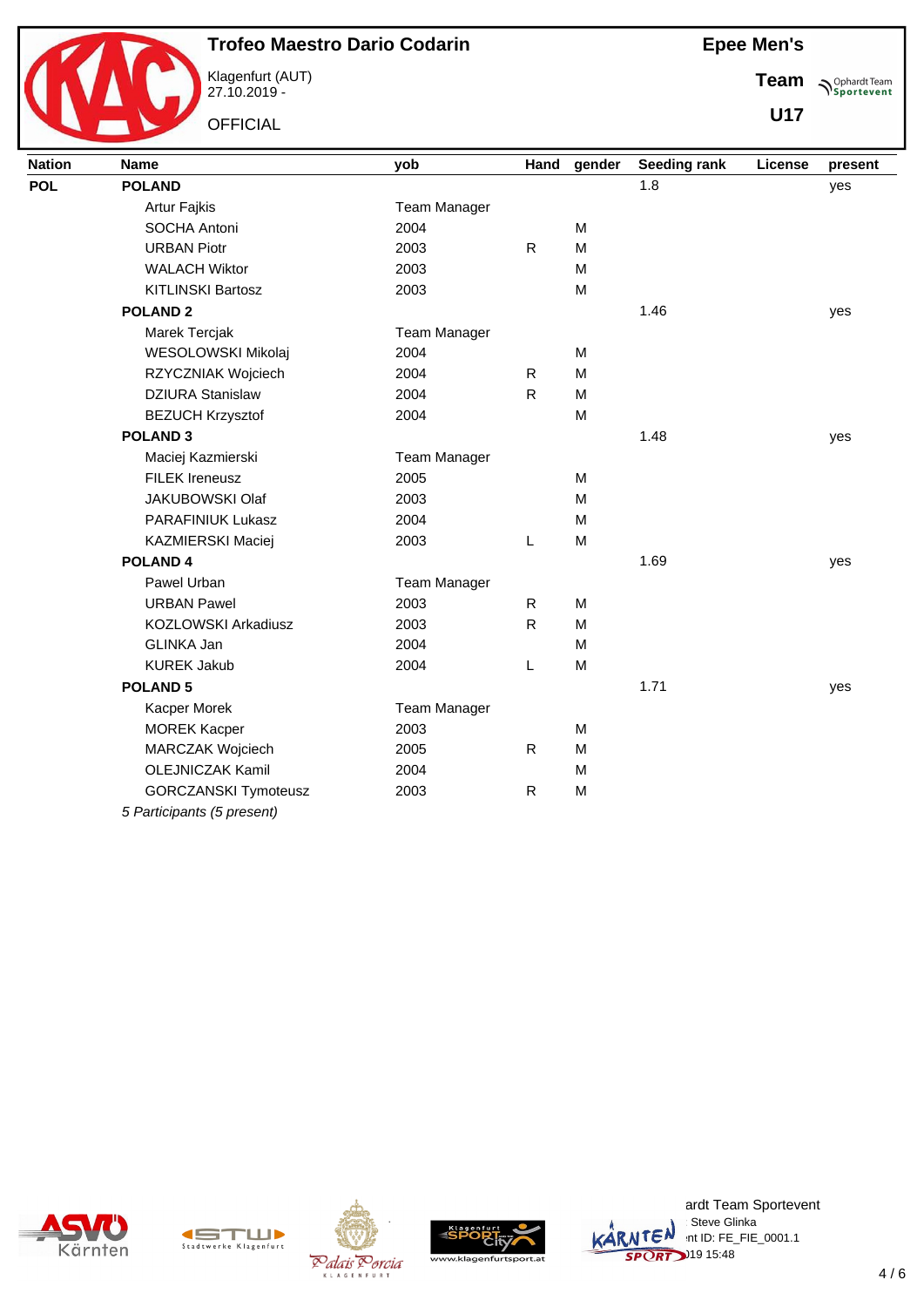

Klagenfurt (AUT) 27.10.2019 -

**OFFICIAL** 

**Sportevent Team**

| <b>Nation</b> | <b>Name</b>                 | yob                 | Hand         | gender | <b>Seeding rank</b> | License | present |
|---------------|-----------------------------|---------------------|--------------|--------|---------------------|---------|---------|
| <b>ROU</b>    | <b>ROMANIA</b>              |                     |              |        | 1.9                 |         | yes     |
|               | Mihaela Ion                 | Team Manager        |              |        |                     |         |         |
|               | <b>MIRICA Florin</b>        | 2004                | $\mathsf{R}$ | M      |                     |         |         |
|               | ZARNESCU Tudor              | 2003                | ${\sf R}$    | M      |                     |         |         |
|               | PAPP Andrei                 | 2004                | ${\sf R}$    | M      |                     |         |         |
|               | <b>NISTOR Horia</b>         | 2004                | ${\sf R}$    | M      |                     |         |         |
|               | <b>ROMANIA 2</b>            |                     |              |        | 1.47                |         | yes     |
|               | Marius Gheorghe             | Team Manager        |              |        |                     |         |         |
|               | <b>BURGHELEA Andrei</b>     | 2004                | R            | M      |                     |         |         |
|               | <b>MARGHESCU Rares</b>      | 2005                | ${\sf R}$    | M      |                     |         |         |
|               | <b>BACIU Stefan</b>         | 2004                | ${\sf R}$    | M      |                     |         |         |
|               | <b>ROMANIA 3</b>            |                     |              |        | 1.59                |         | yes     |
|               | Mihaela Ion                 | <b>Team Manager</b> |              |        |                     |         |         |
|               | POPESCU Alexandru           | 2005                | R            | M      |                     |         |         |
|               | <b>PURCAREA Dinu</b>        | 2004                | R            | M      |                     |         |         |
|               | <b>SCARLAT Cris</b>         | 2004                | R            | M      |                     |         |         |
|               | <b>SEBESAN Claus</b>        | 2003                | R            | M      |                     |         |         |
|               | 3 Participants (3 present)  |                     |              |        |                     |         |         |
| <b>SLO</b>    | <b>SLOVENIA</b>             |                     |              |        | 1.60                |         | yes     |
|               | Ponikvar Rok                | <b>Team Manager</b> |              |        |                     |         |         |
|               | <b>STURMBELJ Viktor</b>     | 2003                | $\mathsf{R}$ | M      |                     |         |         |
|               | <b>BOZIC Brin</b>           | 2005                | R            | M      |                     |         |         |
|               | PONIKVAR Lars               | 2005                |              | M      |                     |         |         |
|               | 1 Participants (1 present)  |                     |              |        |                     |         |         |
| <b>SRB</b>    | <b>ORTHODOX BRO</b>         |                     |              |        | 1.9999              |         | yes     |
|               | Jovan Kolaric               | <b>Team Manager</b> |              |        |                     |         |         |
|               | <b>MOSCHIDIS Alexandros</b> | 2005                | R            | M      |                     |         |         |
|               | RISTIC Nemanja              | 2005                | $\mathsf{R}$ | M      |                     |         |         |
|               | <b>MAVROMATIS Achilleas</b> | 2005                | L            | M      |                     |         |         |
|               | PAVLOVIC Luka               | 2005                | ${\sf R}$    | M      |                     |         |         |
|               | <b>SERBIA</b>               |                     |              |        | 1.36                |         | yes     |
|               | Jovan Kolaric               | Team Manager        |              |        |                     |         |         |
|               | JOVANOVIC Jovan             | 2004                | $\mathsf R$  | M      |                     |         |         |
|               | PLANOJEVIC Jakov            | 2004                | ${\sf R}$    | M      |                     |         |         |
|               | <b>GRUJIC Kosta</b>         | 2006                | ${\sf R}$    | M      |                     |         |         |
|               | <b>DJUROVIC Milos</b>       | 2004                | ${\sf R}$    | M      |                     |         |         |
|               | 2 Participants (2 present)  |                     |              |        |                     |         |         |









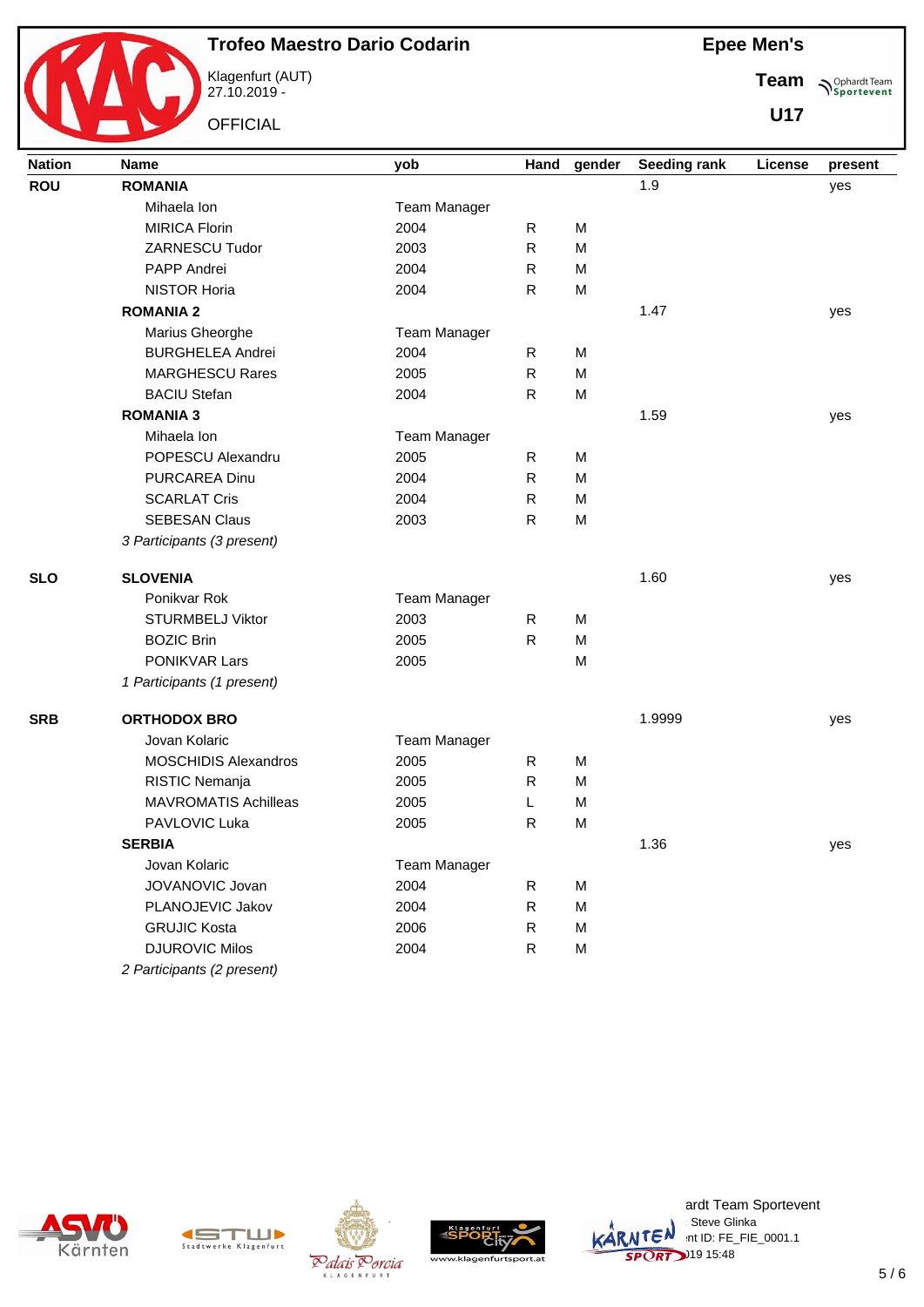

Klagenfurt (AUT) 27.10.2019 -

**OFFICIAL** 

**Team Sportevent** 

**U17**

| <b>Nation</b> | <b>Name</b>                 | yob                 | Hand         | gender | <b>Seeding rank</b> | License | present |
|---------------|-----------------------------|---------------------|--------------|--------|---------------------|---------|---------|
| SUI           | <b>SWITZERLAND 1</b>        |                     |              |        | 1.2                 |         | yes     |
|               | J. Praf                     | Team Manager        |              |        |                     |         |         |
|               | <b>COLENBERG Tito</b>       | 2003                |              | M      |                     |         |         |
|               | <b>BROCHARD Théo</b>        | 2003                | L            | M      |                     |         |         |
|               | <b>VINEIS Sven</b>          | 2003                | $\mathsf{R}$ | M      |                     |         |         |
|               | <b>GERBER Jacob</b>         | 2003                | $\mathsf{R}$ | M      |                     |         |         |
|               | <b>SWITZERLAND 2</b>        |                     |              |        | 1.15                |         | yes     |
|               | P. Faussch                  | <b>Team Manager</b> |              |        |                     |         |         |
|               | PORTMANN Nicolas            | 2004                |              | M      |                     |         |         |
|               | RAMUZ Jeremy                | 2003                | R            | M      |                     |         |         |
|               | AEBERSOLD Alban             | 2004                | ${\sf R}$    | M      |                     |         |         |
|               | <b>HURLIMANN David</b>      | 2004                | $\mathsf{R}$ | M      |                     |         |         |
|               | 2 Participants (2 present)  |                     |              |        |                     |         |         |
| <b>UKR</b>    | <b>UKRAINE</b>              |                     |              |        | 1.7                 |         | yes     |
|               | Tymo levgenii               | Team Manager        |              |        |                     |         |         |
|               | MUKOID Kyrylo               | 2003                | $\mathsf{R}$ | M      |                     |         |         |
|               | OPANASENKO Andrii           | 2003                | $\mathsf{R}$ | M      |                     |         |         |
|               | RYADNINSKYI Ivan            | 2005                | L            | M      |                     |         |         |
|               | <b>KUBLITSKIY Mykhailo</b>  | 2003                | $\mathsf{R}$ | M      |                     |         |         |
|               | <b>UKRAINE 2</b>            |                     |              |        | 1.23                |         | yes     |
|               | Tymo levgenii               | <b>Team Manager</b> |              |        |                     |         |         |
|               | PLAKSIN Dmytro              | 2005                | L            | M      |                     |         |         |
|               | <b>GRABOVSKYI Oleksandr</b> | 2003                | $\mathsf{R}$ | M      |                     |         |         |
|               | NAZAREVYCH Vladyslav        | 2003                | $\mathsf{R}$ | M      |                     |         |         |
|               | <b>HORDON ILLIA</b>         | 2003                | $\mathsf{R}$ | M      |                     |         |         |
|               | <b>UKRAINE 3</b>            |                     |              |        | 1.44                |         | yes     |
|               | Tymo levgenii               | <b>Team Manager</b> |              |        |                     |         |         |
|               | MATIUSHKO Petro             | 2003                | $\mathsf{R}$ | M      |                     |         |         |
|               | SAMOILOV Roman              | 2004                | $\mathsf{R}$ | M      |                     |         |         |
|               | <b>KURHAN Volodymyr</b>     | 2004                | R            | M      |                     |         |         |
|               | VASYLYSHYN Dmytro           | 2004                | $\mathsf{R}$ | M      |                     |         |         |
|               | <b>UKRAINE 4</b>            |                     |              |        | 1.55                |         | yes     |
|               | Tymo levgenii               | <b>Team Manager</b> |              |        |                     |         |         |
|               | <b>BONDAREV Danyil</b>      | 2003                | $\mathsf{R}$ | M      |                     |         |         |
|               | <b>MAZUR Daniil</b>         | 2005                | ${\sf R}$    | M      |                     |         |         |
|               | CHORNOGOD ILLIA             | 2005                | R            | M      |                     |         |         |
|               | 4 Participants (4 present)  |                     |              |        |                     |         |         |

15 Nations, 36 Participants (36 present)









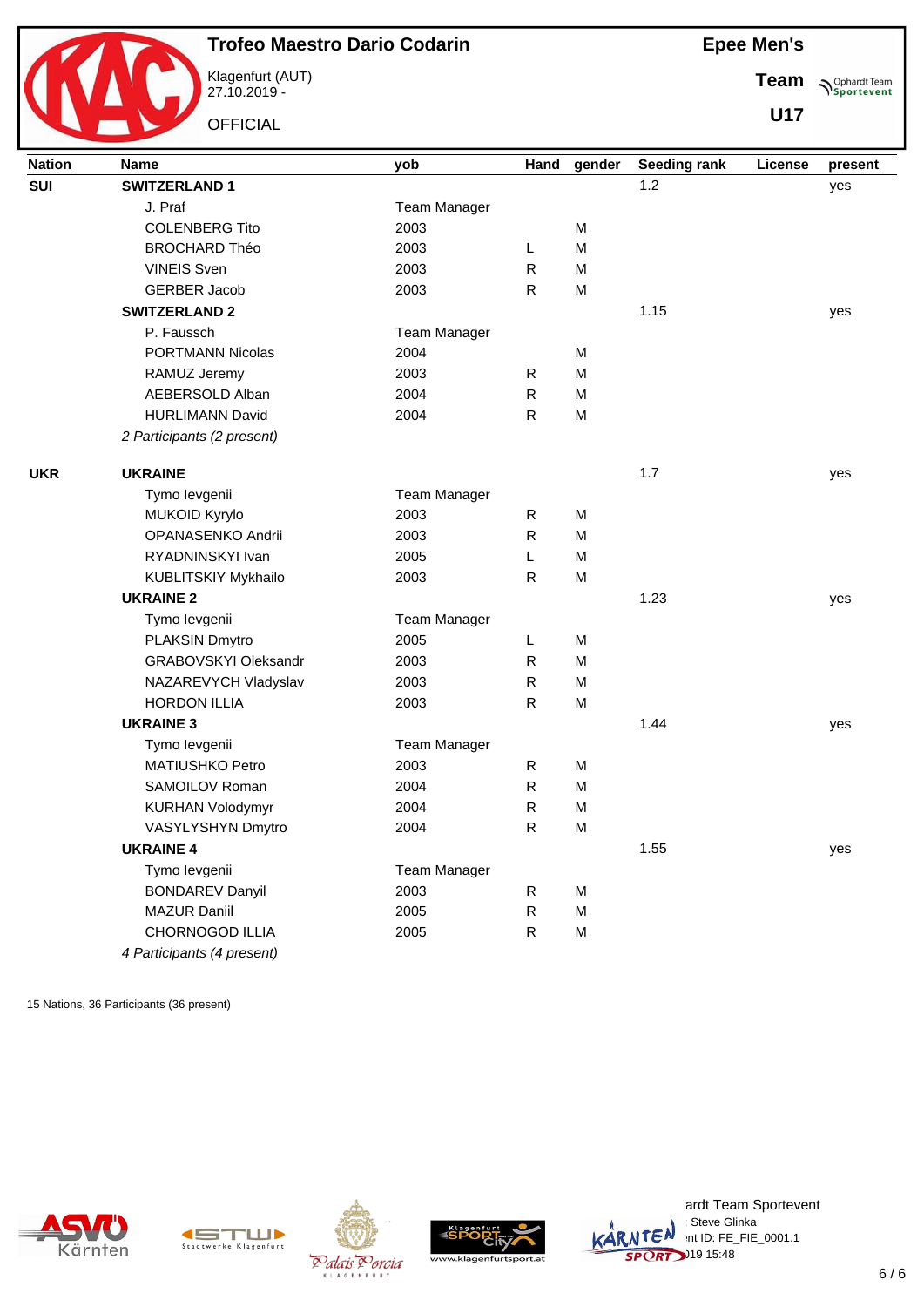**Team Sportevent** 

**U17**



Klagenfurt (AUT) 27.10.2019 -

**OFFICIAL** 

# **Initial seeding**

|     | <b>Place Seeding</b> | points Nation Name |            |                         | gender present |
|-----|----------------------|--------------------|------------|-------------------------|----------------|
| 1.  | 1 0 0 1              | 306.0 ITA          |            | <b>ITALY</b>            | yes            |
| 2.  | 1 0 0 2              | 264.0              | SUI        | <b>SWITZERLAND 1</b>    | yes            |
| 3.  | 1 0 0 5              | 192.0              | <b>HUN</b> | <b>HUNGARY 1</b>        | yes            |
| 4.  | 1 0 0 6              | 167.0              | <b>EST</b> | <b>ESTONIA1</b>         | yes            |
| 5.  | 1 0 0 7              | 159.0              | <b>UKR</b> | <b>UKRAINE</b>          | yes            |
| 6.  | 1 0 0 8              | 148.0              | POL        | <b>POLAND</b>           | yes            |
| 7.  | 1 0 0 9              | 134.0              | ROU        | <b>ROMANIA</b>          | yes            |
| 8.  | 1 0 1 3              | 119.0              | AUT        | <b>AUSTRIA1</b>         | yes            |
| 9.  | 1 0 1 5              | 110.0              | SUI        | <b>SWITZERLAND 2</b>    | yes            |
| 10. | 1 0 1 6              | 109.0              | <b>GER</b> | <b>GERMANY</b>          | yes            |
| 11. | 1 0 2 1              | 86.0               | <b>ITA</b> | <b>ITALY 2</b>          | yes            |
| 12. | 1 0 2 3              | 81.0               | <b>UKR</b> | <b>UKRAINE 2</b>        | yes            |
| 13. | 1 0 2 6              | 65.0               | <b>NOR</b> | <b>NORWAY1</b>          | yes            |
| 14. | 1 0 3 3              | 46.0               | <b>EST</b> | <b>ESTONIA 2</b>        | yes            |
| 15. | 1 0 3 6              | 42.0               | <b>SRB</b> | <b>SERBIA</b>           | yes            |
| 16. | 1 0 4 1              | 38.0               | CZE        | <b>CZECH REPUBLIC 1</b> | yes            |
| 17. | 1 0 4 4              | 34.0               | <b>UKR</b> | <b>UKRAINE 3</b>        | yes            |
| 18. | 1 0 4 5              | 34.0               | <b>AUT</b> | <b>AUSTRIA 2</b>        | yes            |
| 19. | 1 0 4 6              | 32.0               | <b>POL</b> | <b>POLAND 2</b>         | yes            |
| 20. | 1 0 4 7              | 30.0               | ROU        | <b>ROMANIA 2</b>        | yes            |
| 21. | 1 0 4 8              | 30.0               | <b>POL</b> | <b>POLAND 3</b>         | yes            |
| 22. | 1 0 5 4              | 24.0               | <b>GER</b> | <b>GERMANY 2</b>        | yes            |
| 23. | 1 0 5 5              | 23.0               | <b>UKR</b> | <b>UKRAINE 4</b>        | yes            |
| 24. | 1 0 5 9              | 20.0               | ROU        | <b>ROMANIA 3</b>        | yes            |
| 25. | 1 0 6 0              | 19.0               | <b>SLO</b> | <b>SLOVENIA</b>         | yes            |
| 26. | 1 0 6 3              | 16.0               | <b>AUT</b> | <b>AUSTRIA 3</b>        | yes            |
| 27. | 1 0 6 7              | 16.0               | <b>GER</b> | <b>GERMANY 3</b>        | yes            |
| 28. | 1 0 6 8              | 16.0               | <b>GER</b> | <b>GERMANY 4</b>        | yes            |
| 29. | 1 0 6 9              | 16.0               | <b>POL</b> | <b>POLAND4</b>          | yes            |
| 30. | 1 0 7 1              | 16.0               | <b>POL</b> | <b>POLAND 5</b>         | yes            |
| 31. | 1 0 7 3              | 8.0                | <b>GRE</b> | <b>GREECE 1</b>         | yes            |
| 32. | 1 0 8 4              | 8.0                | <b>NOR</b> | <b>NORWAY 2</b>         | yes            |
| 33. | 1 0 8 6              | 8.0                | <b>GER</b> | <b>GERMANY 5</b>        | yes            |
| 34. | 1 0 8 8              | 8.0                | <b>NOR</b> | <b>NORWAY 3</b>         | yes            |
| T   | 9 0 0 0              | 0.0                | <b>MKD</b> | <b>NORTH MACEDONIA</b>  | yes            |
| T.  | 9 0 0 0              |                    | <b>SRB</b> | <b>ORTHODOX BRO</b>     | yes            |









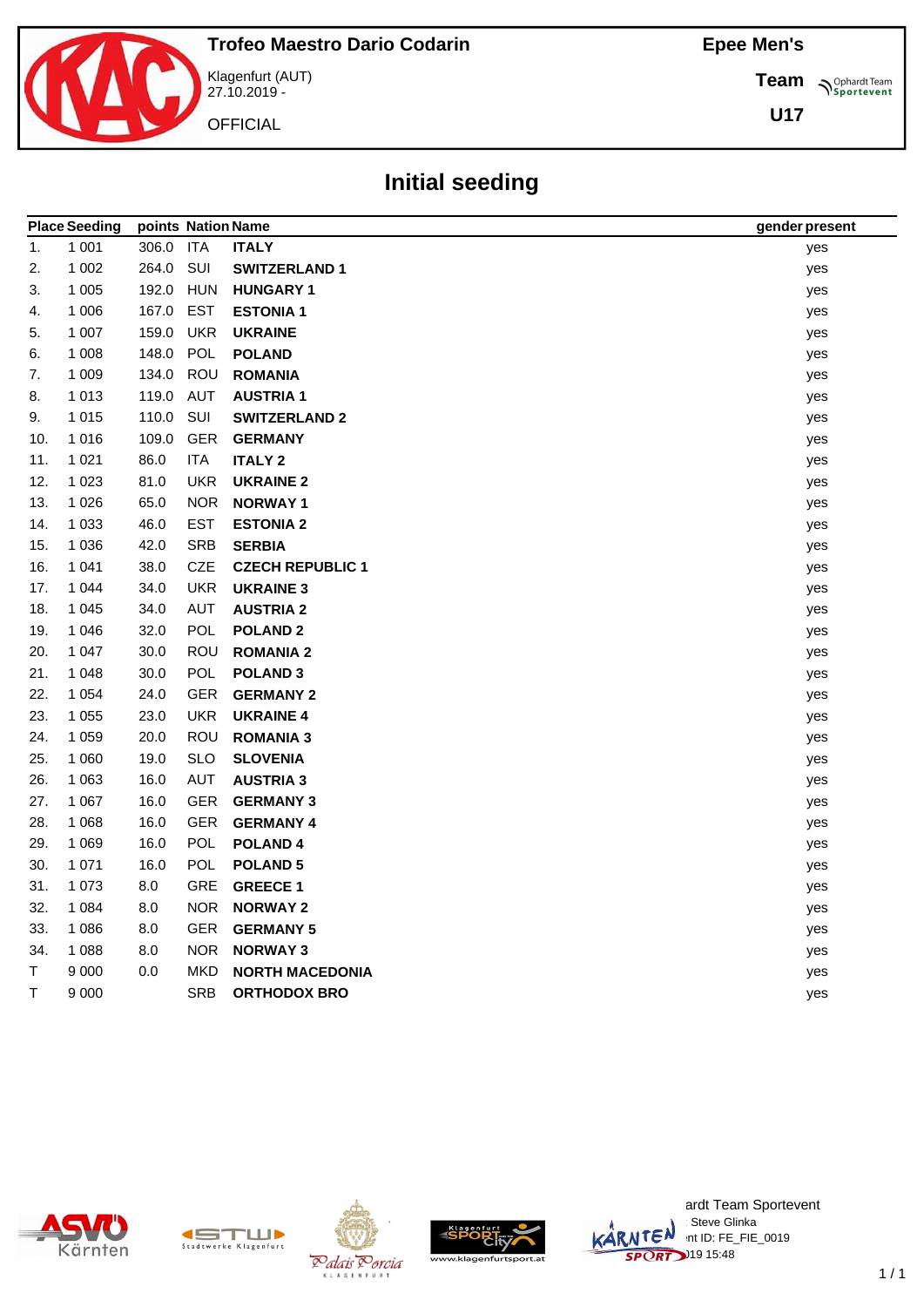

**Team S**<sup>Ophardt Team</sub></sup>

**U17**

# **Technical directory and other commissions**

#### Emilian Dumitreci - ROU Dragos Span - ROU Hans-Jürgen Burghardt - GER

Matthias Henkelmann - GER observer EFC Vilem Madr - CZE observer EFC









ardt Team Sportevent : Steve Glinka  $\overline{\text{MTEN}}$  intid: FE\_FIE\_0003  $25$ PORT $2$ <sup>19</sup> 15:48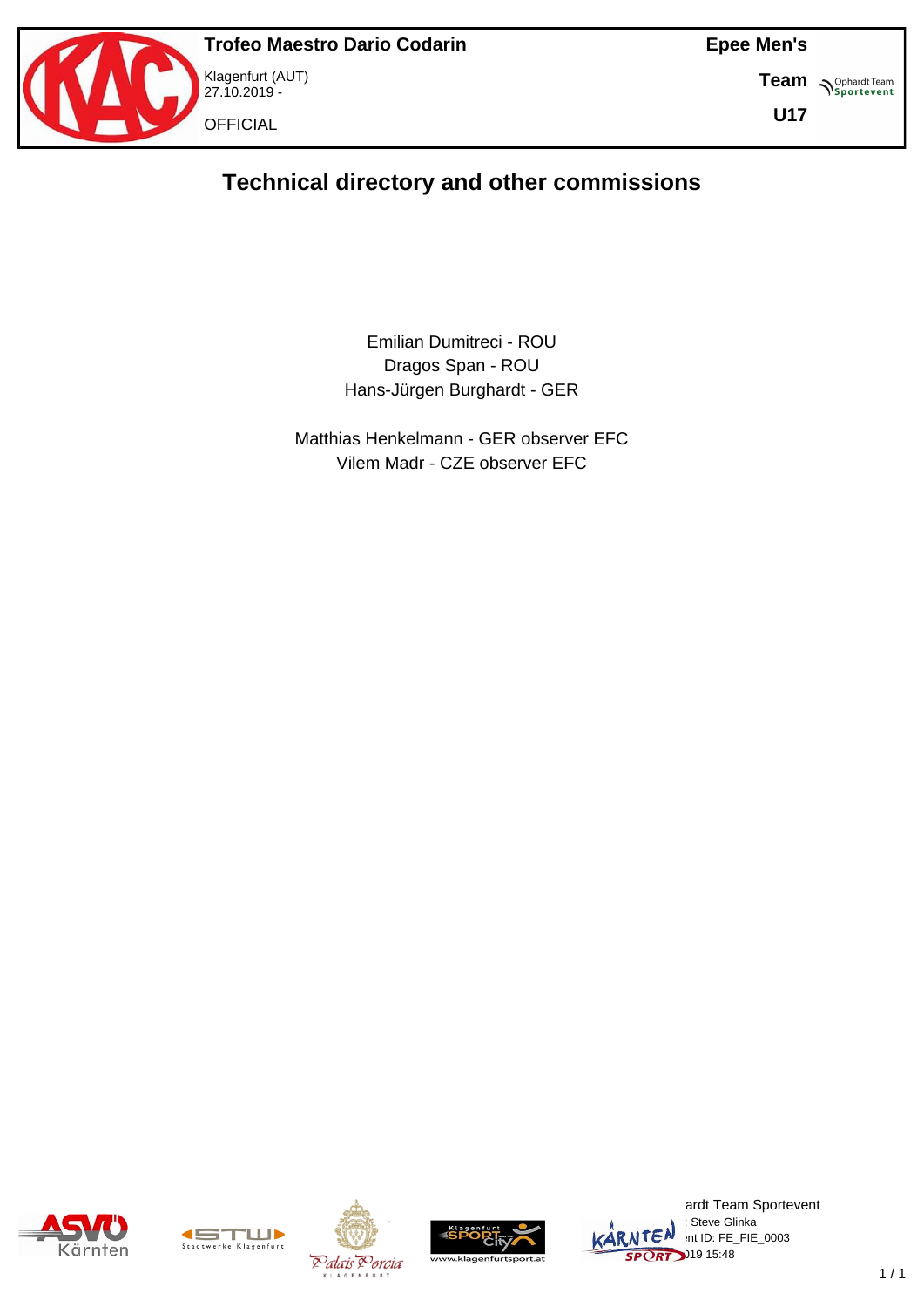



27.10.2019 - **OFFICIAL** 

**Team S**<sup>Ophardt Team</sub></sup>

**U17**

# **Format**

**1 Direct elimination** 27.10. 09:00

**Participants** 36 Participants **Table of 64 with place 1-16**

36 Qualifiers

Table of 64 Final of 4 Places 1-16 to be fenced

Hits: 45 Time: 3 min











ardt Team Sportevent : Steve Glinka  $KARNTEN$  nt ID: FE\_FIE\_0004  $SPORT$ <sup>319</sup> 15:48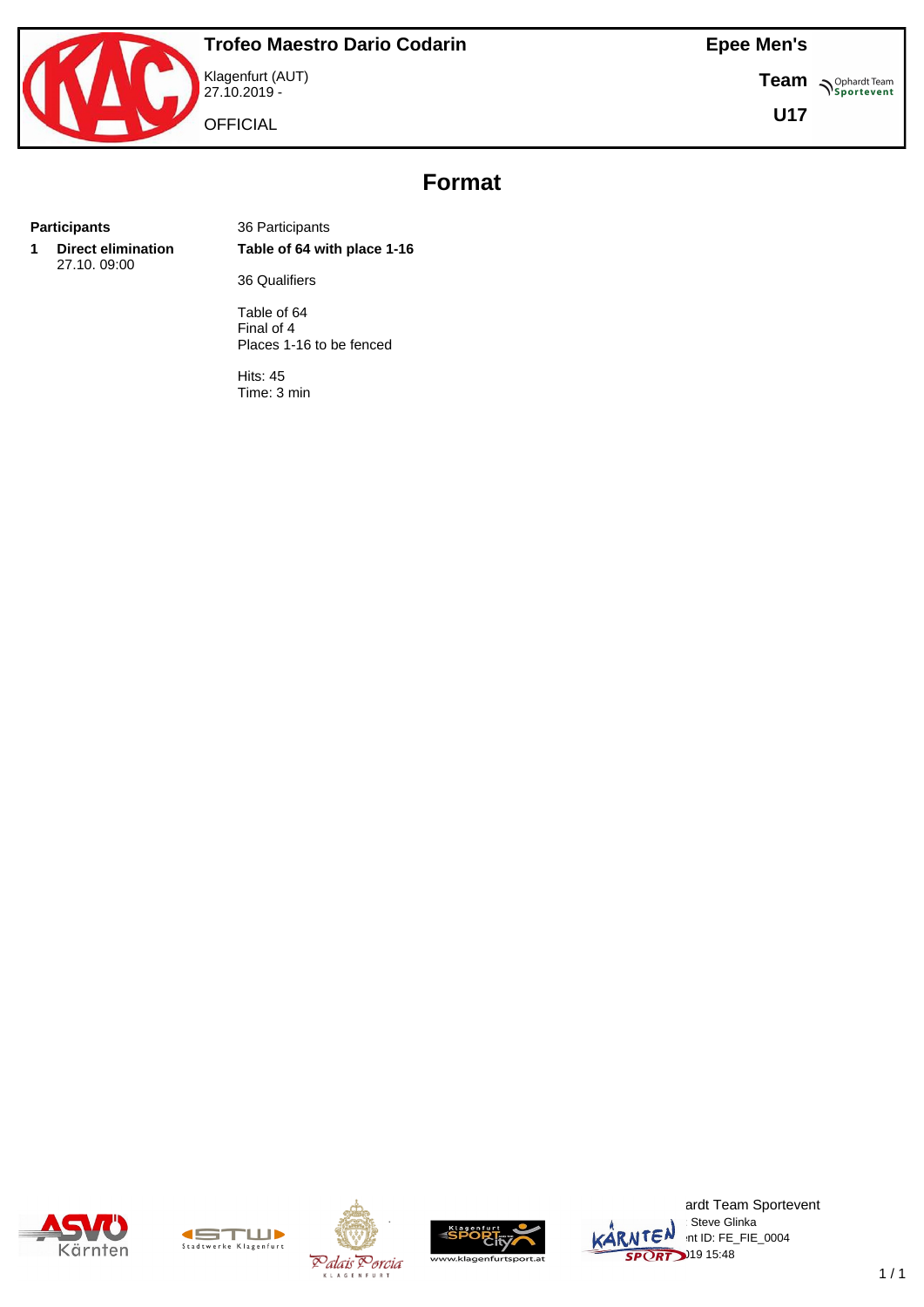

Klagenfurt (AUT) 27.10.2019 -

CORRECTION #1

**Team** *S<sup>Ophardt Team*<br> *S*<sup>P</sup>sportevent</sup>

**U17**

# **Seeding list Direct elimination**

|                         | <b>Place Nation Name</b> |                         | Seeding Seeding Points<br>list | rank                    |       |
|-------------------------|--------------------------|-------------------------|--------------------------------|-------------------------|-------|
| $\mathbf{1}$            | <b>ITA</b>               | <b>ITALY</b>            | $\overline{c}$                 | $\mathbf{1}$            | 306.0 |
| $\overline{\mathbf{c}}$ | SUI                      | SWITZERLAND 1           | $\sqrt{2}$                     | $\overline{\mathbf{c}}$ | 264.0 |
| 3                       | <b>HUN</b>               | <b>HUNGARY 1</b>        | $\overline{c}$                 | 5                       | 192.0 |
| 4                       | <b>EST</b>               | <b>ESTONIA1</b>         | $\overline{c}$                 | 6                       | 167.0 |
| 5                       | <b>UKR</b>               | <b>UKRAINE</b>          | $\overline{c}$                 | 7                       | 159.0 |
| 6                       | POL                      | POLAND                  | $\overline{c}$                 | 8                       | 148.0 |
| 7                       | ROU                      | <b>ROMANIA</b>          | $\overline{c}$                 | 9                       | 134.0 |
| 8                       | AUT                      | <b>AUSTRIA1</b>         | $\overline{c}$                 | 13                      | 119.0 |
| 9                       | SUI                      | SWITZERLAND 2           | $\overline{c}$                 | 15                      | 110.0 |
| 10                      | <b>GER</b>               | <b>GERMANY</b>          | $\overline{c}$                 | 16                      | 109.0 |
| 11                      | <b>ITA</b>               | <b>ITALY 2</b>          | $\overline{c}$                 | 21                      | 86.0  |
| 12                      | <b>UKR</b>               | <b>UKRAINE 2</b>        | $\overline{c}$                 | 23                      | 81.0  |
| 13                      | <b>NOR</b>               | NORWAY 1                | $\overline{c}$                 | 26                      | 65.0  |
| 14                      | <b>EST</b>               | <b>ESTONIA 2</b>        | $\boldsymbol{2}$               | 33                      | 46.0  |
| 15                      | SRB                      | <b>SERBIA</b>           | $\boldsymbol{2}$               | 36                      | 42.0  |
| 16                      | CZE                      | <b>CZECH REPUBLIC 1</b> | $\overline{c}$                 | 41                      | 38.0  |
| 17                      | <b>UKR</b>               | UKRAINE 3               | $\overline{c}$                 | 44                      | 34.0  |
| 18                      | <b>AUT</b>               | <b>AUSTRIA 2</b>        | $\overline{c}$                 | 45                      | 34.0  |
| 19                      | <b>POL</b>               | POLAND <sub>2</sub>     | $\overline{c}$                 | 46                      | 32.0  |
| 20                      | ROU                      | ROMANIA 2               | $\overline{c}$                 | 47                      | 30.0  |
| 21                      | <b>POL</b>               | POLAND <sub>3</sub>     | $\overline{c}$                 | 48                      | 30.0  |
| 22                      | <b>GER</b>               | <b>GERMANY 2</b>        | $\overline{c}$                 | 54                      | 24.0  |
| 23                      | <b>UKR</b>               | <b>UKRAINE 4</b>        | $\overline{c}$                 | 55                      | 23.0  |
| 24                      | ROU                      | ROMANIA 3               | $\overline{c}$                 | 59                      | 20.0  |
| 25                      | <b>SLO</b>               | <b>SLOVENIA</b>         | $\overline{c}$                 | 60                      | 19.0  |
| 26                      | <b>AUT</b>               | <b>AUSTRIA 3</b>        | $\overline{c}$                 | 63                      | 16.0  |
| 27                      | <b>GER</b>               | <b>GERMANY 3</b>        | $\overline{2}$                 | 67                      | 16.0  |
| 28                      | <b>GER</b>               | <b>GERMANY 4</b>        | $\overline{c}$                 | 68                      | 16.0  |
| 29                      | <b>POL</b>               | POLAND 4                | $\overline{c}$                 | 69                      | 16.0  |
| $30\,$                  | <b>POL</b>               | POLAND <sub>5</sub>     | $\overline{c}$                 | 71                      | 16.0  |
| 31                      | GRE                      | <b>GREECE 1</b>         | $\overline{2}$                 | 73                      | 8.0   |
| 32                      | <b>NOR</b>               | NORWAY 2                | $\overline{c}$                 | 84                      | 8.0   |
| 33                      | <b>GER</b>               | <b>GERMANY 5</b>        | $\overline{2}$                 | 86                      | 8.0   |
| 34                      | <b>NOR</b>               | NORWAY 3                | $\sqrt{2}$                     | 88                      | 8.0   |
| 35                      | <b>MKD</b>               | NORTH MACEDONIA         | $\overline{c}$                 | 9999                    | 0.0   |
| 36                      | <b>SRB</b>               | ORTHODOX BRO            | $\overline{2}$                 | 9999                    |       |









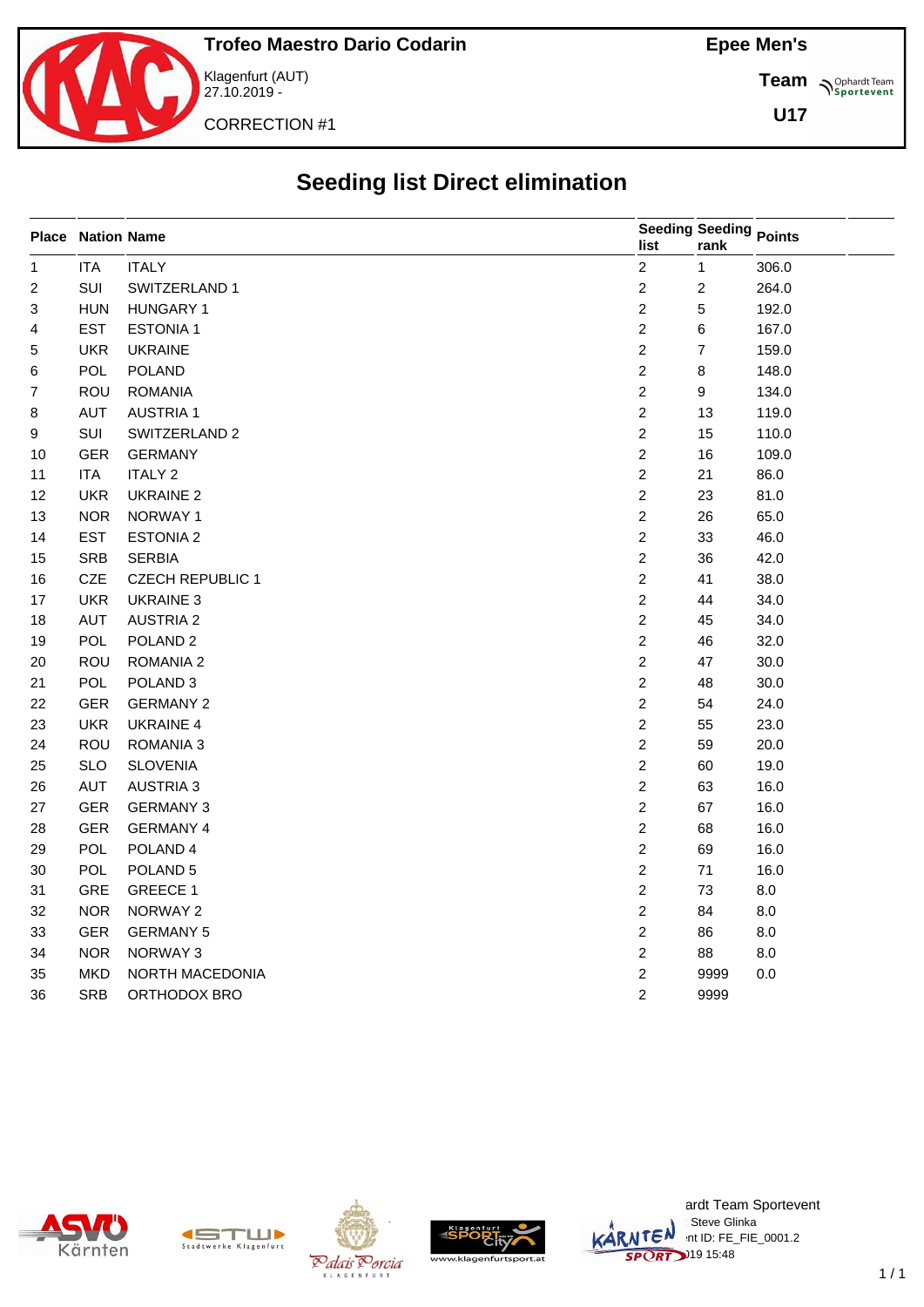|           |                                                                          |                                             | <b>Trofeo Maestro Dario Codarin</b> |                                                         |            |           |                                                                      |            |           |                                                                                            | <b>Epee Men's</b> |                           |
|-----------|--------------------------------------------------------------------------|---------------------------------------------|-------------------------------------|---------------------------------------------------------|------------|-----------|----------------------------------------------------------------------|------------|-----------|--------------------------------------------------------------------------------------------|-------------------|---------------------------|
|           |                                                                          | Klagenfurt (AUT)<br>27.10.2019 - 27.10.2019 |                                     |                                                         |            |           |                                                                      |            |           |                                                                                            |                   | Team <b>Supplier Team</b> |
|           |                                                                          | <b>OFFICIAL</b>                             |                                     |                                                         |            |           |                                                                      |            |           |                                                                                            | <b>U17</b>        |                           |
|           | A   Table of 64                                                          |                                             | B   Table of 32                     |                                                         |            |           | C   Table of 16                                                      |            |           | E   Table of 8                                                                             |                   |                           |
| $\vert$ 1 | <b>ITALY</b>                                                             | <b>ITA</b>                                  |                                     |                                                         |            |           |                                                                      |            |           |                                                                                            |                   |                           |
| 64        | *** bye ***                                                              |                                             | Piste 1                             |                                                         |            | Sun 10:00 |                                                                      |            |           |                                                                                            |                   |                           |
|           | Piste BLUE                                                               |                                             | <b>ITALY</b><br>Sun 09:00           |                                                         | <b>ITA</b> | V         |                                                                      |            |           |                                                                                            |                   |                           |
| 33        | <b>GERMANY 5</b>                                                         | <b>GER</b>                                  | NORWAY 2<br>39                      | R: DOMINIK Grzegorz (POL) / MANOLACHE Cristina (AUT)    | <b>NOR</b> | 30        |                                                                      |            |           |                                                                                            |                   |                           |
| 32        | NORWAY 2                                                                 | <b>NOR</b>                                  | $\vee$                              |                                                         |            |           | Piste BLUE                                                           |            | Sun 11:00 |                                                                                            |                   |                           |
|           | R: BOROSAK Mirna (CRO) / VARGA Tamas (HUN) / MANOLACHE Cristina<br>(AUT) |                                             |                                     |                                                         |            |           | <b>ITALY</b>                                                         | <b>ITA</b> | $\vee$    |                                                                                            |                   |                           |
|           |                                                                          |                                             |                                     |                                                         |            |           | <b>CZECH REPUBLIC 1</b>                                              | CZE        | 37        |                                                                                            |                   |                           |
| 17        | UKRAINE 3                                                                | <b>UKR</b>                                  | Piste 2                             |                                                         |            | Sun 10:00 | R: KORES Gaja (SLO) / UFTRING Niklas (GER) / CELLEROVA Michala (SVK) |            |           |                                                                                            |                   |                           |
| 48        | *** bye ***                                                              |                                             | UKRAINE 3                           |                                                         | <b>UKR</b> | 29        |                                                                      |            |           |                                                                                            |                   |                           |
|           |                                                                          |                                             |                                     | <b>CZECH REPUBLIC 1</b>                                 | CZE        | $\vee$    |                                                                      |            |           |                                                                                            |                   |                           |
| 49        | *** bye ***                                                              |                                             |                                     | R: CELLEROVA Michala (SVK) / PANKRATZ Joel (AUT)        |            |           |                                                                      |            |           |                                                                                            |                   |                           |
| 16        | CZECH REPUBLIC 1                                                         | CZE                                         |                                     |                                                         |            |           |                                                                      |            |           | Piste BLUE<br><b>ITALY</b>                                                                 |                   | Sun 12:00<br>v            |
|           |                                                                          |                                             |                                     |                                                         |            |           |                                                                      |            |           |                                                                                            | ITA               |                           |
| 9         | SWITZERLAND 2                                                            | SUI                                         |                                     |                                                         |            |           |                                                                      |            |           | SWITZERLAND 2 (9)<br>R: MANOLACHE Cristina (AUT) / PANKRATZ Joel (AUT) / GRYT Maciej (POL) |                   | SUI<br>31                 |
| 56        | *** bye ***                                                              |                                             | Piste BLUE                          |                                                         |            | Sun 10:00 |                                                                      |            |           |                                                                                            |                   |                           |
|           |                                                                          |                                             | SWITZERLAND 2                       |                                                         | SUI        | V         |                                                                      |            |           |                                                                                            |                   |                           |
|           |                                                                          |                                             | ROMANIA 3                           |                                                         | <b>ROU</b> | 34        |                                                                      |            |           |                                                                                            |                   |                           |
| 41        | *** bye ***                                                              |                                             |                                     | R: HORETSKYI Sergii (UKR) / NOVOSELTSEV Stanislav (EST) |            |           | Piste YELLOW                                                         |            | Sun 11:00 |                                                                                            |                   |                           |
| 24        | ROMANIA 3                                                                | ROU                                         |                                     |                                                         |            |           | SWITZERLAND 2                                                        | SUI        | $\vee$    |                                                                                            |                   |                           |
|           |                                                                          |                                             |                                     |                                                         |            |           | <b>AUSTRIA1</b>                                                      | <b>AUT</b> | 30        |                                                                                            |                   |                           |
|           | 25 SLOVENIA                                                              | <b>SLO</b>                                  | Piste YELLOW                        |                                                         |            | Sun 10:00 | R: TENBERGEN Paul (GER) / HORETSKYI Sergii (UKR) / PUIU Stefan (ROU) |            |           |                                                                                            |                   |                           |
| 40        | *** bye ***                                                              |                                             | <b>SLOVENIA</b>                     |                                                         | <b>SLO</b> | 29        |                                                                      |            |           |                                                                                            |                   |                           |
|           |                                                                          |                                             | <b>AUSTRIA1</b>                     |                                                         | <b>AUT</b> | $\vee$    |                                                                      |            |           |                                                                                            |                   |                           |
| 57        | $ ***$ bye ***                                                           |                                             |                                     | R: UFTRING Niklas (GER) / MALVIK Katherina (NOR)        |            |           |                                                                      |            |           |                                                                                            |                   |                           |
| 8         | <b>AUSTRIA1</b>                                                          | AUT                                         |                                     |                                                         |            |           |                                                                      |            |           |                                                                                            |                   |                           |
|           |                                                                          |                                             |                                     |                                                         |            |           |                                                                      |            |           |                                                                                            |                   |                           |
|           |                                                                          |                                             |                                     |                                                         |            |           |                                                                      |            |           | Copyright by Ophardt Team Sportevent<br>License: Steve Glinka                              |                   |                           |
|           | Kärnten                                                                  | Stadtwerke Klagenfurt<br>Palais Porcia      |                                     | KARNTEN<br><b>SPORT</b><br>www.klagenfurtsport.at       |            |           |                                                                      |            |           | Document ID: FE_FIE_0021                                                                   |                   | 1/                        |
|           |                                                                          |                                             |                                     |                                                         |            |           |                                                                      |            |           | 27.10.2019 15:48                                                                           |                   |                           |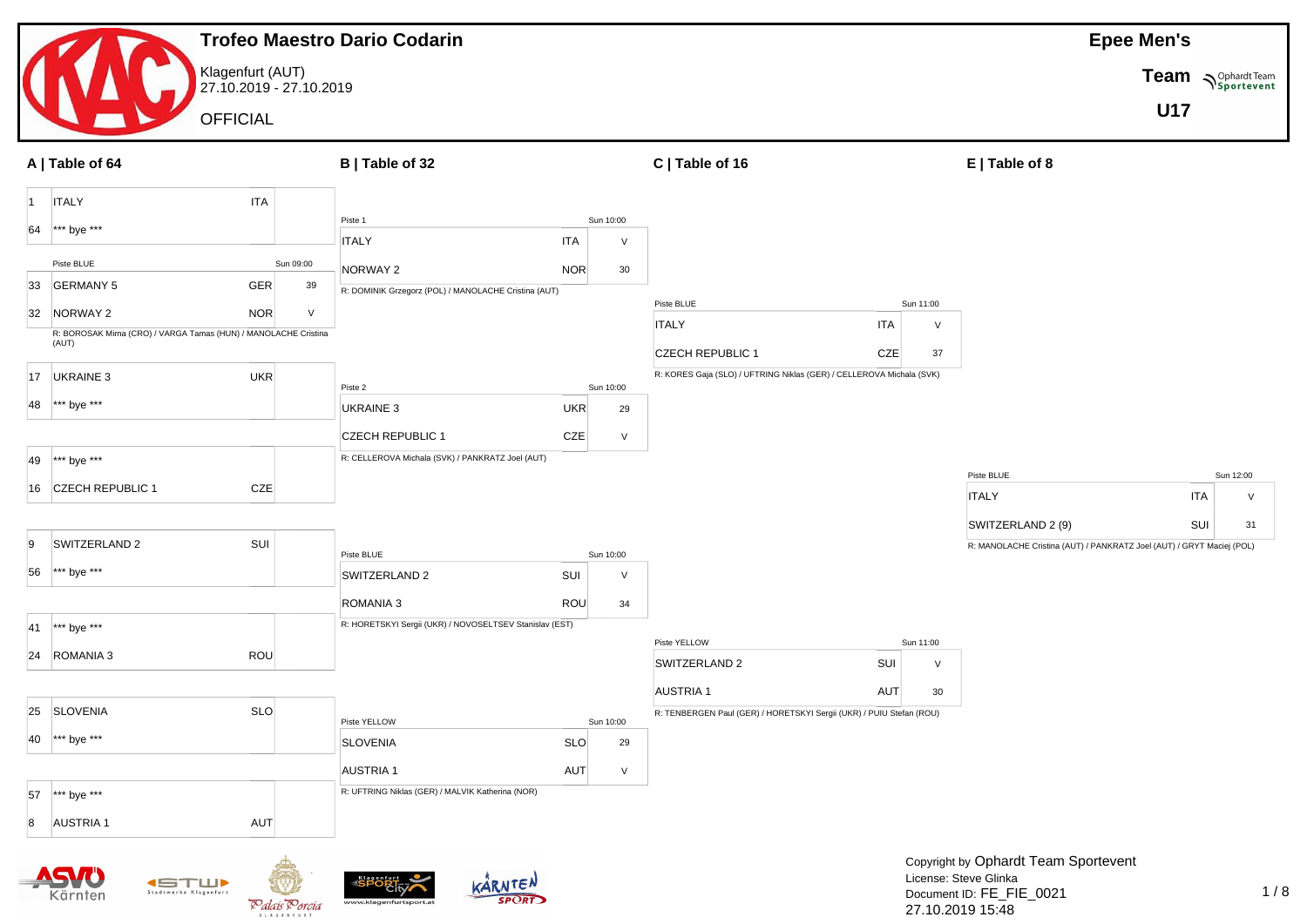

**KETTLIK** Stadtwerke Klagenfurt

Kärnter



**KLAGENFURT** 



License: Steve Glinka Document ID: FE\_FIE\_0021 27.10.2019 15:48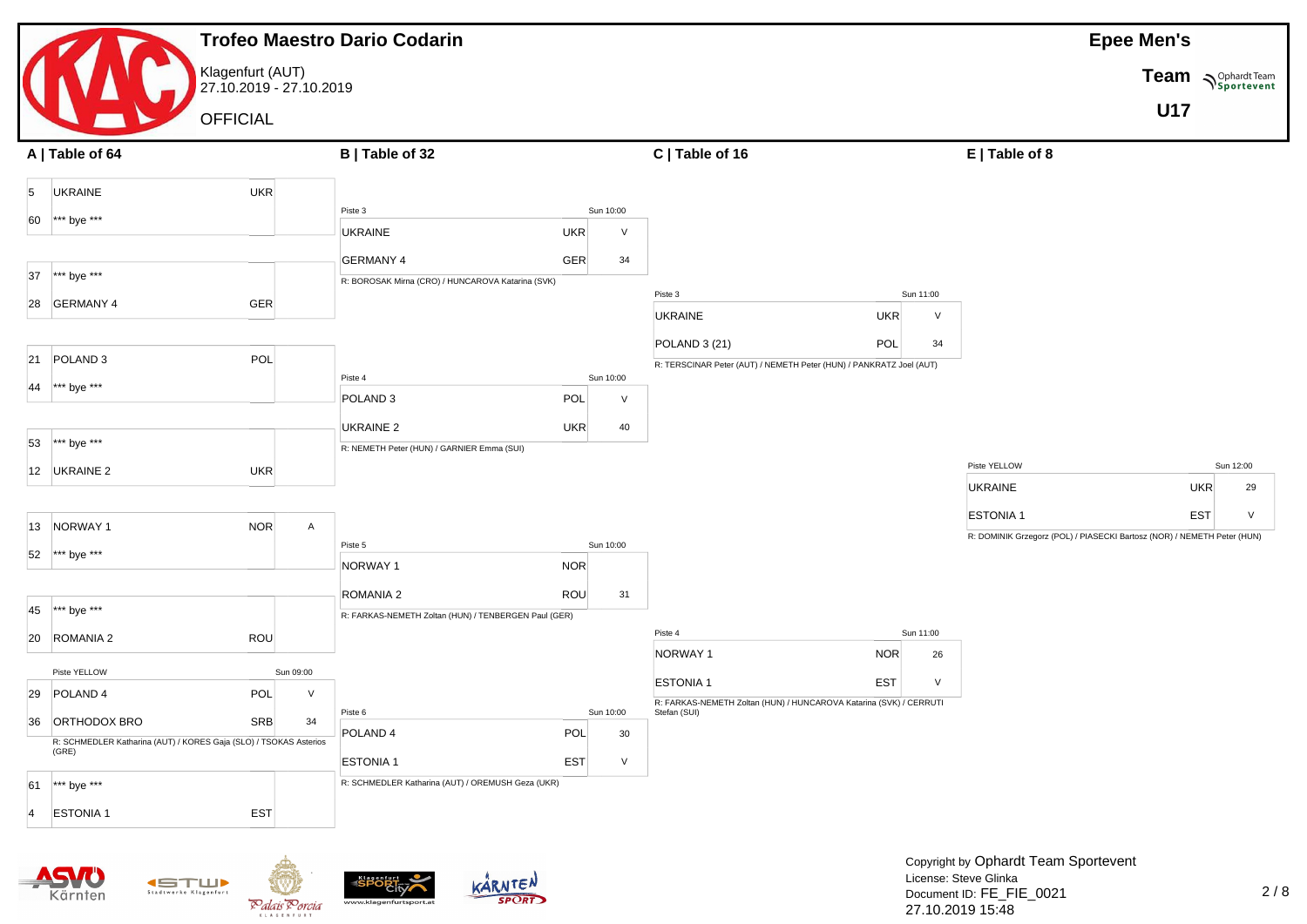|                                               |                                                                | <b>Trofeo Maestro Dario Codarin</b>              |            |                 |                                                                                    |                  |                                                                                     | <b>Epee Men's</b>          |           |
|-----------------------------------------------|----------------------------------------------------------------|--------------------------------------------------|------------|-----------------|------------------------------------------------------------------------------------|------------------|-------------------------------------------------------------------------------------|----------------------------|-----------|
|                                               | Klagenfurt (AUT)<br>27.10.2019 - 27.10.2019                    |                                                  |            |                 |                                                                                    |                  |                                                                                     | Team <b>Supplardt Team</b> |           |
|                                               | <b>OFFICIAL</b>                                                |                                                  |            |                 |                                                                                    |                  |                                                                                     | U17                        |           |
| A   Table of 64                               |                                                                | B   Table of 32                                  |            |                 | C   Table of 16                                                                    |                  | $E$   Table of 8                                                                    |                            |           |
|                                               |                                                                |                                                  |            |                 |                                                                                    |                  |                                                                                     |                            |           |
| HUNGARY 1<br>$\overline{3}$                   | <b>HUN</b>                                                     |                                                  |            |                 |                                                                                    |                  |                                                                                     |                            |           |
| *** bye ***<br>62                             |                                                                | Piste 7<br>HUNGARY 1                             | <b>HUN</b> | Sun 10:00<br>V  |                                                                                    |                  |                                                                                     |                            |           |
| Piste 3                                       | Sun 09:00                                                      | POLAND <sub>5</sub>                              | POL        | 26              |                                                                                    |                  |                                                                                     |                            |           |
| NORTH MACEDONIA<br>35                         | <b>MKD</b><br>27                                               | R: CERRUTI Stefan (SUI) / PIASECKI Bartosz (NOR) |            |                 |                                                                                    |                  |                                                                                     |                            |           |
| POLAND <sub>5</sub><br>30                     | POL<br>$\vee$                                                  |                                                  |            |                 | Piste 7                                                                            | Sun 11:00        |                                                                                     |                            |           |
| Peter (AUT)                                   | R: HUNCAROVA Katarina (SVK) / TENBERGEN Paul (GER) / TERSCINAR |                                                  |            |                 | <b>HUNGARY 1</b>                                                                   | <b>HUN</b><br>V  |                                                                                     |                            |           |
|                                               |                                                                |                                                  |            |                 | POLAND 2 (19)                                                                      | POL<br>16        |                                                                                     |                            |           |
| POLAND <sub>2</sub><br>19                     | POL                                                            | Piste 8                                          |            | Sun 10:00       | R: NOVOSELTSEV Stanislav (EST) / SCHMEDLER Katharina (AUT) / GARNIER<br>Emma (SUI) |                  |                                                                                     |                            |           |
| *** bye ***<br>46                             |                                                                | POLAND <sub>2</sub>                              | <b>POL</b> | $\vee$          |                                                                                    |                  |                                                                                     |                            |           |
|                                               |                                                                | <b>ESTONIA 2</b>                                 | <b>EST</b> | 37              |                                                                                    |                  |                                                                                     |                            |           |
| *** bye ***<br>51                             |                                                                | R: PUIU Stefan (ROU) / DE NICOLA Roberto (SLO)   |            |                 |                                                                                    |                  |                                                                                     |                            |           |
| 14 ESTONIA 2                                  | EST                                                            |                                                  |            |                 |                                                                                    |                  | Piste 3                                                                             |                            | Sun 12:00 |
|                                               |                                                                |                                                  |            |                 |                                                                                    |                  | HUNGARY 1                                                                           | <b>HUN</b>                 | $V$ 40    |
| $11$ ITALY 2                                  | ITA                                                            |                                                  |            |                 |                                                                                    |                  | POLAND<br>R: MALVIK Katherina (NOR) / NOVOSELTSEV Stanislav (EST) / TERSCINAR Peter | POL                        | 39        |
|                                               |                                                                | Piste 9                                          |            | Sun 10:00       |                                                                                    |                  | (AUT)                                                                               |                            |           |
| *** bye ***<br>54                             |                                                                | <b>ITALY 2</b>                                   | <b>ITA</b> | $\vee$          |                                                                                    |                  |                                                                                     |                            |           |
|                                               |                                                                | <b>GERMANY 2</b>                                 | <b>GER</b> | 38              |                                                                                    |                  |                                                                                     |                            |           |
| *** bye ***<br>43                             |                                                                | R: TERSCINAR Peter (AUT) / TIMOCE Andrei (ROU)   |            |                 |                                                                                    |                  |                                                                                     |                            |           |
| 22 GERMANY 2                                  | <b>GER</b>                                                     |                                                  |            |                 | Piste 8                                                                            | Sun 11:00        |                                                                                     |                            |           |
|                                               |                                                                |                                                  |            |                 | <b>ITALY 2</b>                                                                     | <b>ITA</b><br>24 |                                                                                     |                            |           |
| 27 GERMANY 3                                  | <b>GER</b>                                                     |                                                  |            |                 | POLAND<br>R: TIMOCE Andrei (ROU) / BOROSAK Mirna (CRO) / MALVIK Katherina (NOR)    | POL<br>$\vee$    |                                                                                     |                            |           |
| $\star\star\star$ bye $\star\star\star$<br>38 |                                                                | Piste 10<br><b>GERMANY 3</b>                     | GER        | Sun 10:00<br>29 |                                                                                    |                  |                                                                                     |                            |           |
|                                               |                                                                | POLAND                                           | $\sf POL$  | $\vee$          |                                                                                    |                  |                                                                                     |                            |           |
| *** bye ***<br>59                             |                                                                | R: TSOKAS Asterios (GRE)                         |            |                 |                                                                                    |                  |                                                                                     |                            |           |
| <b>POLAND</b><br>6                            | POL                                                            |                                                  |            |                 |                                                                                    |                  |                                                                                     |                            |           |
|                                               |                                                                |                                                  |            |                 |                                                                                    |                  |                                                                                     |                            |           |
|                                               |                                                                |                                                  |            |                 |                                                                                    |                  | Copyright by Ophardt Team Sportevent                                                |                            |           |
|                                               | Stadtwerke Klagenfurt                                          | KARNTEN                                          |            |                 |                                                                                    |                  | License: Steve Glinka                                                               |                            |           |
| Kärnten                                       | Palais Porcia                                                  | <b>SPORT</b><br>www.klagenfurtsport.a            |            |                 |                                                                                    |                  | Document ID: FE_FIE_0021<br>27.10.2019 15:48                                        |                            | 3/8       |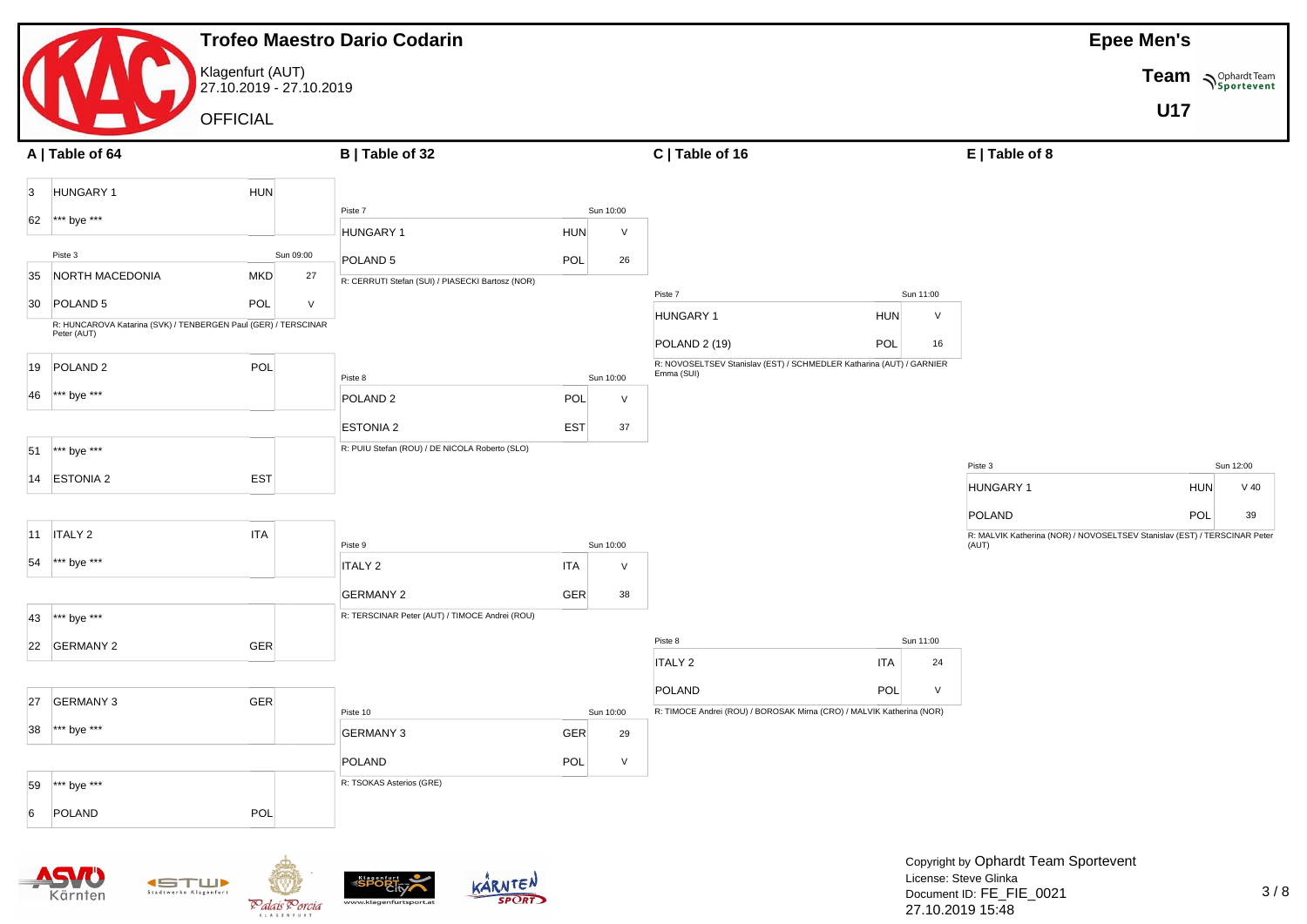|                                                      |                                             | <b>Trofeo Maestro Dario Codarin</b>                             |                  |                                                                |                                                                        |                                                                        | <b>Epee Men's</b>          |
|------------------------------------------------------|---------------------------------------------|-----------------------------------------------------------------|------------------|----------------------------------------------------------------|------------------------------------------------------------------------|------------------------------------------------------------------------|----------------------------|
|                                                      | Klagenfurt (AUT)<br>27.10.2019 - 27.10.2019 |                                                                 |                  |                                                                |                                                                        |                                                                        | Team <b>Suppliers</b> Team |
|                                                      | <b>OFFICIAL</b>                             |                                                                 |                  |                                                                |                                                                        |                                                                        | <b>U17</b>                 |
| A   Table of 64                                      |                                             | B   Table of 32                                                 |                  | C   Table of 16                                                |                                                                        | E   Table of 8                                                         |                            |
| <b>ROMANIA</b><br>$\overline{7}$                     | <b>ROU</b>                                  |                                                                 |                  |                                                                |                                                                        |                                                                        |                            |
| 58<br>*** bye ***                                    |                                             | Piste 11                                                        | Sun 10:00        |                                                                |                                                                        |                                                                        |                            |
|                                                      |                                             | ROMANIA                                                         | ROU              | $\vee$                                                         |                                                                        |                                                                        |                            |
| *** bye ***<br>39                                    |                                             | <b>AUSTRIA 3</b><br>R: KORES Gaja (SLO) / FAJKIS Krystian (POL) | AUT              | 33                                                             |                                                                        |                                                                        |                            |
| AUSTRIA <sub>3</sub><br>26                           | AUT                                         |                                                                 |                  | Piste 11                                                       | Sun 11:00                                                              |                                                                        |                            |
|                                                      |                                             |                                                                 |                  | <b>ROMANIA</b>                                                 | <b>ROU</b><br>$\vee$                                                   |                                                                        |                            |
| <b>UKRAINE 4</b><br>23                               | UKR                                         |                                                                 |                  | <b>GERMANY</b>                                                 | GER<br>43                                                              |                                                                        |                            |
|                                                      |                                             | Piste 12                                                        | Sun 10:00        |                                                                | R: DOMINIK Grzegorz (POL) / GRYT Maciej (POL) / PIASECKI Bartosz (NOR) |                                                                        |                            |
| *** bye ***<br>42                                    |                                             | <b>UKRAINE 4</b>                                                | <b>UKR</b>       | 33                                                             |                                                                        |                                                                        |                            |
|                                                      |                                             | <b>GERMANY</b>                                                  | <b>GER</b>       | V                                                              |                                                                        |                                                                        |                            |
| *** bye ***<br>55                                    |                                             | R: MOLNAR Gabor (HUN)                                           |                  |                                                                |                                                                        |                                                                        |                            |
| <b>GERMANY</b><br>10                                 | GER                                         |                                                                 |                  |                                                                |                                                                        | Piste 4<br><b>ROMANIA</b>                                              | Sun 12:00<br>ROU<br>31     |
|                                                      |                                             |                                                                 |                  |                                                                |                                                                        | SWITZERLAND 1                                                          | SUI<br>V                   |
| <b>SERBIA</b><br>15                                  | <b>SRB</b>                                  |                                                                 |                  |                                                                |                                                                        | R: BOROSAK Mirna (CRO) / CELLEROVA Michala (SVK) / SCHMEDLER Katharina |                            |
| *** bye ***<br>50                                    |                                             | Piste 13<br><b>SERBIA</b>                                       | Sun 10:00<br>SRB | V                                                              |                                                                        | (AUT)                                                                  |                            |
|                                                      |                                             | <b>AUSTRIA 2</b>                                                | AUT              | 39                                                             |                                                                        |                                                                        |                            |
| *** bye ***<br>47                                    |                                             | R: GRYT Maciej (POL)                                            |                  |                                                                |                                                                        |                                                                        |                            |
| 18 AUSTRIA 2                                         | AUT                                         |                                                                 |                  | Piste 12                                                       | Sun 11:00                                                              |                                                                        |                            |
| Piste 4                                              | Sun 09:00                                   |                                                                 |                  | <b>SERBIA</b>                                                  | SRB<br>28                                                              |                                                                        |                            |
| 31<br>GREECE 1                                       | GRE<br>40                                   |                                                                 |                  | SWITZERLAND 1                                                  | SUI<br>$\vee$                                                          |                                                                        |                            |
| 34<br>NORWAY 3                                       | NOR<br>V                                    | Piste 14                                                        | Sun 10:00        | R: VARGA Tamas (HUN) / MOLNAR Gabor (HUN) / OREMUSH Geza (UKR) |                                                                        |                                                                        |                            |
| R: GRYT Maciej (POL) / NOVOSELTSEV Stanislav (EST) / |                                             | NORWAY 3 (34)                                                   | <b>NOR</b>       | 21                                                             |                                                                        |                                                                        |                            |
| FARKAS-NEMETH Zoltan (HUN)                           |                                             | SWITZERLAND 1                                                   | SUI              | $\vee$                                                         |                                                                        |                                                                        |                            |
| *** bye ***<br>63                                    |                                             | R: VARGA Tamas (HUN)                                            |                  |                                                                |                                                                        |                                                                        |                            |
| SWITZERLAND 1<br>$\vert$ 2                           | SUI                                         |                                                                 |                  |                                                                |                                                                        |                                                                        |                            |
|                                                      |                                             |                                                                 |                  |                                                                |                                                                        |                                                                        |                            |
|                                                      |                                             |                                                                 |                  |                                                                |                                                                        | Copyright by Ophardt Team Sportevent<br>License: Steve Glinka          |                            |
| örnten                                               | <b>ISTUP</b><br>Stadtwerke Klagenfurt       |                                                                 | KARNTEN          |                                                                |                                                                        | Document ID: FE FIE 0021                                               | 4/8                        |



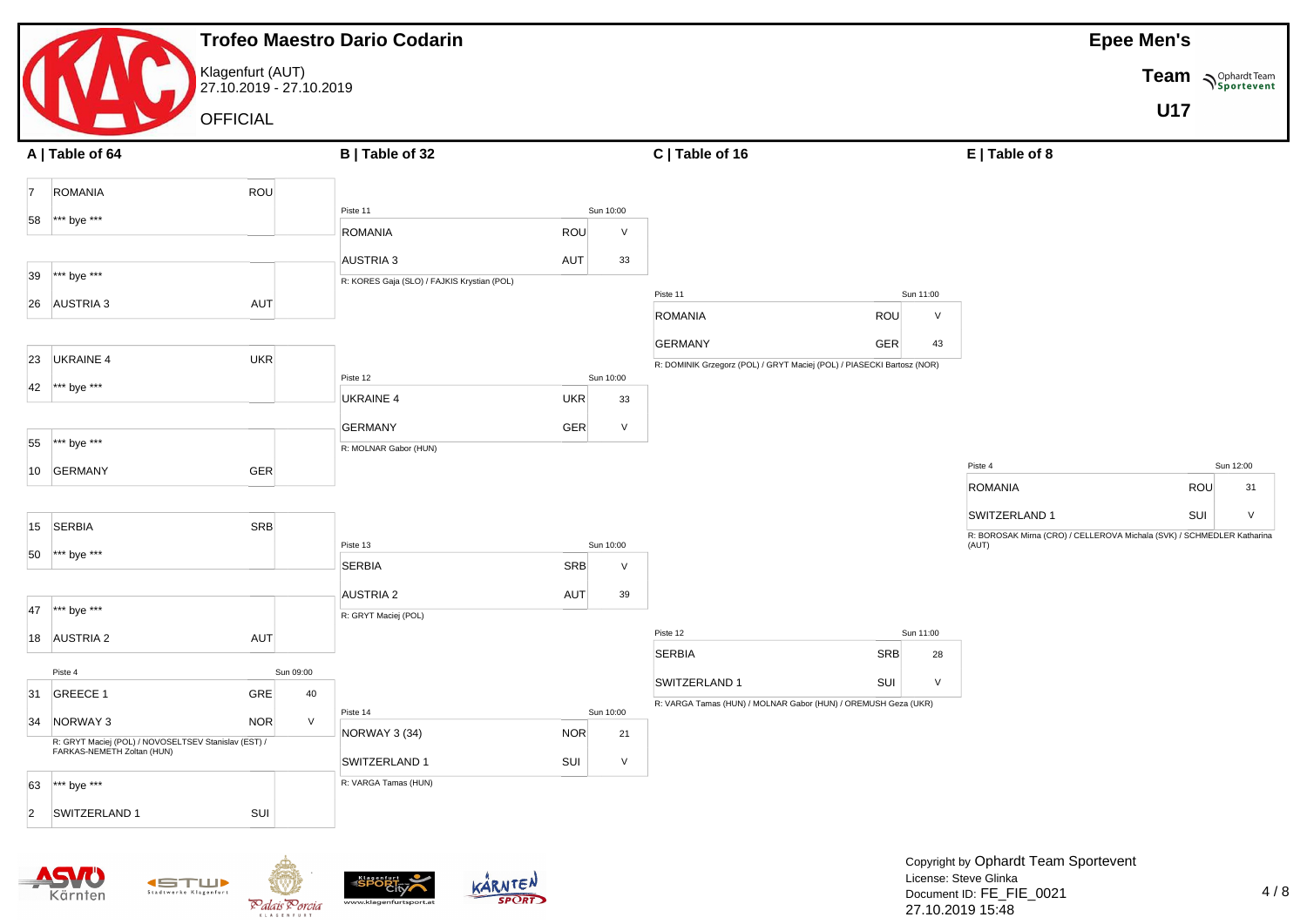

Klagenfurt (AUT) 27.10.2019 - 27.10.2019 **Team**  $\sum_{\text{Sportevent}}$ 

**U17**

|          | $H$   Table 5-8       |                                                                                               |           |                                                          | Semi-Final           |            |                      | Q   Final                                         |            |           |
|----------|-----------------------|-----------------------------------------------------------------------------------------------|-----------|----------------------------------------------------------|----------------------|------------|----------------------|---------------------------------------------------|------------|-----------|
|          | Piste 3               |                                                                                               | Sun 13:00 |                                                          | Piste BLUE           |            | Sun 13:00            |                                                   |            |           |
|          | SWITZERLAND 2 (9)     | SUI                                                                                           | 37        |                                                          | <b>ITALY</b>         | <b>ITA</b> | 36                   |                                                   |            |           |
|          | UKRAINE (5)           | <b>UKR</b>                                                                                    | $\vee$    |                                                          | <b>ESTONIA1</b>      | <b>EST</b> | $\vee$               | Piste PO                                          |            | Sun 14:00 |
| <b>A</b> |                       |                                                                                               |           | $\overline{4}$                                           |                      |            |                      | ESTONIA 1 (4)                                     | <b>EST</b> | 40        |
| (HUN)    |                       | R: MANOLACHE Cristina (AUT) / BOROSAK Mirna (CRO) / MOLNAR Gabor<br>Piste YELLOW<br>Sun 13:00 |           | R: GRYT Maciej (POL) / SRNA Jan (CZE) / KORES Gaja (SLO) |                      | Sun 13:00  | <b>SWITZERLAND 1</b> | SUI                                               | $\vee$     |           |
| 3        | Piste 4<br>POLAND (6) | <b>POL</b>                                                                                    | $\vee$    | 3                                                        | <b>HUNGARY 1</b>     | <b>HUN</b> | 34                   | R: BOROSAK Mirna (CRO) / MANOLACHE Cristina (AUT) |            |           |
|          | ROMANIA (7)           | <b>ROU</b>                                                                                    | 31        |                                                          | <b>SWITZERLAND 1</b> | SUI        | $\vee$               |                                                   |            |           |

R: CELLEROVA Michala (SVK) / SCHMEDLER Katharina (AUT)

z (POL)





Copyright by Ophardt Team Sportevent License: Steve Glinka Document ID: FE\_FIE\_0021 27.10.2019 15:48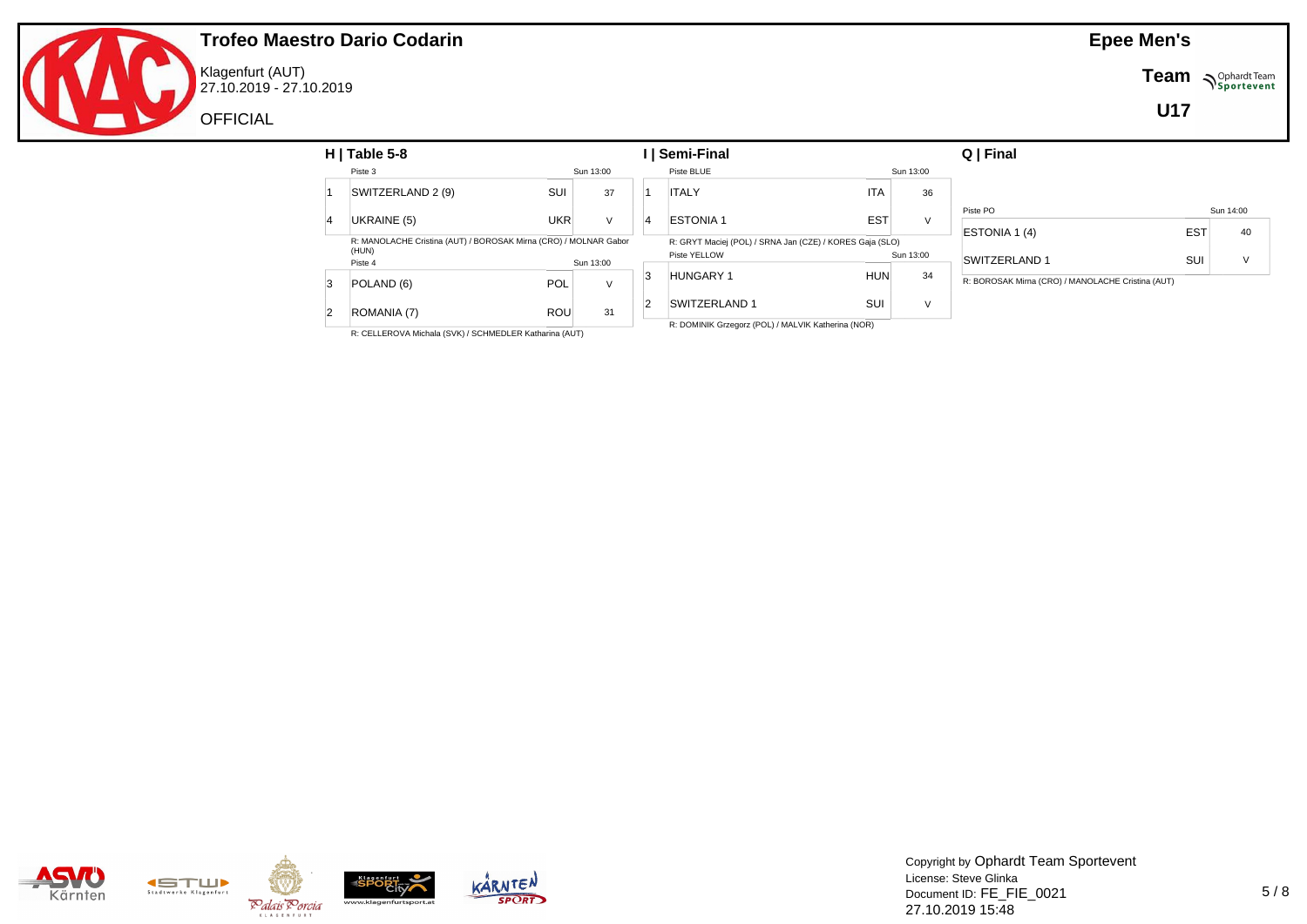|                                                                                                       |                  |                         | <b>Trofeo Maestro Dario Codarin</b> |     |               |                |                                                                              |            |        |                                              | <b>Epee Men's</b> |           |
|-------------------------------------------------------------------------------------------------------|------------------|-------------------------|-------------------------------------|-----|---------------|----------------|------------------------------------------------------------------------------|------------|--------|----------------------------------------------|-------------------|-----------|
|                                                                                                       | Klagenfurt (AUT) | 27.10.2019 - 27.10.2019 |                                     |     |               |                |                                                                              |            |        | <b>Team</b>                                  | Sportevent        |           |
|                                                                                                       | <b>OFFICIAL</b>  |                         |                                     |     |               |                |                                                                              |            |        |                                              | <b>U17</b>        |           |
| O   Place $5/6$                                                                                       |                  |                         | $N$   Place 7/8                     |     |               |                | $F$   Table 9-12                                                             |            |        | $P$   Place 3/4                              |                   |           |
|                                                                                                       |                  |                         |                                     |     |               |                | Piste 7                                                                      | Sun 13:00  |        |                                              |                   |           |
|                                                                                                       |                  |                         |                                     |     |               |                | CZECH REPUBLIC 1 (16)                                                        | CZE        | $V$ 44 |                                              |                   |           |
| Piste 1                                                                                               |                  | Sun 14:00               | Piste 2                             |     | Sun 14:00     |                |                                                                              |            |        | Piste BLUE                                   |                   | Sun 14:00 |
| UKRAINE (5)                                                                                           | <b>UKR</b>       | $\mathcal{U}$           | SWITZERLAND 2 (9)                   | SUI | 30            |                | NORWAY 1 (13)                                                                | <b>NOR</b> | 43     | <b>ITALY</b>                                 | <b>ITA</b>        | $\vee$    |
|                                                                                                       |                  |                         |                                     |     |               |                | R: PUIU Stefan (ROU) / TERSCINAR Peter (AUT) / GARNIER Emma (SUI)<br>Piste 8 | Sun 13:00  |        |                                              |                   |           |
| POLAND (6)                                                                                            | POL              | 39                      | ROMANIA (7)                         | ROU | $\mathcal{U}$ |                |                                                                              |            |        | HUNGARY 1 (3)                                | <b>HUN</b>        | 30        |
| R: KORES Gaja (SLO) / SCHMEDLER Katharina (AUT)<br>R: HORETSKYI Sergii (UKR) / MALVIK Katherina (NOR) |                  |                         |                                     |     |               | 3              | <b>ITALY 2 (11)</b>                                                          | <b>ITA</b> | $\vee$ | R: TERSCINAR Peter (AUT) / PUIU Stefan (ROU) |                   |           |
|                                                                                                       |                  |                         |                                     |     |               | $\overline{2}$ | SERBIA (15)                                                                  | <b>SRB</b> | 35     |                                              |                   |           |

R: TIMOCE Andrei (ROU) / NEMETH Peter (HUN) / NOVOSELTSEV Stanislav (EST)





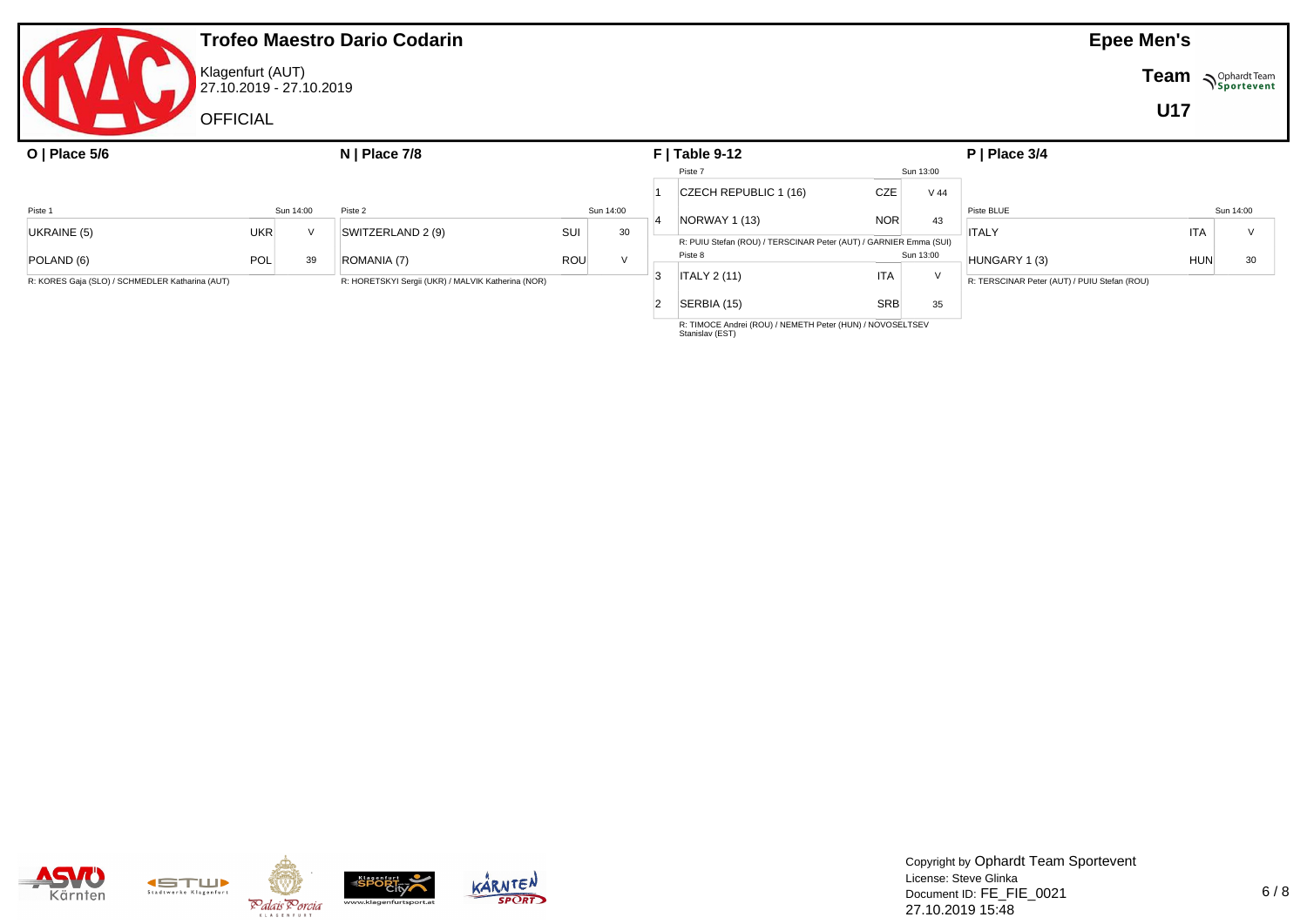

Klagenfurt (AUT) 27.10.2019 - 27.10.2019

**OFFICIAL** 

| G   Table 13-16                                                                  |            |         |          | $D$   Table 9-16                                                       |            |           |         | J   Place 9/10      |
|----------------------------------------------------------------------------------|------------|---------|----------|------------------------------------------------------------------------|------------|-----------|---------|---------------------|
|                                                                                  |            |         |          | Piste 7                                                                |            | Sun 12:00 |         |                     |
|                                                                                  |            |         |          | CZECH REPUBLIC 1 (16)                                                  | CZE        | $\vee$    |         |                     |
| Piste 11                                                                         | Sun 13:00  |         |          |                                                                        |            |           |         |                     |
| AUSTRIA 1 (8)                                                                    | AUT        | 8<br>42 |          | <b>AUSTRIA1</b>                                                        | <b>AUT</b> | 42        |         |                     |
|                                                                                  |            |         |          | R: VARGA Tamas (HUN) / CERRUTI Stefan (SUI) / OREMUSH Geza (UKR)       |            |           |         |                     |
| <b>POLAND 3 (21)</b>                                                             | <b>POL</b> | $\vee$  |          | Piste 8                                                                |            | Sun 12:00 |         |                     |
| R: CERRUTI Stefan (SUI) / OREMUSH Geza (UKR) / VARGA Tamas (HUN)                 |            |         |          | POLAND 3 (21)                                                          | POL        | 39        |         |                     |
|                                                                                  |            |         |          |                                                                        |            |           | Piste 5 |                     |
|                                                                                  |            |         |          | NORWAY 1 (13)                                                          | <b>NOR</b> |           |         | <b>CZECH REPUBL</b> |
|                                                                                  |            |         |          | R: MOLNAR Gabor (HUN) / HORETSKYI Sergii (UKR) / GARNIER Emma<br>(SUI) |            |           |         |                     |
|                                                                                  |            |         | Piste 11 |                                                                        | Sun 12:00  |           |         | <b>ITALY 2 (11)</b> |
| Piste 12                                                                         | Sun 13:00  | 3       |          | <b>POLAND 2 (19)</b>                                                   | <b>POL</b> | 42        |         | R: GARNIER Emma (S) |
| <b>POLAND 2 (19)</b>                                                             | POL        | 6<br>33 |          | <b>ITALY 2 (11)</b>                                                    | ITA        | $\vee$    |         |                     |
|                                                                                  |            |         |          | R: HUNCAROVA Katarina (SVK) / TIMOCE Andrei (ROU) / SRNA Jan (CZE)     |            |           |         |                     |
| GERMANY (10)                                                                     | GER        | V       |          | Piste 12                                                               |            | Sun 12:00 |         |                     |
| R: PIASECKI Bartosz (NOR) / HORETSKYI Sergii (UKR) / HUNCAROVA Katarina<br>(SVK) |            |         |          | GERMANY (10)                                                           | <b>GER</b> | 35        |         |                     |
|                                                                                  |            | 2       |          | SERBIA (15)                                                            | SRB        | $\vee$    |         |                     |

R: KORES Gaja (SLO) / PUIU Stefan (ROU) / FARKAS-NEMETH Zoltan  $(HUN)$ 

**Epee Men's**

**Team** *NSportevent* 

**U17**

| Piste 5               |     | Sun 14:00 |  |
|-----------------------|-----|-----------|--|
| CZECH REPUBLIC 1 (16) | CZE | 36        |  |
| <b>ITALY 2 (11)</b>   | ITA |           |  |

R: GARNIER Emma (SUI) / MOLNAR Gabor (HUN)







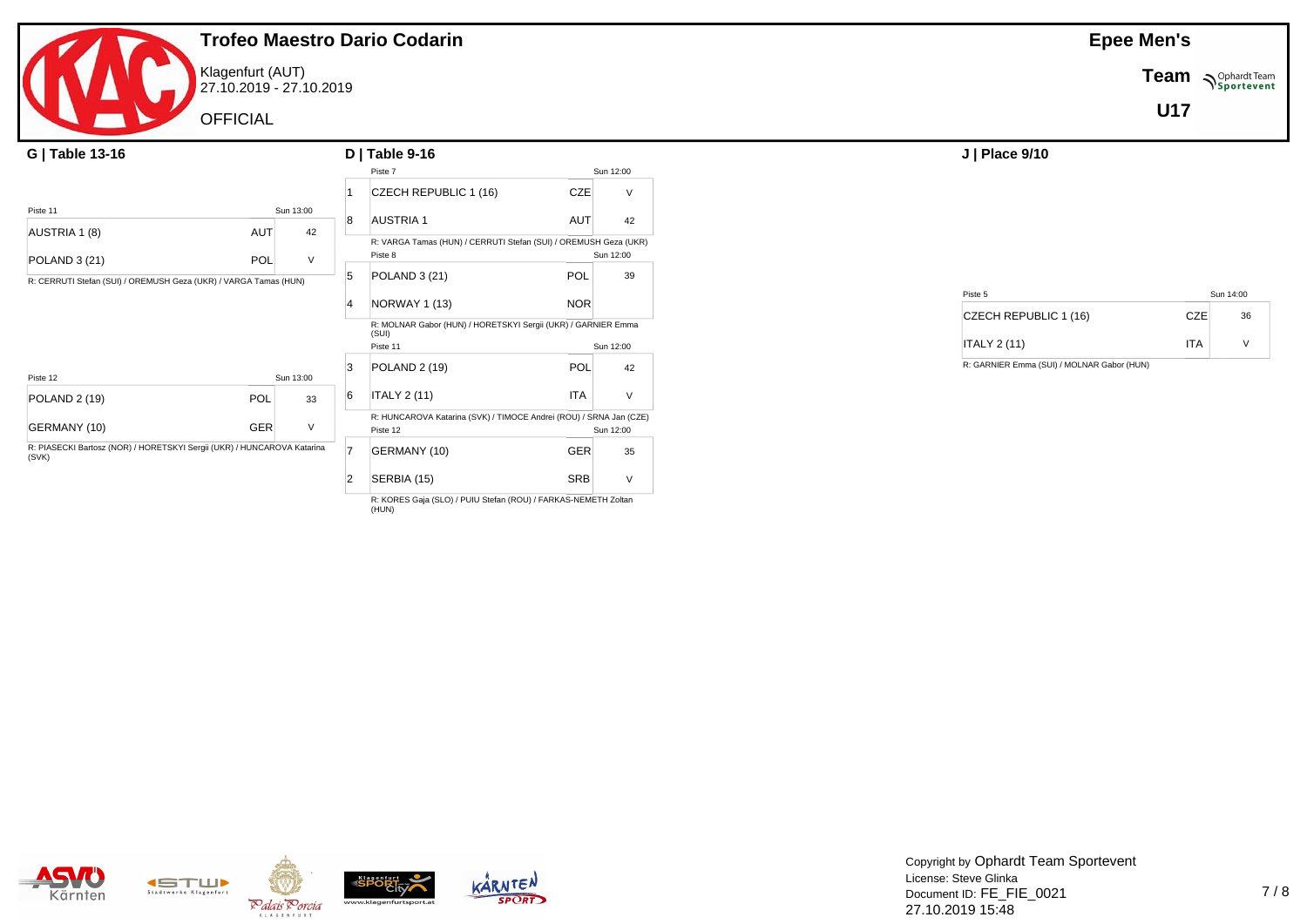|                                                     |                                             |              | <b>Trofeo Maestro Dario Codarin</b>      |            | <b>Epee Men's</b> |  |               |                                           |            |             |
|-----------------------------------------------------|---------------------------------------------|--------------|------------------------------------------|------------|-------------------|--|---------------|-------------------------------------------|------------|-------------|
|                                                     | Klagenfurt (AUT)<br>27.10.2019 - 27.10.2019 |              |                                          |            |                   |  |               | Team                                      | Sportevent |             |
|                                                     | <b>OFFICIAL</b>                             |              |                                          |            |                   |  |               |                                           | U17        |             |
| L   Place $13/14$                                   |                                             |              | M   Place 15/16                          |            |                   |  |               | $K$   Place 11/12                         |            |             |
| Piste 9                                             |                                             | Sun 14:00    | Piste 10                                 |            | Sun 14:00         |  |               | Piste 6                                   |            | Sun 14:00   |
| POLAND 3 (21)                                       | POL                                         | 27           | AUSTRIA 1 (8)                            | <b>AUT</b> | $\vee$            |  |               | <b>NORWAY 1 (13)</b>                      | <b>NOR</b> | A           |
| GERMANY (10)                                        | GER                                         | $\mathsf{V}$ | <b>POLAND 2 (19)</b>                     | POL        | 44                |  | $\mathcal{D}$ | SERBIA (15)                               | <b>SRB</b> | $\mathbf 0$ |
| R: OREMUSH Geza (UKR) / NOVOSELTSEV Stanislav (EST) |                                             |              | R: CERRUTI Stefan (SUI) / SRNA Jan (CZE) |            |                   |  |               | R: NEMETH Peter (HUN) / VARGA Tamas (HUN) |            |             |







Copyright by Ophardt Team Sportevent License: Steve Glinka Document ID: FE\_FIE\_0021 27.10.2019 15:48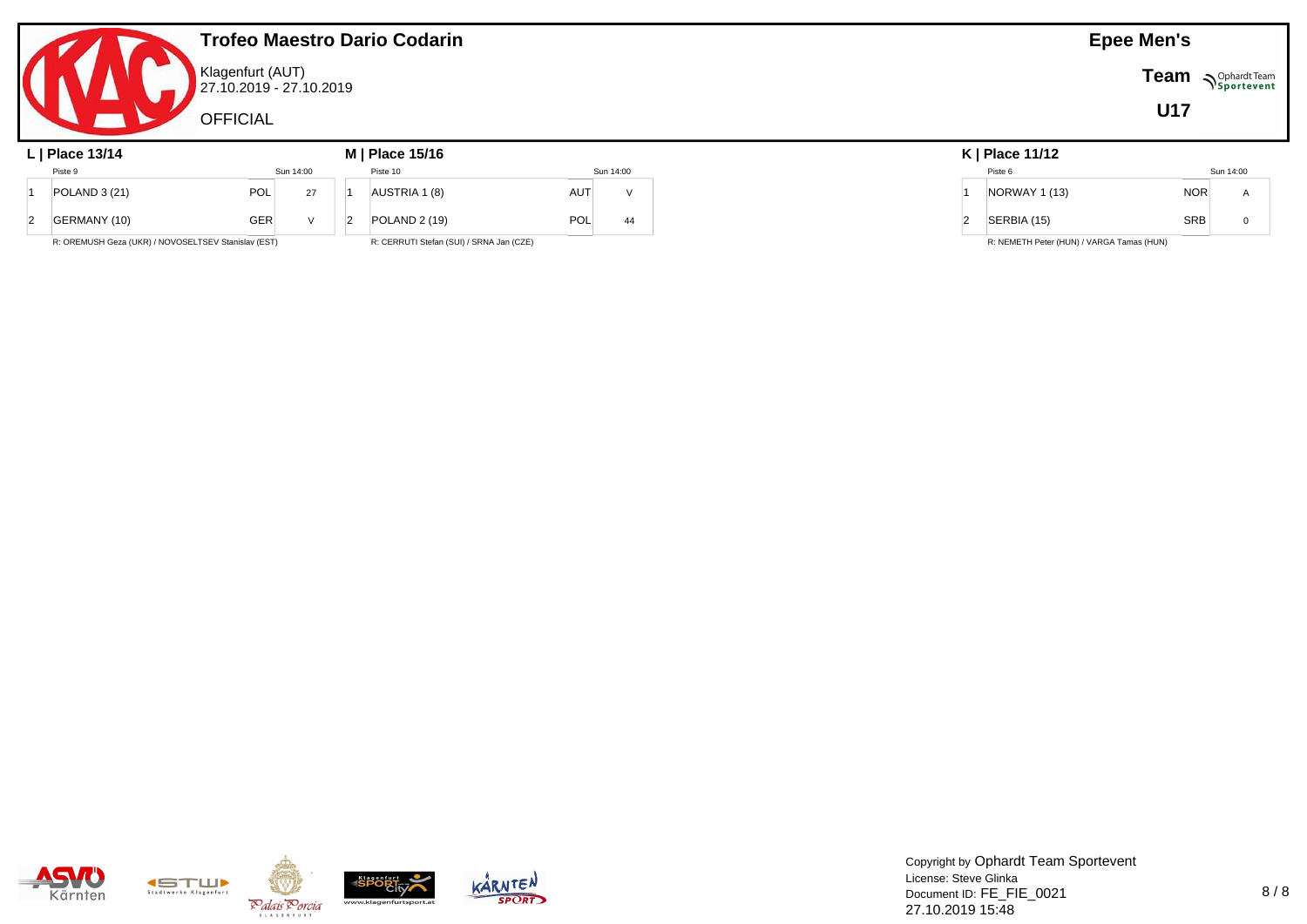

**Team S**<sup>Ophardt Team</sub></sup>

**U17**

# **Direct elimination**









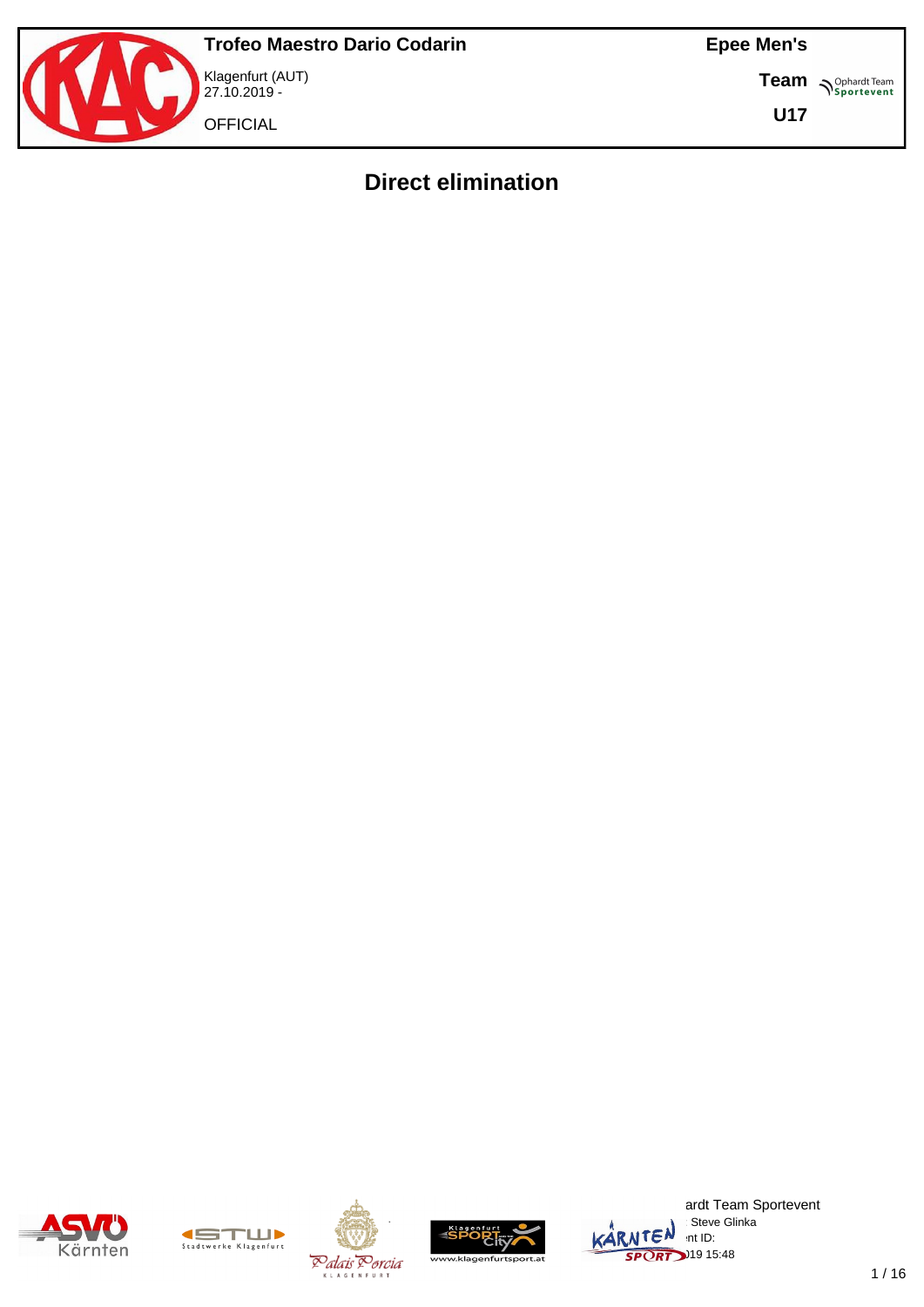

Klagenfurt (AUT) 27.10.2019 - **OFFICIAL** 

**Team** *S<sup>Ophardt Team*<br> *S*<sup>P</sup>sportevent</sup>

**U17**

#### **Table of 64**

| 09:00   Piste BLUE      |    |    |    |          | R: BOROSAK Mirna, CRO / VARGA Tamas, HUN |
|-------------------------|----|----|----|----------|------------------------------------------|
| <b>NORWAY 2</b>         | 45 |    |    | 39       | <b>GERMANY 5</b>                         |
| DRAUGEDALEN Emil        | 5  | 5  | 3  | 3        | RITZ Janik                               |
| MALVIK Aleksander       | 2  |    | 3  | $\Omega$ | STANGE Jakob                             |
| HEIBERG Kasper Mathisen | 3  | 10 | 8  | -5       | RIEGER Joshua                            |
| DRAUGEDALEN Emil        | 6  | 16 | 14 | -6       | STANGE Jakob                             |
| HEIBERG Kasper Mathisen | 4  | 20 | 18 | 4        | RITZ Janik                               |
| MALVIK Aleksander       | 6  | 26 | 22 | 4        | RIEGER Joshua                            |
| HEIBERG Kasper Mathisen | 4  | 30 | 26 | 4        | STANGE Jakob                             |
| DRAUGEDALEN Emil        | 8  | 38 | 33 |          | RIEGER Joshua                            |
| MALVIK Aleksander       |    | 45 | 39 | 6        | RITZ Janik                               |

| 09:00   Piste YELLOW                    |    |    |   | R: SCHMEDLER Katharina, AUT / KORES Gaja, SLO |
|-----------------------------------------|----|----|---|-----------------------------------------------|
| <b>ORTHODOX BRO</b><br>34               | 45 |    |   | <b>POLAND4</b>                                |
| RISTIC Nemanja<br>0<br>0                |    | 5  | 5 | <b>KUREK Jakub</b>                            |
| PAVLOVIC Luka<br>4<br>4                 |    | 10 | 5 | <b>URBAN Pawel</b>                            |
| <b>IMOSCHIDIS Alexandros</b><br>5.<br>9 |    | 15 | 5 | GLINKA Jan                                    |
| PAVLOVIC Luka<br>12<br>3                |    | 20 | 5 | <b>KUREK Jakub</b>                            |
| RISTIC Nemanja<br>4                     | 16 | 25 | 5 | GLINKA Jan                                    |
| <b>IMOSCHIDIS Alexandros</b><br>24<br>8 |    | 30 | 5 | <b>URBAN Pawel</b>                            |
| PAVLOVIC Luka<br>27<br>3                |    | 34 | 4 | GLINKA Jan                                    |
| <b>IMOSCHIDIS Alexandros</b><br>31<br>4 |    | 40 | 6 | <b>KUREK Jakub</b>                            |
| RISTIC Nemanja<br>34<br>3               |    | 45 | 5 | <b>URBAN Pawel</b>                            |

| 09:00   Piste 3             |   |    |    |               | R: HUNCAROVA Katarina, SVK / TENBERGEN Paul, GER |
|-----------------------------|---|----|----|---------------|--------------------------------------------------|
| <b>POLAND 5</b>             |   | 45 |    | 27            | <b>NORTH MACEDONIA</b>                           |
| <b>MOREK Kacper</b>         | 5 | 5  | 2  | 2             | <b>SRBINOSKI Petar</b>                           |
| MARCZAK Wojciech            | 5 | 10 | 3  |               | VELICHKOSKI Jovan                                |
| <b>GORCZANSKI Tymoteusz</b> | 5 | 15 | 3  | 0             | <b>BOZHINOVSKI Simon</b>                         |
| MARCZAK Wojciech            | 5 | 20 | 6  | 3             | <b>SRBINOSKI Petar</b>                           |
| <b>MOREK Kacper</b>         | 5 | 25 | 8  | 2             | <b>BOZHINOVSKI Simon</b>                         |
| <b>GORCZANSKI Tymoteusz</b> | 5 | 30 | 12 | 4             | <b>VELICHKOSKI Jovan</b>                         |
| MARCZAK Wojciech            | 2 | 32 | 14 | $\mathcal{P}$ | BOZHINOVSKI Simon                                |
| <b>GORCZANSKI Tymoteusz</b> | 8 | 40 | 25 | 11            | <b>SRBINOSKI Petar</b>                           |
| <b>MOREK Kacper</b>         | 5 | 45 | 27 | 2             | VELICHKOSKI Jovan                                |

| 09:00   Piste 4         |    |    |    |    | R: GRYT Maciej, POL / NOVOSELTSEV Stanislav, EST |
|-------------------------|----|----|----|----|--------------------------------------------------|
| <b>NORWAY3</b>          |    | 45 |    | 40 | <b>GREECE 1</b>                                  |
| WALLE Henrik            | 4  | 4  | 5. | 5  | RASPOPTSIS Evangelos                             |
| KRASIKOVAS Emilis       | 6  | 10 |    | 2  | CHALVATZIS Vasileios                             |
| <b>NORDTVEIT Didrik</b> | 2  | 12 | 13 | 6  | SALVARINAS Alexandros                            |
| WALLE Henrik            | 8  | 20 | 20 |    | CHALVATZIS Vasileios                             |
| NORDTVEIT Didrik        | 5. | 25 | 24 | 4  | RASPOPTSIS Evangelos                             |
| KRASIKOVAS Emilis       | 5  | 30 | 26 | 2  | SALVARINAS Alexandros                            |
| <b>NORDTVEIT Didrik</b> | 5. | 35 | 29 | 3  | CHALVATZIS Vasileios                             |
| WALLE Henrik            |    | 36 | 33 | 4  | SALVARINAS Alexandros                            |
| KRASIKOVAS Emilis       | 9  | 45 | 40 |    | RASPOPTSIS Evangelos                             |

#### **Table of 32**









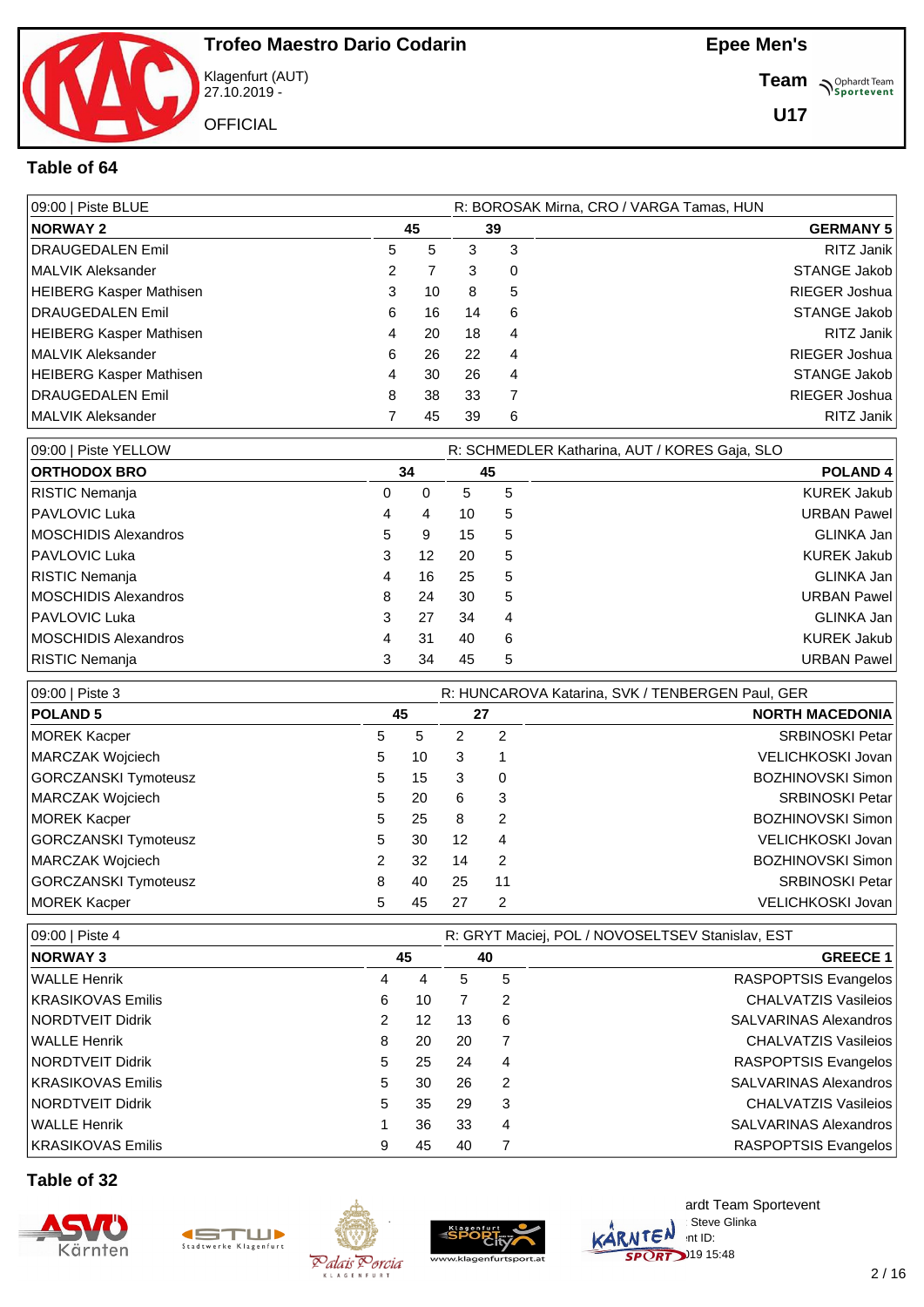



Klagenfurt (AUT) 27.10.2019 -

**OFFICIAL** 

**Team** *S<sup>Ophardt Team*<br>*S*<sup>P</sup> *Sportevent*</sup>

| 10:00   Piste 1                |    |    |                   |    | R: DOMINIK Grzegorz, POL / MANOLACHE Cristina, AUT |
|--------------------------------|----|----|-------------------|----|----------------------------------------------------|
| <b>NORWAY 2</b>                | 30 |    |                   | 45 | <b>ITALY</b>                                       |
| <b>DRAUGEDALEN Emil</b>        | 3  | 3  | 2                 | 2  | <b>CARRIERE</b> Edoardo                            |
| <b>MALVIK Aleksander</b>       | 6  | 9  | 10                | 8  | <b>URSINI Andrea</b>                               |
| HEIBERG Kasper Mathisen        | 0  | 9  | $12 \overline{ }$ | 2  | <b>PULITI Lucio</b>                                |
| <b>DRAUGEDALEN Emil</b>        | 9  | 18 | 20                | 8  | <b>URSINI Andrea</b>                               |
| <b>HEIBERG Kasper Mathisen</b> | 2  | 20 | 23                | 3  | <b>CARRIERE</b> Edoardo                            |
| MALVIK Aleksander              | 6  | 26 | 29                | 6  | <b>PULITI Lucio</b>                                |
| <b>HEIBERG Kasper Mathisen</b> | 2  | 28 | 35                | 6  | <b>URSINI Andrea</b>                               |
| <b>DRAUGEDALEN Emil</b>        |    | 29 | 40                | 5  | <b>PULITI Lucio</b>                                |
| MALVIK Aleksander              |    | 30 | 45                | 5  | <b>CARRIERE</b> Edoardo                            |

| 10:00   Piste 2         |    |    |    |   | R: CELLEROVA Michala, SVK / PANKRATZ Joel, AUT |
|-------------------------|----|----|----|---|------------------------------------------------|
| <b>CZECH REPUBLIC 1</b> |    | 45 |    |   | <b>UKRAINE 3</b>                               |
| COUFAL Frantisek        | 2  | 2  | 3  | 3 | VASYLYSHYN Dmytro                              |
| <b>PROCHAZKA Ondrej</b> | 6  | 8  | 6  | 3 | KURHAN Volodymyr                               |
| KLAUS Robert            | 3  | 11 | 8  | 2 | SAMOILOV Roman                                 |
| <b>PROCHAZKA Ondrej</b> | 3  | 14 | 10 | 2 | VASYLYSHYN Dmytro                              |
| <b>COUFAL Frantisek</b> | 3  | 17 | 12 | 2 | SAMOILOV Roman                                 |
| KLAUS Robert            | 5  | 22 | 16 | 4 | KURHAN Volodymyr                               |
| <b>PROCHAZKA Ondrej</b> | 4  | 26 | 21 | 5 | SAMOILOV Roman                                 |
| KLAUS Robert            | 10 | 36 | 26 | 5 | VASYLYSHYN Dmytro                              |
| COUFAL Frantisek        | 9  | 45 | 29 |   | KURHAN Volodymyr                               |

| 10:00   Piste BLUE   |                      |    |    |    | R: HORETSKYI Sergii, UKR / NOVOSELTSEV Stanislav, EST |
|----------------------|----------------------|----|----|----|-------------------------------------------------------|
| <b>ROMANIA 3</b>     |                      | 34 |    | 45 | <b>SWITZERLAND 2</b>                                  |
| <b>SCARLAT Cris</b>  |                      |    | 5. | 5  | <b>PORTMANN Nicolas</b>                               |
| <b>SEBESAN Claus</b> |                      | 8  | 9  | 4  | RAMUZ Jeremy                                          |
| POPESCU Alexandru    | 5                    | 13 | 15 | 6  | AEBERSOLD Alban                                       |
| <b>SCARLAT Cris</b>  | $\mathbf{2}^{\circ}$ | 15 | 20 | 5  | RAMUZ Jeremy                                          |
| POPESCU Alexandru    | $\mathcal{P}$        | 17 | 25 | 5  | <b>PORTMANN Nicolas</b>                               |
| l SEBESAN Claus      | 3                    | 20 | 30 | 5  | AEBERSOLD Alban                                       |
| POPESCU Alexandru    | 5.                   | 25 | 35 | 5  | RAMUZ Jeremy                                          |
| l SCARLAT Cris       | 6                    | 31 | 40 | 5  | AEBERSOLD Alban                                       |
| SEBESAN Claus        | 3                    | 34 | 45 | 5  | <b>PORTMANN Nicolas</b>                               |

| 10:00   Piste YELLOW     | R: UFTRING Niklas, GER / MALVIK Katherina, NOR |    |    |          |                         |  |  |  |  |  |
|--------------------------|------------------------------------------------|----|----|----------|-------------------------|--|--|--|--|--|
| AUSTRIA 1                |                                                | 45 |    | 29       | <b>SLOVENIA</b>         |  |  |  |  |  |
| RANKL Florian            | 5                                              | 5  |    |          | <b>PONIKVAR Lars</b>    |  |  |  |  |  |
| <b>SPANOS Konstantin</b> | 5                                              | 10 | 6  | 5        | STURMBELJ Viktor        |  |  |  |  |  |
| JANJIC Gregor            | 4                                              | 14 | 8  | 2        | <b>BOZIC Brin</b>       |  |  |  |  |  |
| <b>SPANOS Konstantin</b> | 6                                              | 20 | 16 | 8        | <b>PONIKVAR Lars</b>    |  |  |  |  |  |
| <b>RANKL Florian</b>     | 5                                              | 25 | 16 | $\Omega$ | <b>BOZIC Brin</b>       |  |  |  |  |  |
| JANJIC Gregor            | 5                                              | 30 | 21 | 5        | <b>STURMBELJ Viktor</b> |  |  |  |  |  |
| <b>SPANOS Konstantin</b> | 3                                              | 33 | 22 |          | <b>BOZIC Brin</b>       |  |  |  |  |  |
| JANJIC Gregor            |                                                | 40 | 27 | 5        | <b>PONIKVAR Lars</b>    |  |  |  |  |  |
| <b>RANKL Florian</b>     | 5                                              | 45 | 29 | 2        | STURMBELJ Viktor        |  |  |  |  |  |









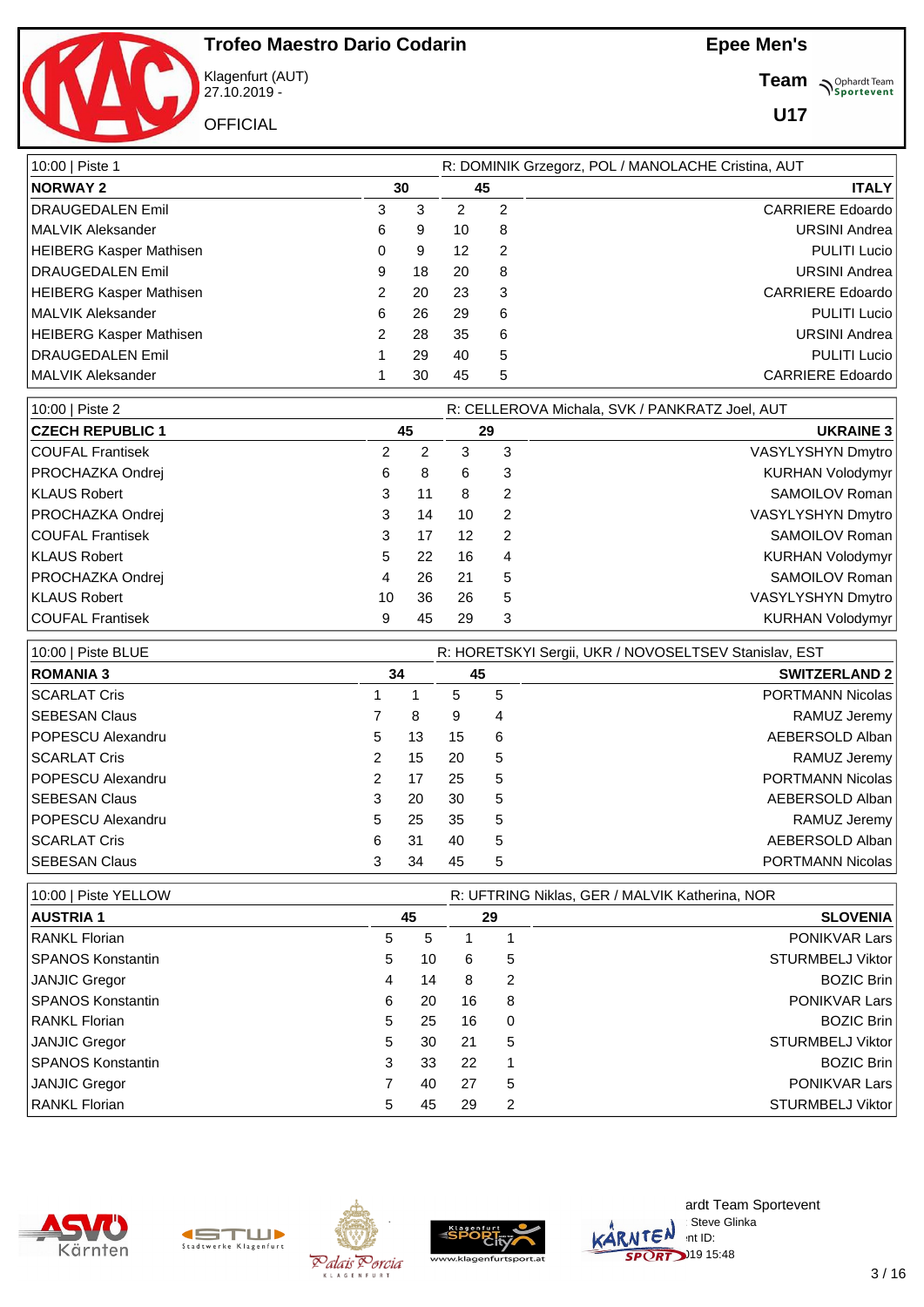

Klagenfurt (AUT) 27.10.2019 -

**OFFICIAL** 

**Team** *S<sup>Ophardt Team*<br>*S*<sup>P</sup> *Sportevent*</sup>

| 10:00   Piste 3      |    |    |    |    | R: BOROSAK Mirna, CRO / HUNCAROVA Katarina, SVK |
|----------------------|----|----|----|----|-------------------------------------------------|
| <b>GERMANY 4</b>     | 34 |    | 45 |    | <b>UKRAINE</b>                                  |
| SCHWITZER Benjamin   | 2  | 2  | 5  | 5  | <b>MUKOID Kyrylo</b>                            |
| KOZIELSKI Kevin      | 2  | 4  | 5  | 0  | OPANASENKO Andrii                               |
| EBERHARDT Max        |    | 11 | 15 | 10 | RYADNINSKYI Ivan                                |
| KOZIELSKI Kevin      | 4  | 15 | 19 | 4  | <b>MUKOID Kyrylo</b>                            |
| SCHWITZER Benjamin   | 8  | 23 | 23 | 4  | RYADNINSKYI Ivan                                |
| <b>EBERHARDT Max</b> | 3  | 26 | 30 |    | OPANASENKO Andrii                               |
| KOZIELSKI Kevin      | 3  | 29 | 35 | 5  | RYADNINSKYI Ivan                                |
| EBERHARDT Max        | 4  | 33 | 40 | 5  | <b>MUKOID Kyrylo</b>                            |
| SCHWITZER Benjamin   |    | 34 | 45 | 5  | OPANASENKO Andrii                               |

| 10:00   Piste 4      |   |    |    |   | R: NEMETH Peter, HUN / GARNIER Emma, SUI |  |
|----------------------|---|----|----|---|------------------------------------------|--|
| <b>UKRAINE 2</b>     |   | 40 | 45 |   | <b>POLAND 3</b>                          |  |
| <b>HORDON ILLIA</b>  | 5 | 5  |    |   | <b>JAKUBOWSKI Olaf</b>                   |  |
| GRABOVSKYI Oleksandr | 4 | 9  | 10 | 9 | <b>KAZMIERSKI Maciej</b>                 |  |
| NAZAREVYCH Vladyslav | 2 |    | 15 | 5 | <b>PARAFINIUK Lukasz</b>                 |  |
| GRABOVSKYI Oleksandr | 2 | 13 | 20 | 5 | <b>JAKUBOWSKI Olaf</b>                   |  |
| <b>HORDON ILLIA</b>  | 3 | 16 | 25 | 5 | <b>PARAFINIUK Lukasz</b>                 |  |
| NAZAREVYCH Vladyslav | 5 | 21 | 29 | 4 | <b>KAZMIERSKI Maciej</b>                 |  |
| GRABOVSKYI Oleksandr |   | 28 | 33 | 4 | <b>PARAFINIUK Lukasz</b>                 |  |
| NAZAREVYCH Vladyslav | 6 | 34 | 39 | 6 | <b>JAKUBOWSKI Olaf</b>                   |  |
| <b>HORDON ILLIA</b>  | 6 | 40 | 45 | 6 | <b>KAZMIERSKI Maciej</b>                 |  |

| 10:00   Piste 5     |                | R: FARKAS-NEMETH Zoltan, HUN / TENBERGEN Paul, GER |    |    |                          |  |  |  |  |  |
|---------------------|----------------|----------------------------------------------------|----|----|--------------------------|--|--|--|--|--|
| <b>ROMANIA 2</b>    |                | 31                                                 |    | 45 | <b>NORWAY1</b>           |  |  |  |  |  |
| BURGHELEA Andrei    | 3              | 3                                                  | 3  | 3  | <b>KARLSEN Henning</b>   |  |  |  |  |  |
| MARGHESCU Rares     | 3              | 6                                                  | 10 |    | <b>DRAUGEDALEN Elias</b> |  |  |  |  |  |
| <b>BACIU Stefan</b> | $\overline{2}$ | 8                                                  | 11 |    | <b>EIKANGER Olav</b>     |  |  |  |  |  |
| MARGHESCU Rares     | 4              | 12                                                 | 17 | 6  | KARLSEN Henning          |  |  |  |  |  |
| BURGHELEA Andrei    | 3              | 15                                                 | 22 | 5  | <b>EIKANGER Olav</b>     |  |  |  |  |  |
| BACIU Stefan        | 3              | 18                                                 | 27 | 5  | <b>DRAUGEDALEN Elias</b> |  |  |  |  |  |
| MARGHESCU Rares     | 6              | 24                                                 | 35 | 8  | <b>EIKANGER Olav</b>     |  |  |  |  |  |
| <b>BACIU Stefan</b> | 3              | 27                                                 | 36 | 1  | <b>KARLSEN Henning</b>   |  |  |  |  |  |
| BURGHELEA Andrei    | 4              | 31                                                 | 45 | 9  | <b>DRAUGEDALEN Elias</b> |  |  |  |  |  |

| 10:00   Piste 6        |   |    |    | R: SCHMEDLER Katharina, AUT / OREMUSH Geza, UKR |                            |  |  |  |  |  |
|------------------------|---|----|----|-------------------------------------------------|----------------------------|--|--|--|--|--|
| <b>ESTONIA 1</b>       |   | 45 |    | 30                                              | <b>POLAND4</b>             |  |  |  |  |  |
| <b>TOBIAS Erik</b>     | 5 | 5  | 2  | 2                                               | <b>URBAN Pawel</b>         |  |  |  |  |  |
| l SALM Markus          | 4 | 9  | 6  | 4                                               | <b>KOZLOWSKI Arkadiusz</b> |  |  |  |  |  |
| PRIIMAGI Henrik        | 6 | 15 |    |                                                 | <b>KUREK Jakub</b>         |  |  |  |  |  |
| <b>TOBIAS Erik</b>     | 5 | 20 | 9  | 2                                               | <b>KOZLOWSKI Arkadiusz</b> |  |  |  |  |  |
| PRIIMAGI Henrik        | 5 | 25 | 14 | 5                                               | <b>URBAN Pawel</b>         |  |  |  |  |  |
| ISALM Markus           | 5 | 30 | 17 | 3                                               | <b>KUREK Jakub</b>         |  |  |  |  |  |
| <b>PRIIMAGI Henrik</b> | 5 | 35 | 17 | 0                                               | KOZLOWSKI Arkadiusz        |  |  |  |  |  |
| <b>TOBIAS Erik</b>     | 5 | 40 | 21 | 4                                               | <b>KUREK Jakub</b>         |  |  |  |  |  |
| ISALM Markus           | 5 | 45 | 30 | 9                                               | <b>URBAN Pawel</b>         |  |  |  |  |  |









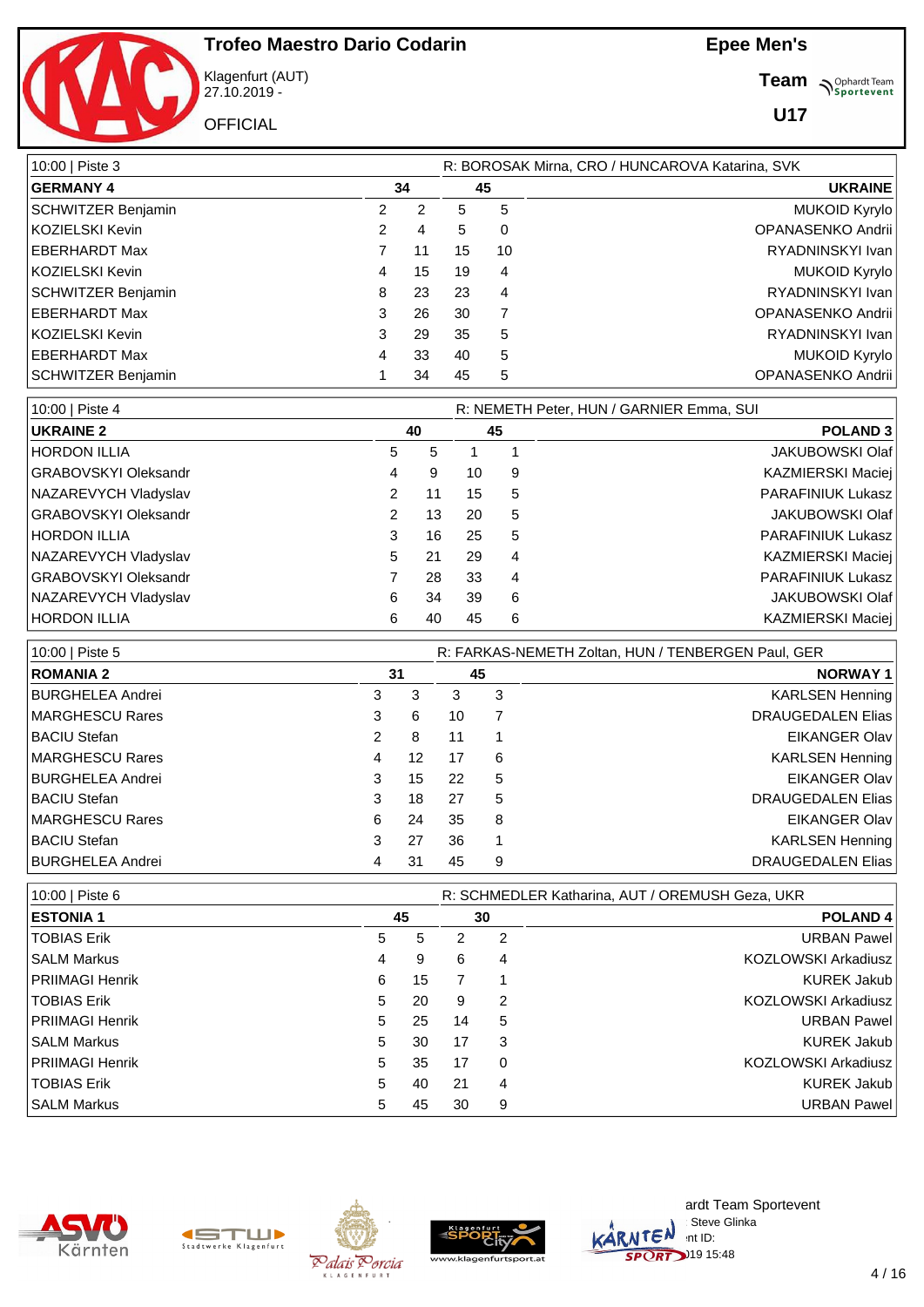

Klagenfurt (AUT) 27.10.2019 -

**OFFICIAL** 

**Team** *S<sup>Ophardt Team*<br>*S*<sup>P</sup> *Sportevent*</sup>

| 10:00   Piste 7  | R: CERRUTI Stefan, SUI / PIASECKI Bartosz, NOR |    |    |                  |                       |  |  |  |  |  |
|------------------|------------------------------------------------|----|----|------------------|-----------------------|--|--|--|--|--|
| <b>POLAND 5</b>  | 26                                             | 45 |    | <b>HUNGARY 1</b> |                       |  |  |  |  |  |
| MOREK Kacper     | 5                                              | 5  | 5  | 5                | <b>FARKAS Peter</b>   |  |  |  |  |  |
| OLEJNICZAK Kamil | 2                                              | 7  | 10 | 5                | <b>KOVACS Gergely</b> |  |  |  |  |  |
| MARCZAK Wojciech | 3                                              | 10 | 15 | 5                | <b>KO Benedek</b>     |  |  |  |  |  |
| OLEJNICZAK Kamil | 6                                              | 16 | 20 | 5                | <b>FARKAS Peter</b>   |  |  |  |  |  |
| MOREK Kacper     |                                                | 17 | 25 | 5                | <b>KO Benedek</b>     |  |  |  |  |  |
| MARCZAK Wojciech |                                                | 18 | 30 | 5                | <b>KOVACS Gergely</b> |  |  |  |  |  |
| OLEJNICZAK Kamil | 3                                              | 21 | 34 | 4                | <b>KO Benedek</b>     |  |  |  |  |  |
| MARCZAK Wojciech | 3                                              | 24 | 40 | 6                | <b>FARKAS Peter</b>   |  |  |  |  |  |
| MOREK Kacper     | 2                                              | 26 | 45 | 5                | <b>KOVACS Gergely</b> |  |  |  |  |  |

| 10:00   Piste 8  |   | R: PUIU Stefan, ROU / DE NICOLA Roberto, SLO |    |   |                         |  |  |  |  |  |  |  |
|------------------|---|----------------------------------------------|----|---|-------------------------|--|--|--|--|--|--|--|
| <b>ESTONIA 2</b> |   | 37                                           |    |   | <b>POLAND 2</b>         |  |  |  |  |  |  |  |
| ALTUNIN Valentin |   |                                              | 5  | 5 | RZYCZNIAK Wojciech      |  |  |  |  |  |  |  |
| LUTSENKO Ilja    |   | 8                                            | 10 | 5 | <b>BEZUCH Krzysztof</b> |  |  |  |  |  |  |  |
| NOVOSELTSEV Ivan |   | 15                                           | 14 | 4 | <b>DZIURA Stanislaw</b> |  |  |  |  |  |  |  |
| ALTUNIN Valentin | 5 | 20                                           | 18 | 4 | <b>BEZUCH Krzysztof</b> |  |  |  |  |  |  |  |
| NOVOSELTSEV Ivan | 5 | 25                                           | 23 | 5 | RZYCZNIAK Wojciech      |  |  |  |  |  |  |  |
| LUTSENKO Ilja    | 5 | 30                                           | 28 | 5 | <b>DZIURA Stanislaw</b> |  |  |  |  |  |  |  |
| NOVOSELTSEV Ivan | 4 | 34                                           | 35 |   | <b>BEZUCH Krzysztof</b> |  |  |  |  |  |  |  |
| ALTUNIN Valentin | 2 | 36                                           | 40 | 5 | <b>DZIURA Stanislaw</b> |  |  |  |  |  |  |  |
| LUTSENKO Ilja    |   | 37                                           | 45 | 5 | RZYCZNIAK Wojciech      |  |  |  |  |  |  |  |

| 10:00   Piste 9      |               | R: TERSCINAR Peter, AUT / TIMOCE Andrei, ROU |    |    |                       |
|----------------------|---------------|----------------------------------------------|----|----|-----------------------|
| <b>GERMANY 2</b>     |               | 38                                           |    | 45 | <b>ITALY 2</b>        |
| KELPE Bendix         | 0             | 0                                            | 5  | 5  | <b>GALASSI Matteo</b> |
| BREKER Henri         |               |                                              | 10 | 5  | CHECCO Filippo        |
| SCHENKENGEL Benedict | 6             | 13                                           | 15 | 5  | <b>VINCENZI Luca</b>  |
| KELPE Bendix         | 3             | 16                                           | 20 | 5  | CHECCO Filippo        |
| SCHENKENGEL Benedict | $\mathcal{P}$ | 18                                           | 24 | 4  | <b>GALASSI Matteo</b> |
| <b>BREKER Henri</b>  | 5             | 23                                           | 30 | 6  | <b>VINCENZI Luca</b>  |
| SCHENKENGEL Benedict | 6             | 29                                           | 35 | 5  | CHECCO Filippo        |
| BOORZ Jonas          |               | 36                                           | 40 | 5  | <b>VINCENZI Luca</b>  |
| BREKER Henri         |               | 38                                           | 45 | 5  | <b>GALASSI Matteo</b> |

| 10:00   Piste 10     |    | R: TSOKAS Asterios, GRE |    |          |                  |  |  |  |
|----------------------|----|-------------------------|----|----------|------------------|--|--|--|
| <b>POLAND</b>        |    | 45                      | 29 |          | <b>GERMANY 3</b> |  |  |  |
| URBAN Piotr          | 5  | 5                       | 2  | 2        | VOGEL Vince      |  |  |  |
| SOCHA Antoni         | 4  | 9                       | 7  | 5        | MEIER Kassian    |  |  |  |
| WALACH Wiktor        | 6  | 15                      | 11 | 4        | SPIERZAK Lorenz  |  |  |  |
| <b>SOCHA Antoni</b>  | 5  | 20                      | 11 | $\Omega$ | VOGEL Vince      |  |  |  |
| URBAN Piotr          | 5. | 25                      | 12 | -1       | SPIERZAK Lorenz  |  |  |  |
| WALACH Wiktor        | 4  | 29                      | 17 | 5        | MEIER Kassian    |  |  |  |
| <b>SOCHA Antoni</b>  | 6  | 35                      | 21 | 4        | SPIERZAK Lorenz  |  |  |  |
| <b>WALACH Wiktor</b> | 5. | 40                      | 26 | 5        | VOGEL Vince      |  |  |  |
| URBAN Piotr          | 5  | 45                      | 29 | 3        | MEIER Kassian    |  |  |  |









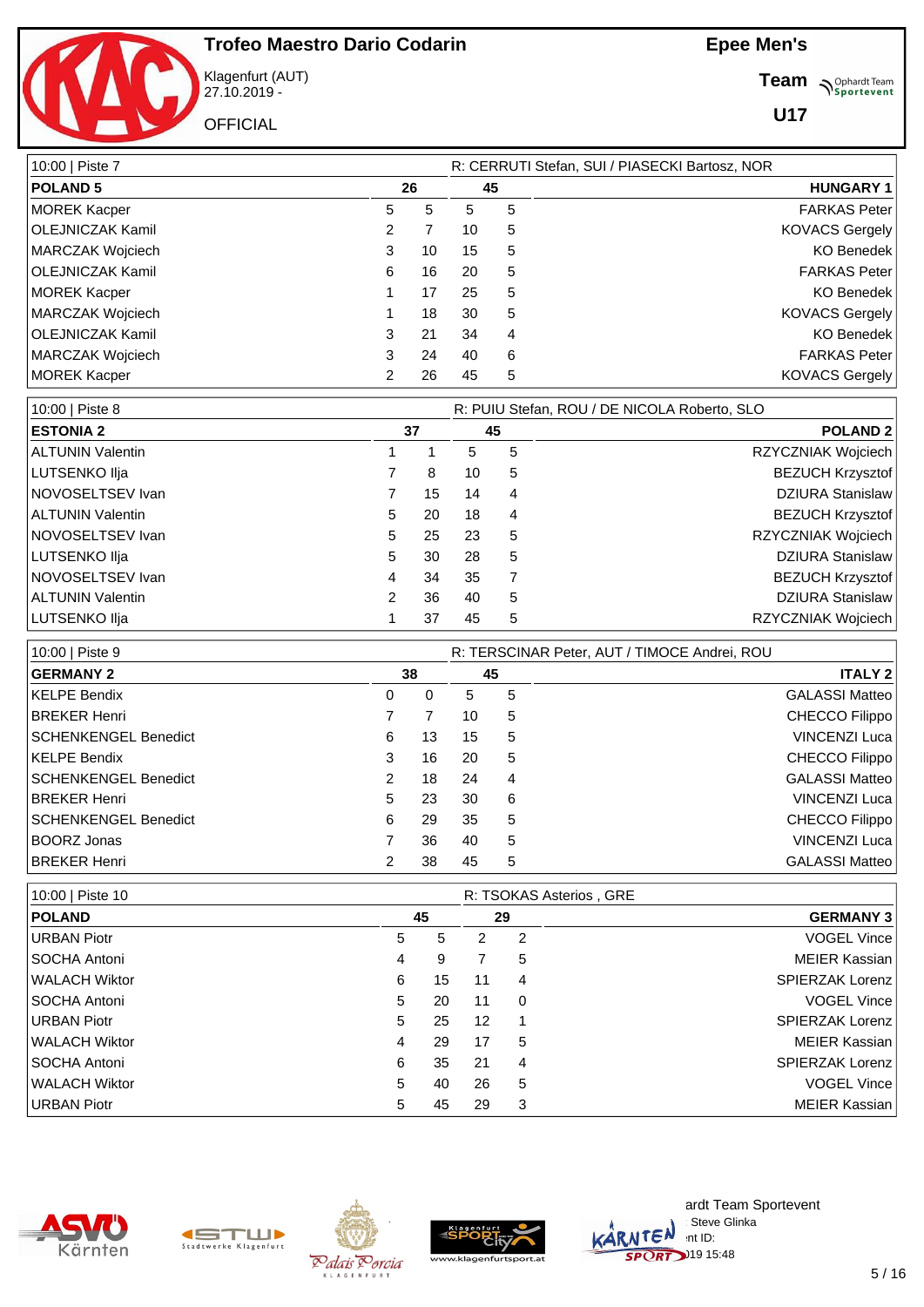

Klagenfurt (AUT) 27.10.2019 -

**OFFICIAL** 

**Team** *S<sup>Ophardt Team*<br> *S*<sup>P</sup>sportevent</sup>

**U17**

| 10:00   Piste 11                      | R: KORES Gaja, SLO / FAJKIS Krystian, POL |   |                       |  |  |  |  |
|---------------------------------------|-------------------------------------------|---|-----------------------|--|--|--|--|
| <b>AUSTRIA 3</b><br>33                | 45                                        |   | <b>ROMANIA</b>        |  |  |  |  |
| <b>BUDER Noah</b>                     | 5                                         | 5 | <b>ZARNESCU Tudor</b> |  |  |  |  |
| GOLLOWITSCH Stanislaus<br>5<br>4      | 10                                        | 5 | <b>MIRICA Florin</b>  |  |  |  |  |
| KOHLWEG Marwin<br>12                  | 13                                        | 3 | <b>NISTOR Horia</b>   |  |  |  |  |
| GOLLOWITSCH Stanislaus<br>15<br>3     | 20                                        | 7 | <b>ZARNESCU Tudor</b> |  |  |  |  |
| <b>BUDER Noah</b><br>19<br>4          | 25                                        | 5 | <b>NISTOR Horia</b>   |  |  |  |  |
| KOHLWEG Marwin<br>23<br>4             | 30                                        | 5 | <b>MIRICA Florin</b>  |  |  |  |  |
| GOLLOWITSCH Stanislaus<br>27<br>4     | 35                                        | 5 | <b>NISTOR Horia</b>   |  |  |  |  |
| KOHLWEG Marwin<br>$\mathcal{P}$<br>29 | 40                                        | 5 | <b>ZARNESCU Tudor</b> |  |  |  |  |
| <b>BUDER Noah</b><br>33<br>4          | 45                                        | 5 | <b>MIRICA Florin</b>  |  |  |  |  |

| 10:00   Piste 12      |   |    |    |   | R: MOLNAR Gabor, HUN   |
|-----------------------|---|----|----|---|------------------------|
| <b>GERMANY</b>        |   | 45 |    |   | <b>UKRAINE 4</b>       |
| TREBIS Michael        | 5 | 5  | 2  | 2 | CHORNOGOD ILLIA        |
| KOLDITZ lan-Etienne   | 3 | 8  | 6  | 4 | <b>BONDAREV Danyil</b> |
| <b>BUELAU Matthew</b> | 6 | 14 | 13 | 7 | <b>MAZUR Daniil</b>    |
| KOLDITZ lan-Etienne   | 6 | 20 | 16 | 3 | CHORNOGOD ILLIA        |
| TREBIS Michael        | 5 | 25 | 21 | 5 | <b>MAZUR Daniil</b>    |
| <b>BUELAU Matthew</b> | 5 | 30 | 25 | 4 | <b>BONDAREV Danyil</b> |
| KOLDITZ lan-Etienne   | 5 | 35 | 27 | 2 | <b>MAZUR Daniil</b>    |
| <b>BUELAU Matthew</b> | 5 | 40 | 33 | 6 | <b>CHORNOGOD ILLIA</b> |
| TREBIS Michael        | 5 | 45 | 33 | 0 | <b>BONDAREV Danyil</b> |

| 10:00   Piste 13      |    |    |    | R: GRYT Maciej, POL |                       |
|-----------------------|----|----|----|---------------------|-----------------------|
| <b>AUSTRIA 2</b>      | 39 |    | 45 |                     | <b>SERBIA</b>         |
| HARTMANN Sven         | 5  | 5  | 4  | 4                   | JOVANOVIC Jovan       |
| RIEDE Stefan          |    | 6  |    | 3                   | PLANOJEVIC Jakov      |
| <b>DUERK Valentin</b> | 5  | 11 | 15 | 8                   | <b>DJUROVIC Milos</b> |
| RIEDE Stefan          | 2  | 13 | 19 | 4                   | JOVANOVIC Jovan       |
| HARTMANN Sven         | 5  | 18 | 23 | 4                   | <b>DJUROVIC Milos</b> |
| <b>DUERK Valentin</b> | 4  | 22 | 30 | 7                   | PLANOJEVIC Jakov      |
| RIEDE Stefan          | 8  | 30 | 31 | 1                   | <b>DJUROVIC Milos</b> |
| DUERK Valentin        | 5  | 35 | 39 | 8                   | JOVANOVIC Jovan       |
| HARTMANN Sven         |    | 39 | 45 | 6                   | PLANOJEVIC Jakov      |

| 10:00   Piste 14     |   |    |    |    | R: VARGA Tamas, HUN      |
|----------------------|---|----|----|----|--------------------------|
| <b>SWITZERLAND 1</b> |   | 45 |    | 21 | <b>NORWAY 3</b>          |
| <b>VINEIS Sven</b>   | 5 | 5  |    |    | <b>WALLE Henrik</b>      |
| GERBER Jacob         | 5 | 10 | 4  | 3  | <b>KRASIKOVAS Emilis</b> |
| BROCHARD Théo        | 5 | 15 | 7  | 3  | NORDTVEIT Didrik         |
| GERBER Jacob         | 5 | 20 |    | 0  | <b>WALLE Henrik</b>      |
| VINEIS Sven          | 5 | 25 | 8  |    | NORDTVEIT Didrik         |
| BROCHARD Théo        | 5 | 30 | 13 | 5  | <b>KRASIKOVAS Emilis</b> |
| GERBER Jacob         | 5 | 35 | 16 | 3  | NORDTVEIT Didrik         |
| BROCHARD Théo        | 5 | 40 | 18 | 2  | <b>WALLE Henrik</b>      |
| <b>VINEIS Sven</b>   | 5 | 45 | 21 | 3  | <b>KRASIKOVAS Emilis</b> |

**Table of 16**









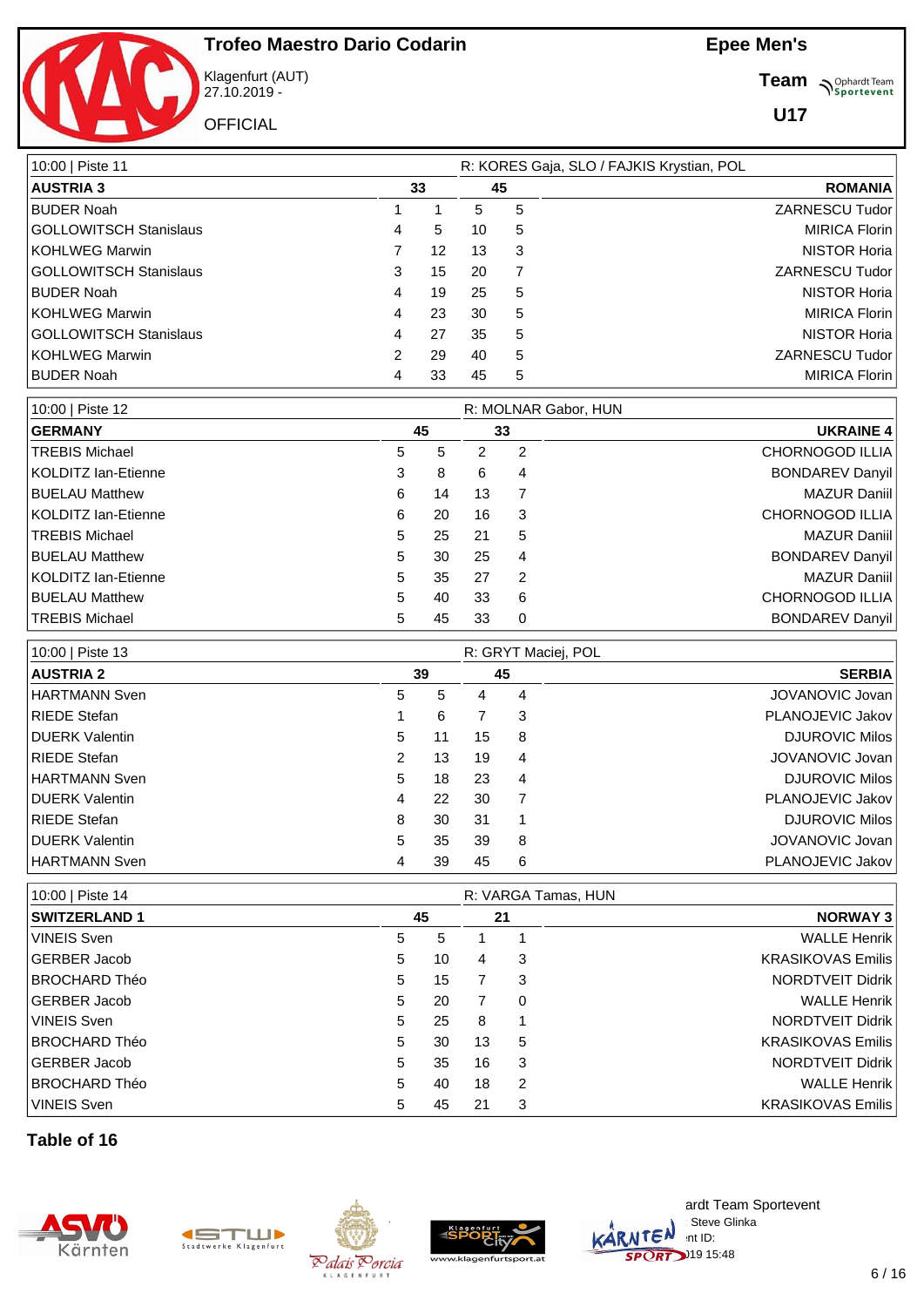

Klagenfurt (AUT) 27.10.2019 -

**OFFICIAL** 

**Team** *S<sup>Ophardt Team*<br>*S*<sup>P</sup> *Sportevent*</sup>

| 11:00   Piste BLUE      |   | R: KORES Gaja, SLO / UFTRING Niklas, GER |    |    |                         |  |  |  |  |  |
|-------------------------|---|------------------------------------------|----|----|-------------------------|--|--|--|--|--|
| <b>CZECH REPUBLIC 1</b> |   | 37                                       |    | 45 | <b>ITALY</b>            |  |  |  |  |  |
| COUFAL Frantisek        | 5 | 5                                        | 2  | 2  | <b>PULITI Lucio</b>     |  |  |  |  |  |
| PROCHAZKA Ondrej        | 2 |                                          |    | 5  | <b>CARRIERE</b> Edoardo |  |  |  |  |  |
| KLAUS Robert            | 5 | 12                                       | 14 |    | <b>URSINI Andrea</b>    |  |  |  |  |  |
| PROCHAZKA Ondrej        | 3 | 15                                       | 20 | 6  | <b>PULITI Lucio</b>     |  |  |  |  |  |
| COUFAL Frantisek        | 4 | 19                                       | 25 | 5  | <b>URSINI Andrea</b>    |  |  |  |  |  |
| KLAUS Robert            | 6 | 25                                       | 30 | 5  | <b>CARRIERE</b> Edoardo |  |  |  |  |  |
| PROCHAZKA Ondrej        | 0 | 25                                       | 35 | 5  | <b>URSINI Andrea</b>    |  |  |  |  |  |
| KLAUS Robert            | 5 | 30                                       | 40 | 5  | <b>PULITI Lucio</b>     |  |  |  |  |  |
| COUFAL Frantisek        |   | 37                                       | 45 | 5  | <b>CARRIERE</b> Edoardo |  |  |  |  |  |

| 11:00   Piste YELLOW |   |    |    | R: TENBERGEN Paul, GER / HORETSKYI Sergii, UKR |                         |
|----------------------|---|----|----|------------------------------------------------|-------------------------|
| <b>AUSTRIA 1</b>     |   | 30 | 45 |                                                | <b>SWITZERLAND 2</b>    |
| <b>JANJIC Gregor</b> | 3 | 3  | 5  | 5                                              | PORTMANN Nicolas        |
| <b>RANKL Florian</b> | 4 |    | 10 | 5                                              | RAMUZ Jeremy            |
| PANKRATZ Josua       | 3 | 10 | 14 | 4                                              | AEBERSOLD Alban         |
| JANJIC Gregor        | 0 | 10 | 18 | 4                                              | RAMUZ Jeremy            |
| PANKRATZ Josua       | 3 | 13 | 25 |                                                | <b>PORTMANN Nicolas</b> |
| <b>RANKL Florian</b> | 6 | 19 | 30 | 5                                              | AEBERSOLD Alban         |
| PANKRATZ Josua       | 4 | 23 | 35 | 5                                              | RAMUZ Jeremy            |
| JANJIC Gregor        | 3 | 26 | 40 | 5                                              | AEBERSOLD Alban         |
| <b>RANKL Florian</b> | 4 | 30 | 45 | 5                                              | <b>PORTMANN Nicolas</b> |

| 11:00   Piste 3   |   |    |    |   | R: TERSCINAR Peter, AUT / NEMETH Peter, HUN |
|-------------------|---|----|----|---|---------------------------------------------|
| <b>POLAND 3</b>   |   | 34 |    |   | <b>UKRAINE</b>                              |
| KAZMIERSKI Maciej | 3 | 3  | 5  | 5 | <b>KUBLITSKIY Mykhailo</b>                  |
| FILEK Ireneusz    | 2 | 5  | 10 | 5 | OPANASENKO Andrii                           |
| l JAKUBOWSKI Olaf |   | 12 | 15 | 5 | <b>MUKOID Kyrylo</b>                        |
| FILEK Ireneusz    | 5 | 17 | 20 | 5 | KUBLITSKIY Mykhailo                         |
| KAZMIERSKI Maciej | 5 | 22 | 25 | 5 | <b>MUKOID Kyrylo</b>                        |
| I JAKUBOWSKI Olaf | 3 | 25 | 30 | 5 | OPANASENKO Andrii                           |
| FILEK Ireneusz    |   | 26 | 35 | 5 | <b>MUKOID Kyrylo</b>                        |
| JAKUBOWSKI Olaf   |   | 27 | 40 | 5 | KUBLITSKIY Mykhailo                         |
| KAZMIERSKI Maciej |   | 34 | 45 | 5 | OPANASENKO Andrii                           |

| 11:00   Piste 4        |    |    |    |    | R: FARKAS-NEMETH Zoltan, HUN / HUNCAROVA Katarina, SVK |
|------------------------|----|----|----|----|--------------------------------------------------------|
| <b>ESTONIA 1</b>       |    | 45 |    | 26 | <b>NORWAY1</b>                                         |
| TOBIAS Erik            | 3  | 3  | 5  | 5  | <b>DRAUGEDALEN Elias</b>                               |
| ISALM Markus           |    | 10 | 5  | 0  | <b>EIKANGER Olav</b>                                   |
| <b>PRIIMAGI Henrik</b> | 4  | 14 | 5  | 0  | <b>KARLSEN Henning</b>                                 |
| TOBIAS Erik            | 6  | 20 | 11 | 6  | <b>EIKANGER Olav</b>                                   |
| PRIIMAGI Henrik        | 5  | 25 | 11 | 0  | <b>DRAUGEDALEN Elias</b>                               |
| ISALM Markus           | 5  | 30 | 14 | 3  | <b>KARLSEN Henning</b>                                 |
| <b>PRIIMAGI Henrik</b> | 5  | 35 | 17 | 3  | <b>EIKANGER Olav</b>                                   |
| TOBIAS Erik            | 5. | 40 | 22 | 5  | <b>KARLSEN Henning</b>                                 |
| ISALM Markus           | 5. | 45 | 26 | 4  | <b>DRAUGEDALEN Elias</b>                               |









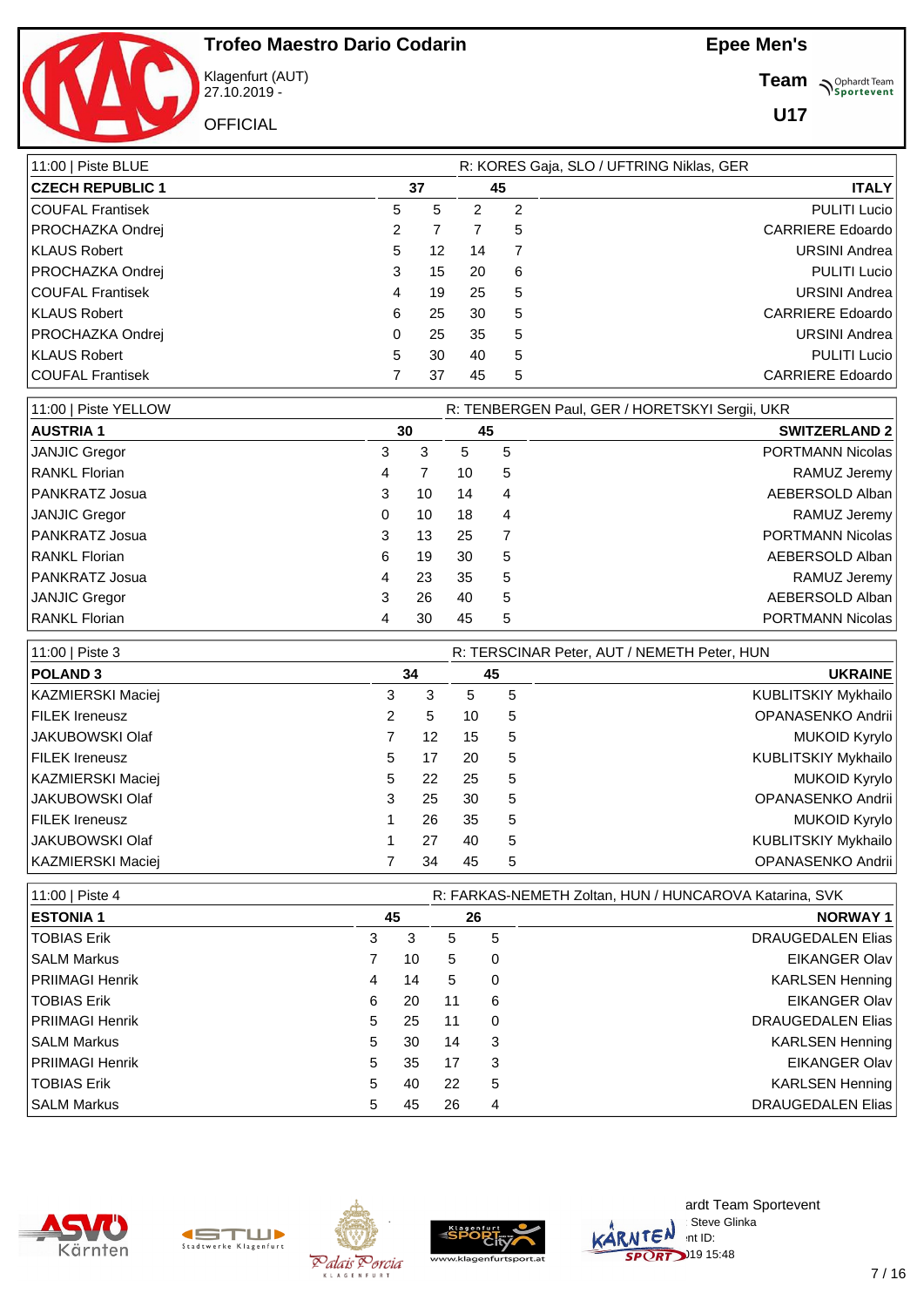

Klagenfurt (AUT) 27.10.2019 -

**OFFICIAL** 

**Team** *S<sup>Ophardt Team*<br>*S*<sup>P</sup> *Sportevent*</sup>

| 11:00   Piste 7         |   |               |    |    | R: NOVOSELTSEV Stanislav, EST / SCHMEDLER Katharina, AUT |
|-------------------------|---|---------------|----|----|----------------------------------------------------------|
| <b>POLAND 2</b>         |   | 16            |    | 45 | <b>HUNGARY 1</b>                                         |
| RZYCZNIAK Wojciech      |   |               | 5  | 5  | <b>FARKAS Peter</b>                                      |
| <b>BEZUCH Krzysztof</b> |   | $\mathcal{P}$ | 10 | 5  | <b>KOVACS Gergely</b>                                    |
| DZIURA Stanislaw        | 2 | 4             | 15 | 5  | <b>KO Benedek</b>                                        |
| <b>BEZUCH Krzysztof</b> | 4 | 8             | 20 | 5  | <b>FARKAS Peter</b>                                      |
| RZYCZNIAK Wojciech      | 3 | 11            | 25 | 5  | KO Benedek                                               |
| DZIURA Stanislaw        | 0 | 11            | 30 | 5  | <b>KOVACS Gergely</b>                                    |
| <b>BEZUCH Krzysztof</b> |   | 12            | 35 | 5  | <b>KO Benedek</b>                                        |
| WESOLOWSKI Mikolaj      |   | 13            | 40 | 5  | <b>CSABAI Mate</b>                                       |
| RZYCZNIAK Wojciech      | 3 | 16            | 45 | 5  | <b>KOVACS Gergely</b>                                    |

| 11:00   Piste 8     | R: TIMOCE Andrei, ROU / BOROSAK Mirna, CRO |    |    |          |                       |  |  |  |  |
|---------------------|--------------------------------------------|----|----|----------|-----------------------|--|--|--|--|
| <b>POLAND</b>       |                                            | 45 |    | 24       | <b>ITALY 2</b>        |  |  |  |  |
| URBAN Piotr         | 5                                          | 5  | 4  | 4        | VINCENZI Luca         |  |  |  |  |
| <b>SOCHA Antoni</b> | 5                                          | 10 | 8  | 4        | <b>GALASSI Matteo</b> |  |  |  |  |
| WALACH Wiktor       | 5                                          | 15 | 9  |          | VERDUCHI Giacomo      |  |  |  |  |
| <b>SOCHA Antoni</b> | 5                                          | 20 | 12 | 3        | VINCENZI Luca         |  |  |  |  |
| URBAN Piotr         | 5                                          | 25 | 16 | 4        | VERDUCHI Giacomo      |  |  |  |  |
| WALACH Wiktor       | 5                                          | 30 | 16 | $\Omega$ | <b>GALASSI Matteo</b> |  |  |  |  |
| <b>SOCHA Antoni</b> | 5                                          | 35 | 17 |          | CHECCO Filippo        |  |  |  |  |
| WALACH Wiktor       | 5                                          | 40 | 22 | 5        | VINCENZI Luca         |  |  |  |  |
| URBAN Piotr         | 5                                          | 45 | 24 | 2        | <b>GALASSI Matteo</b> |  |  |  |  |

| 11:00   Piste 11    |   | R: DOMINIK Grzegorz, POL / GRYT Maciej, POL |    |   |                       |  |  |  |  |  |  |
|---------------------|---|---------------------------------------------|----|---|-----------------------|--|--|--|--|--|--|
| <b>GERMANY</b>      |   | 43                                          | 45 |   | <b>ROMANIA</b>        |  |  |  |  |  |  |
| NAGEL Keanu         |   |                                             | 5  | 5 | <b>MIRICA Florin</b>  |  |  |  |  |  |  |
| TREBIS Michael      | 8 | 9                                           | 10 | 5 | <b>PAPP Andrei</b>    |  |  |  |  |  |  |
| KOLDITZ lan-Etienne | 6 | 15                                          | 14 | 4 | <b>ZARNESCU Tudor</b> |  |  |  |  |  |  |
| NAGEL Keanu         | 5 | 20                                          | 15 | 1 | <b>PAPP Andrei</b>    |  |  |  |  |  |  |
| KOLDITZ lan-Etienne | 5 | 25                                          | 21 | 6 | <b>MIRICA Florin</b>  |  |  |  |  |  |  |
| TREBIS Michael      | 5 | 30                                          | 26 | 5 | <b>ZARNESCU Tudor</b> |  |  |  |  |  |  |
| KOLDITZ lan-Etienne | 5 | 35                                          | 29 | 3 | <b>NISTOR Horia</b>   |  |  |  |  |  |  |
| NAGEL Keanu         | 5 | 40                                          | 38 | 9 | <b>ZARNESCU Tudor</b> |  |  |  |  |  |  |
| TREBIS Michael      | 3 | 43                                          | 45 |   | <b>MIRICA Florin</b>  |  |  |  |  |  |  |

| 11:00   Piste 12     |    |    | R: VARGA Tamas, HUN / MOLNAR Gabor, HUN |               |                       |  |  |  |  |
|----------------------|----|----|-----------------------------------------|---------------|-----------------------|--|--|--|--|
| <b>SWITZERLAND 1</b> | 45 |    | 28                                      | <b>SERBIA</b> |                       |  |  |  |  |
| <b>VINEIS Sven</b>   | 5  | 5. | 4                                       | 4             | JOVANOVIC Jovan       |  |  |  |  |
| GERBER Jacob         | 5  | 10 | 5                                       |               | PLANOJEVIC Jakov      |  |  |  |  |
| BROCHARD Théo        | 5  | 15 | 6                                       |               | <b>DJUROVIC Milos</b> |  |  |  |  |
| GERBER Jacob         | 5  | 20 | 15                                      | 9             | JOVANOVIC Jovan       |  |  |  |  |
| VINEIS Sven          | 4  | 24 | 18                                      | 3             | <b>DJUROVIC Milos</b> |  |  |  |  |
| BROCHARD Théo        | 6  | 30 | 23                                      | 5             | PLANOJEVIC Jakov      |  |  |  |  |
| GERBER Jacob         | 5  | 35 | 26                                      | 3             | <b>DJUROVIC Milos</b> |  |  |  |  |
| BROCHARD Théo        | 5  | 40 | 26                                      | $\Omega$      | JOVANOVIC Jovan       |  |  |  |  |
| <b>VINEIS Sven</b>   | 5  | 45 | 28                                      | 2             | PLANOJEVIC Jakov      |  |  |  |  |









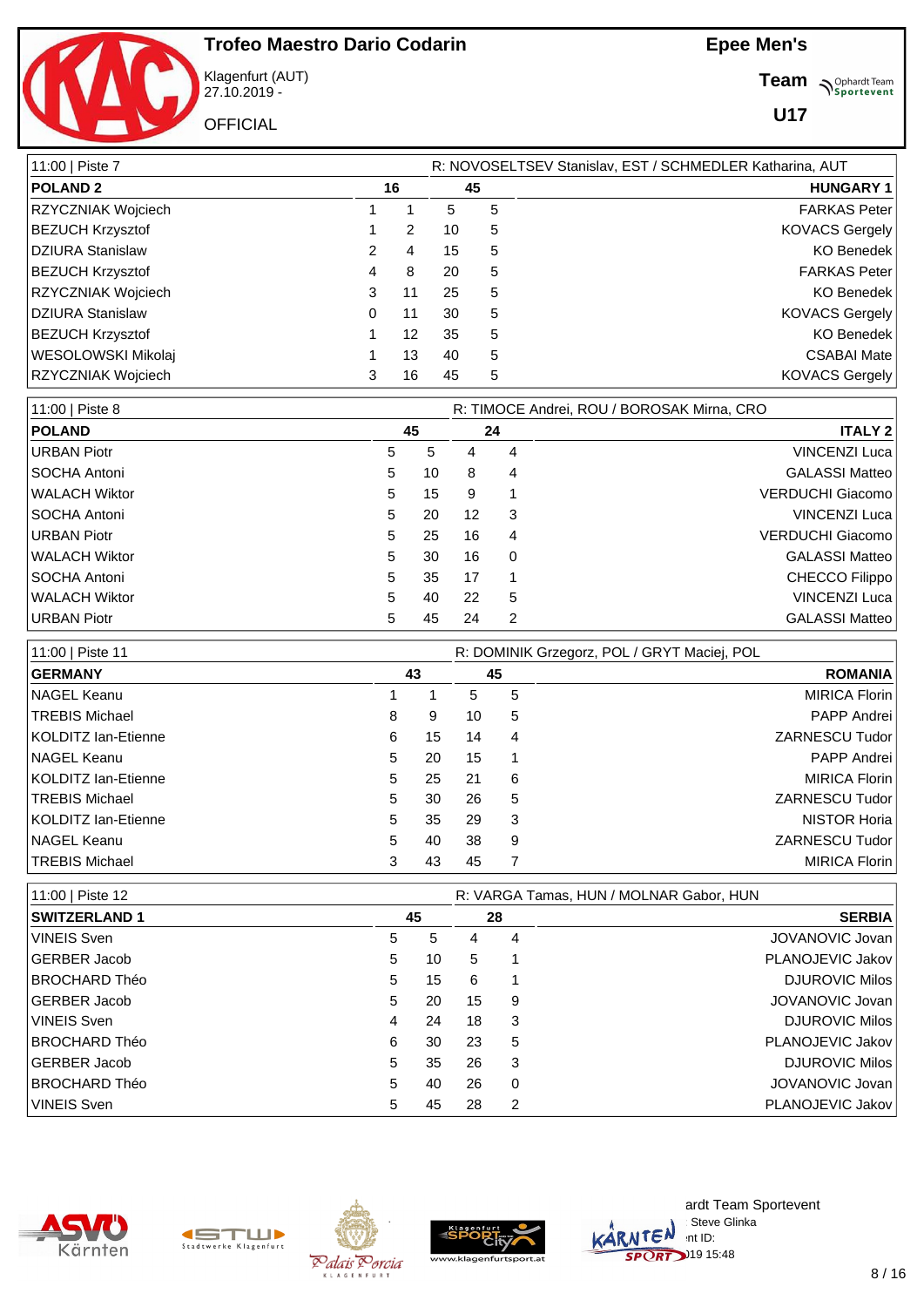

Klagenfurt (AUT) 27.10.2019 - **OFFICIAL** 

**Team** *S<sup>Ophardt Team*<br>*S*<sup>P</sup> *Sportevent*</sup>

**U17**

#### **Table of 8**

| 12:00   Piste BLUE   |               |    |    |    | R: MANOLACHE Cristina, AUT / PANKRATZ Joel, AUT |
|----------------------|---------------|----|----|----|-------------------------------------------------|
| <b>SWITZERLAND 2</b> |               | 31 |    | 45 | <b>ITALY</b>                                    |
| PORTMANN Nicolas     |               |    | 5  | 5  | CARUSI Giacomo                                  |
| RAMUZ Jeremy         | 4             | 5  | 10 | 5  | <b>CARRIERE Edoardo</b>                         |
| AEBERSOLD Alban      | 6             | 11 | 15 | 5  | <b>URSINI Andrea</b>                            |
| RAMUZ Jeremy         | 4             | 15 | 20 | 5  | <b>CARUSI Giacomo</b>                           |
| PORTMANN Nicolas     | $\mathcal{P}$ | 17 | 25 | 5  | <b>URSINI Andrea</b>                            |
| AEBERSOLD Alban      | 3             | 20 | 30 | 5  | <b>CARRIERE Edoardo</b>                         |
| RAMUZ Jeremy         |               | 21 | 35 | 5  | <b>URSINI Andrea</b>                            |
| AEBERSOLD Alban      | 6             | 27 | 40 | 5  | CARUSI Giacomo                                  |
| PORTMANN Nicolas     | 4             | 31 | 45 | 5  | <b>CARRIERE</b> Edoardo                         |

| 12:00   Piste YELLOW   |    |    |    |    | R: DOMINIK Grzegorz, POL / PIASECKI Bartosz, NOR |
|------------------------|----|----|----|----|--------------------------------------------------|
| <b>ESTONIA 1</b>       | 45 |    |    | 29 | <b>UKRAINE</b>                                   |
| TOBIAS Erik            | 3  | 3  | 5  | 5  | OPANASENKO Andrii                                |
| SALM Markus            | 3  | 6  |    | 2  | <b>MUKOID Kyrylo</b>                             |
| <b>PRIIMAGI Henrik</b> | 4  | 10 | 11 | 4  | KUBLITSKIY Mykhailo                              |
| TOBIAS Erik            | 10 | 20 | 13 | 2  | <b>MUKOID Kyrylo</b>                             |
| <b>PRIIMAGI Henrik</b> | 5. | 25 | 16 | 3  | OPANASENKO Andrii                                |
| SALM Markus            | 5. | 30 | 19 | 3  | KUBLITSKIY Mykhailo                              |
| <b>PRIIMAGI Henrik</b> | 5. | 35 | 19 | 0  | <b>MUKOID Kyrylo</b>                             |
| TOBIAS Erik            | 5. | 40 | 24 | 5  | KUBLITSKIY Mykhailo                              |
| ISALM Markus           | 5  | 45 | 29 | 5  | OPANASENKO Andrii                                |

| 12:00   Piste 3    |   |    |    |    | R: MALVIK Katherina, NOR / NOVOSELTSEV Stanislav, EST |  |
|--------------------|---|----|----|----|-------------------------------------------------------|--|
| <b>POLAND</b>      |   | 39 |    | 40 | <b>HUNGARY 1</b>                                      |  |
| <b>URBAN Piotr</b> | 3 | 3  | 2  | 2  | <b>FARKAS Peter</b>                                   |  |
| l SOCHA Antoni     | 4 |    | 10 | 8  | <b>KOVACS Gergely</b>                                 |  |
| WALACH Wiktor      | 3 | 10 | 13 | 3  | <b>KO Benedek</b>                                     |  |
| l SOCHA Antoni     | 3 | 13 | 16 | 3  | <b>FARKAS Peter</b>                                   |  |
| URBAN Piotr        | 4 | 17 | 19 | 3  | KO Benedek                                            |  |
| l WALACH Wiktor    | 9 | 26 | 25 | 6  | <b>KOVACS Gergely</b>                                 |  |
| l SOCHA Antoni     | 3 | 29 | 29 | 4  | <b>KO Benedek</b>                                     |  |
| WALACH Wiktor      | 3 | 32 | 31 | 2  | <b>FARKAS Peter</b>                                   |  |
| URBAN Piotr        |   | 39 | 40 | 9  | <b>KOVACS Gergely</b>                                 |  |

| 12:00   Piste 4      |   |    |    |    | R: BOROSAK Mirna, CRO / CELLEROVA Michala, SVK |
|----------------------|---|----|----|----|------------------------------------------------|
| <b>SWITZERLAND 1</b> |   | 45 |    | 31 | <b>ROMANIA</b>                                 |
| COLENBERG Tito       | 5 | 5  |    | 2  | ZARNESCU Tudor                                 |
| GERBER Jacob         | 5 | 10 | 5  | 3  | MIRICA Florin                                  |
| BROCHARD Théo        | 5 | 15 | 6  |    | NISTOR Horia                                   |
| GERBER Jacob         | 5 | 20 | 14 | 8  | ZARNESCU Tudor                                 |
| VINEIS Sven          | 5 | 25 | 15 |    | NISTOR Horia                                   |
| BROCHARD Théo        | 5 | 30 | 17 | 2  | MIRICA Florin                                  |
| GERBER Jacob         | 5 | 35 | 20 | 3  | NISTOR Horia                                   |
| BROCHARD Théo        | 5 | 40 | 23 | 3  | ZARNESCU Tudor                                 |
| VINEIS Sven          | 5 | 45 | 31 | 8  | MIRICA Florin                                  |



Stadtwerke Klagenfurt



Palais Porcia

L A G E N F

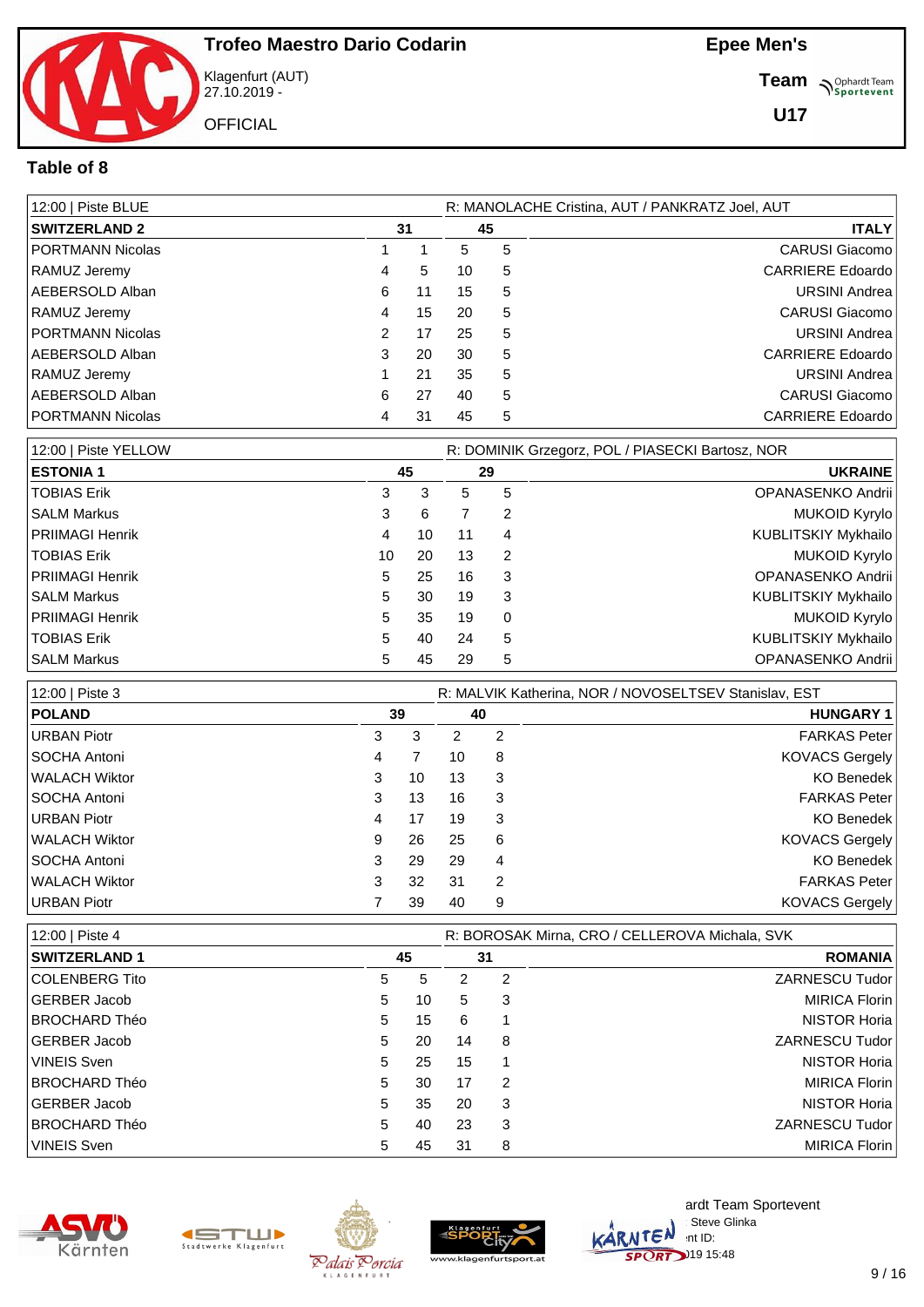Klagenfurt (AUT) 27.10.2019 - **OFFICIAL** 

**Team** *S<sup>Ophardt Team*<br>*S*<sup>P</sup> *Sportevent*</sup>

**U17**

#### **Table 9-16**

| 12:00   Piste 7          |   |    |    |   | R: VARGA Tamas, HUN / CERRUTI Stefan, SUI |
|--------------------------|---|----|----|---|-------------------------------------------|
| <b>AUSTRIA 1</b>         |   | 42 |    |   | <b>CZECH REPUBLIC 1</b>                   |
| RANKL Florian            | 5 | 5  | 3  | 3 | <b>KLAUS Robert</b>                       |
| <b>SPANOS Konstantin</b> | 3 | 8  | 10 | 7 | <b>COUFAL Frantisek</b>                   |
| JANJIC Gregor            | 6 | 14 | 13 | 3 | STEMPEL Jan                               |
| <b>SPANOS Konstantin</b> | 0 | 14 | 17 | 4 | <b>KLAUS Robert</b>                       |
| <b>RANKL Florian</b>     | 6 | 20 | 20 | 3 | STEMPEL Jan                               |
| JANJIC Gregor            | 3 | 23 | 25 | 5 | <b>COUFAL Frantisek</b>                   |
| <b>SPANOS Konstantin</b> | 8 | 31 | 31 | 6 | STEMPEL Jan                               |
| JANJIC Gregor            | 2 | 33 | 36 | 5 | <b>KLAUS Robert</b>                       |
| <b>RANKL Florian</b>     | 9 | 42 | 45 | 9 | <b>COUFAL Frantisek</b>                   |

| 12:00   Piste 8           |    |    |    |    | R: MOLNAR Gabor, HUN / HORETSKYI Sergii, UKR |
|---------------------------|----|----|----|----|----------------------------------------------|
| <b>NORWAY 1</b>           | 45 |    |    | 39 | <b>POLAND 3</b>                              |
| DRAUGEDALEN Elias         | 4  | 4  |    |    | <b>FILEK Ireneusz</b>                        |
| <b>IEIKANGER Olav</b>     | 6  | 10 |    | 6  | <b>JAKUBOWSKI Olaf</b>                       |
| KARLSEN Henning           | 5. | 15 | 11 | 4  | <b>PARAFINIUK Lukasz</b>                     |
| <b>EIKANGER Olav</b>      | 5. | 20 | 15 | 4  | <b>FILEK Ireneusz</b>                        |
| <b>IDRAUGEDALEN Elias</b> | 5. | 25 | 20 | 5  | <b>PARAFINIUK Lukasz</b>                     |
| <b>KARLSEN Henning</b>    | 5. | 30 | 25 | 5  | <b>JAKUBOWSKI Olaf</b>                       |
| EIKANGER Olav             | 5  | 35 | 28 | 3  | <b>PARAFINIUK Lukasz</b>                     |
| <b>KARLSEN Henning</b>    | 5. | 40 | 33 | 5  | <b>FILEK Ireneusz</b>                        |
| DRAUGEDALEN Elias         | 5  | 45 | 39 | 6  | <b>JAKUBOWSKI Olaf</b>                       |

| 12:00   Piste 11 |   |    |    |    | R: HUNCAROVA Katarina, SVK / TIMOCE Andrei, ROU |
|------------------|---|----|----|----|-------------------------------------------------|
| <b>ITALY 2</b>   |   | 45 |    | 42 | <b>POLAND 2</b>                                 |
| GALASSI Matteo   |   |    | 5  | 5  | WESOLOWSKI Mikolaj                              |
| CHECCO Filippo   |   | 8  | 10 | 5  | RZYCZNIAK Wojciech                              |
| VINCENZI Luca    | 5 | 13 | 15 | 5  | <b>DZIURA Stanislaw</b>                         |
| CHECCO Filippo   | 2 | 15 | 20 | 5  | WESOLOWSKI Mikolaj                              |
| GALASSI Matteo   | 8 | 23 | 25 | 5  | <b>DZIURA Stanislaw</b>                         |
| VINCENZI Luca    | 5 | 28 | 30 | 5  | RZYCZNIAK Wojciech                              |
| CHECCO Filippo   | 5 | 33 | 35 | 5  | <b>DZIURA Stanislaw</b>                         |
| VINCENZI Luca    |   | 40 | 38 | 3  | WESOLOWSKI Mikolaj                              |
| GALASSI Matteo   | 5 | 45 | 42 | 4  | RZYCZNIAK Wojciech                              |

| 12:00   Piste 12        |    |    | R: KORES Gaja, SLO / PUIU Stefan, ROU |               |                            |  |  |  |  |
|-------------------------|----|----|---------------------------------------|---------------|----------------------------|--|--|--|--|
| <b>SERBIA</b>           |    | 45 |                                       | 35            | <b>GERMANY</b>             |  |  |  |  |
| <b>PLANOJEVIC Jakov</b> | 5  | 5  |                                       |               | KOLDITZ Ian-Etienne        |  |  |  |  |
| DJUROVIC Milos          | 3  | 8  | 5                                     | 4             | NAGEL Keanu                |  |  |  |  |
| <b>JOVANOVIC Jovan</b>  | 4  | 12 |                                       | 2             | <b>BUELAU Matthew</b>      |  |  |  |  |
| DJUROVIC Milos          | 4  | 16 | 10                                    | 3             | KOLDITZ Ian-Etienne        |  |  |  |  |
| <b>PLANOJEVIC Jakov</b> | 4  | 20 | 17                                    |               | <b>BUELAU Matthew</b>      |  |  |  |  |
| <b>JOVANOVIC Jovan</b>  | 5  | 25 | 24                                    |               | NAGEL Keanu                |  |  |  |  |
| <b>IDJUROVIC Milos</b>  | 4  | 29 | 26                                    | $\mathcal{P}$ | <b>BUELAU Matthew</b>      |  |  |  |  |
| <b>JOVANOVIC Jovan</b>  | 6  | 35 | 29                                    | 3             | <b>KOLDITZ lan-Etienne</b> |  |  |  |  |
| <b>PLANOJEVIC Jakov</b> | 10 | 45 | 35                                    | 6             | NAGEL Keanu                |  |  |  |  |





A G F N F



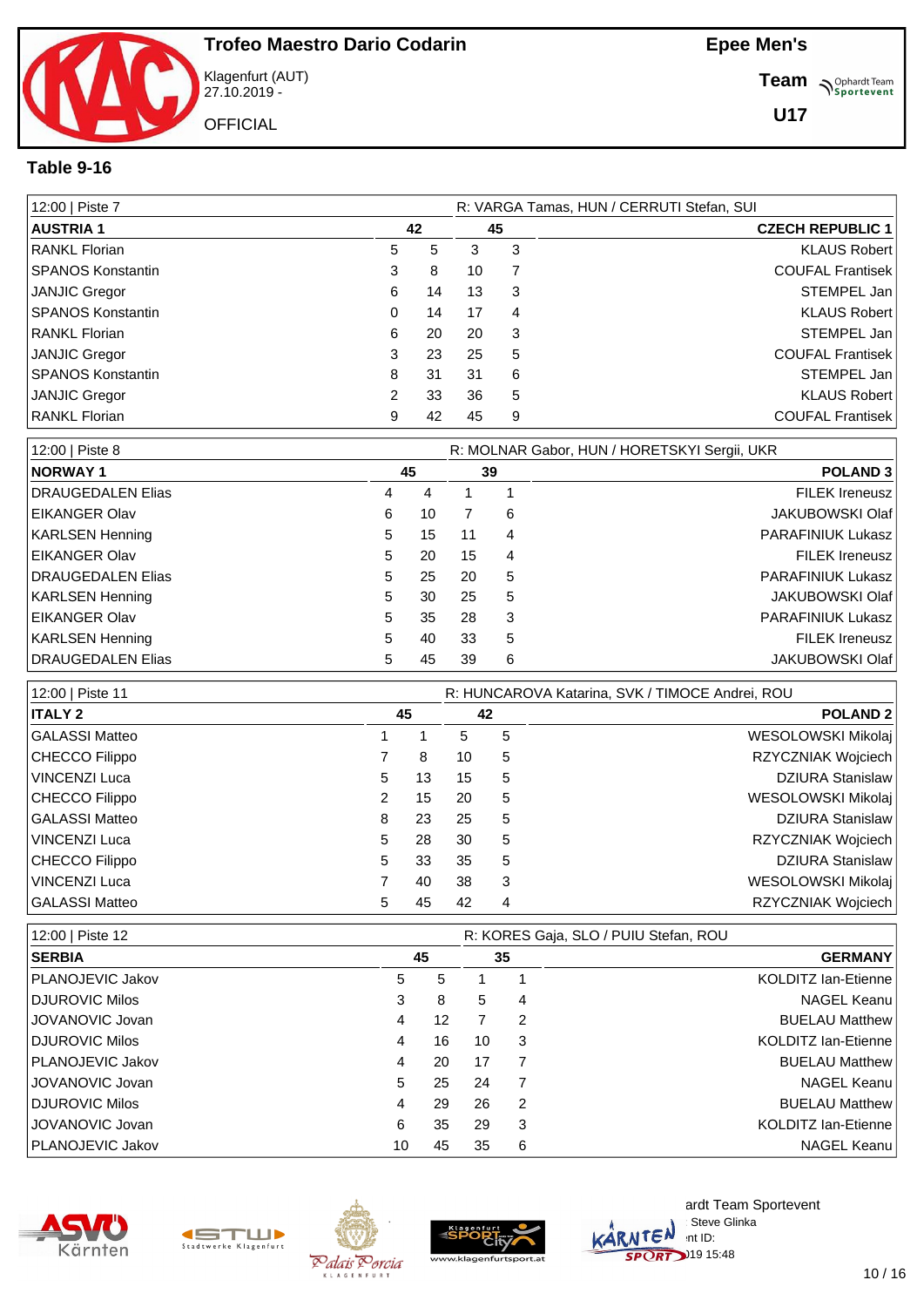

Klagenfurt (AUT) 27.10.2019 - **OFFICIAL** 

**Team** *S<sup>Ophardt Team*<br> *S*<sup>P</sup>sportevent</sup>

**U17**

#### **Semi-Final**

| 13:00   Piste BLUE     |   | R: GRYT Maciej, POL / SRNA Jan, CZE |    |    |  |                         |  |  |  |  |
|------------------------|---|-------------------------------------|----|----|--|-------------------------|--|--|--|--|
| <b>ESTONIA 1</b>       |   | 45                                  |    | 36 |  | <b>ITALY</b>            |  |  |  |  |
| SALM Markus            | 3 | 3                                   | 3  | 3  |  | <b>CARUSI Giacomo</b>   |  |  |  |  |
| <b>PRIIMAGI Henrik</b> | 3 | 6                                   | 5  | 2  |  | <b>CARRIERE</b> Edoardo |  |  |  |  |
| TOBIAS Erik            | 9 | 15                                  | 15 | 10 |  | <b>URSINI Andrea</b>    |  |  |  |  |
| <b>PRIIMAGI Henrik</b> | 5 | 20                                  | 15 | 0  |  | <b>CARUSI Giacomo</b>   |  |  |  |  |
| ISALM Markus           | 5 | 25                                  | 19 | 4  |  | URSINI Andrea           |  |  |  |  |
| <b>TOBIAS Erik</b>     | 5 | 30                                  | 25 | 6  |  | <b>CARRIERE</b> Edoardo |  |  |  |  |
| PRIIMAGI Henrik        | 5 | 35                                  | 30 | 5  |  | <b>URSINI Andrea</b>    |  |  |  |  |
| <b>TOBIAS Erik</b>     | 5 | 40                                  | 33 | 3  |  | <b>CARUSI Giacomo</b>   |  |  |  |  |
| l SALM Markus          | 5 | 45                                  | 36 | 3  |  | <b>CARRIERE Edoardo</b> |  |  |  |  |

| 13:00   Piste YELLOW |    |    |    |   | R: DOMINIK Grzegorz, POL / MALVIK Katherina, NOR |
|----------------------|----|----|----|---|--------------------------------------------------|
| <b>SWITZERLAND 1</b> | 45 |    | 34 |   | <b>HUNGARY 1</b>                                 |
| <b>BROCHARD Théo</b> | 5. | 5  | 3  | 3 | <b>KOVACS Gergely</b>                            |
| <b>VINEIS Sven</b>   | 4  | 9  |    | 4 | <b>KO Benedek</b>                                |
| <b>GERBER Jacob</b>  | 6  | 15 | 10 | 3 | <b>FARKAS Peter</b>                              |
| <b>BROCHARD Théo</b> | 5  | 20 | 15 | 5 | <b>KO Benedek</b>                                |
| <b>GERBER Jacob</b>  | 5  | 25 | 23 | 8 | <b>KOVACS Gergely</b>                            |
| <b>VINEIS Sven</b>   | 4  | 29 | 27 | 4 | <b>FARKAS Peter</b>                              |
| <b>GERBER Jacob</b>  | 6  | 35 | 32 | 5 | <b>KO Benedek</b>                                |
| <b>BROCHARD Théo</b> | 5  | 40 | 34 | 2 | <b>FARKAS Peter</b>                              |
| <b>VINEIS Sven</b>   | 5  | 45 | 36 | 4 | <b>KOVACS Gergely</b>                            |









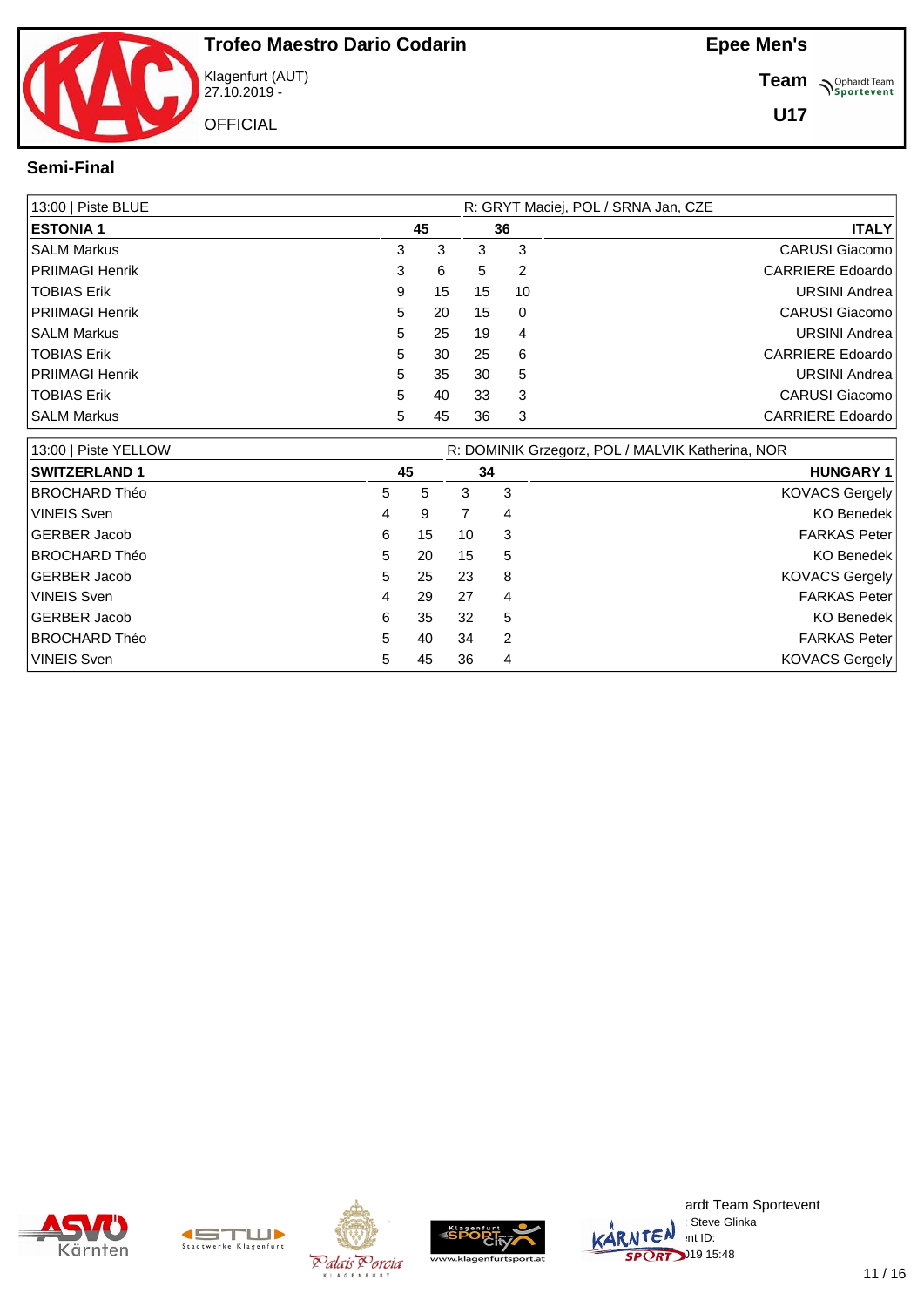

Klagenfurt (AUT) 27.10.2019 -

**Team** *S<sup>Ophardt Team*<br> *S*<sup>P</sup>sportevent</sup>

**U17**

#### **Table 5-8**

| 13:00   Piste 3     |    |    | R: MANOLACHE Cristina, AUT / BOROSAK Mirna, CRO |    |                         |  |  |  |  |
|---------------------|----|----|-------------------------------------------------|----|-------------------------|--|--|--|--|
| <b>UKRAINE</b>      |    | 45 |                                                 | 37 | <b>SWITZERLAND 2</b>    |  |  |  |  |
| KUBLITSKIY Mykhailo | 5  | 5. | 3                                               | 3  | <b>HURLIMANN David</b>  |  |  |  |  |
| RYADNINSKYI Ivan    | 5. | 10 | 6                                               | 3  | PORTMANN Nicolas        |  |  |  |  |
| OPANASENKO Andrii   | 5  | 15 | 9                                               | 3  | RAMUZ Jeremy            |  |  |  |  |
| RYADNINSKYI Ivan    | 5. | 20 | 14                                              | 5  | <b>HURLIMANN David</b>  |  |  |  |  |
| KUBLITSKIY Mykhailo | 5. | 25 | 16                                              | 2  | RAMUZ Jeremy            |  |  |  |  |
| OPANASENKO Andrii   | 5. | 30 | 20                                              | 4  | <b>PORTMANN Nicolas</b> |  |  |  |  |
| RYADNINSKYI Ivan    | 5. | 35 | 26                                              | 6  | AEBERSOLD Alban         |  |  |  |  |
| OPANASENKO Andrii   | 5. | 40 | 32                                              | 6  | <b>HURLIMANN David</b>  |  |  |  |  |
| KUBLITSKIY Mykhailo | 5  | 45 | 37                                              | 5  | <b>PORTMANN Nicolas</b> |  |  |  |  |

| 13:00   Piste 4     |    |    | R: CELLEROVA Michala, SVK / SCHMEDLER Katharina, AUT |    |                      |
|---------------------|----|----|------------------------------------------------------|----|----------------------|
| <b>ROMANIA</b>      | 31 |    |                                                      | 45 | <b>POLAND</b>        |
| ZARNESCU Tudor      | 4  | 4  | 5.                                                   | 5  | <b>URBAN Piotr</b>   |
| MIRICA Florin       |    | 6  | 10                                                   | 5  | SOCHA Antoni         |
| <b>NISTOR Horia</b> | 6  | 12 | 14                                                   | 4  | <b>WALACH Wiktor</b> |
| ZARNESCU Tudor      | 5  | 17 | 19                                                   | 5  | SOCHA Antoni         |
| <b>NISTOR Horia</b> |    | 19 | 25                                                   | 6  | <b>URBAN Piotr</b>   |
| MIRICA Florin       |    | 21 | 30                                                   | 5  | <b>WALACH Wiktor</b> |
| <b>NISTOR Horia</b> | 4  | 25 | 35                                                   | 5  | SOCHA Antoni         |
| ZARNESCU Tudor      | 3  | 28 | 40                                                   | 5  | <b>WALACH Wiktor</b> |
| MIRICA Florin       |    | 31 | 45                                                   | 5  | <b>URBAN Piotr</b>   |









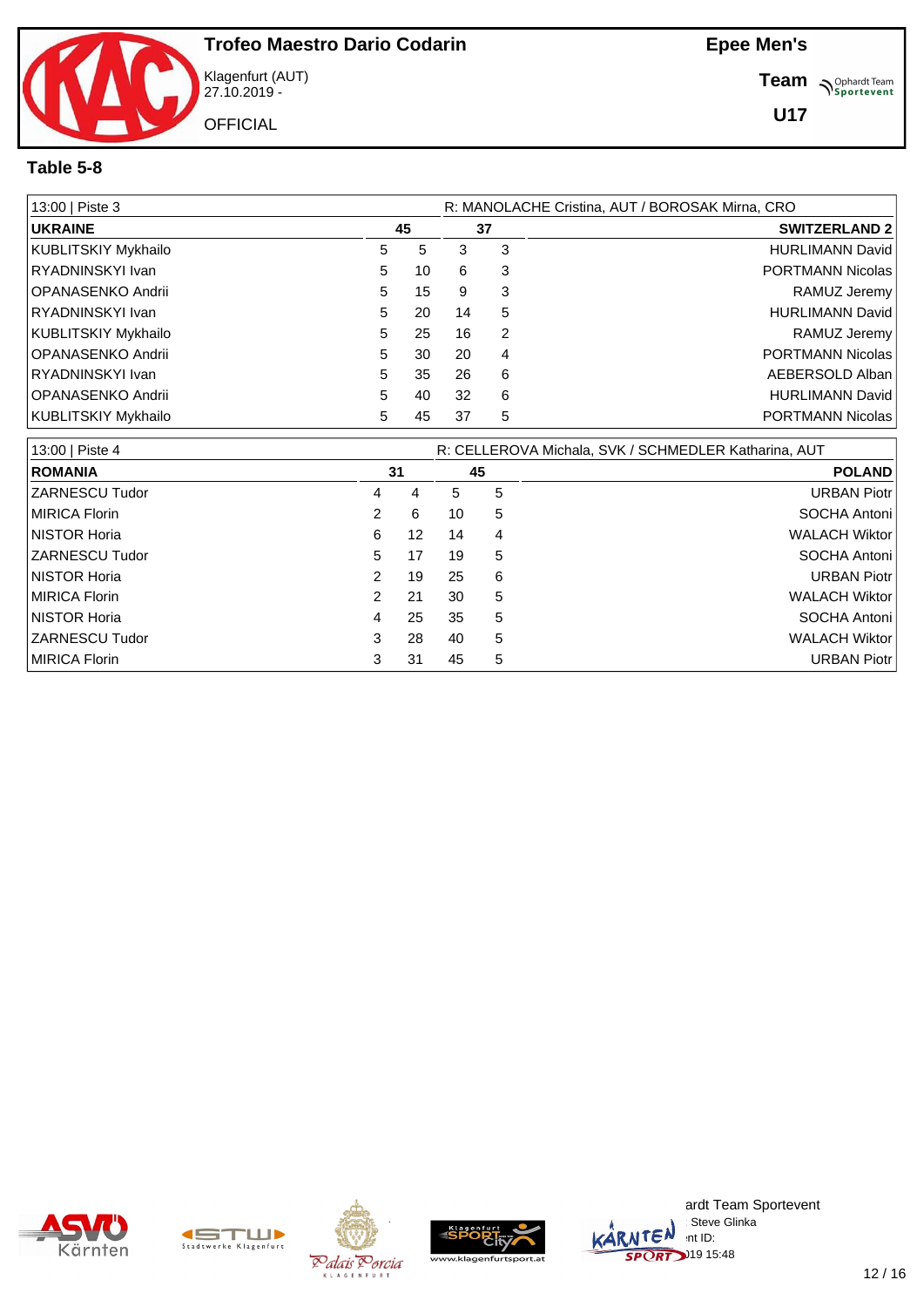

Klagenfurt (AUT) 27.10.2019 -

**Team** *S<sup>Ophardt Team*<br> *S*<sup>P</sup>sportevent</sup>

**U17**

#### **Table 9-12**

| 13:00   Piste 7        |               |    |    |    | R: PUIU Stefan, ROU / TERSCINAR Peter, AUT |
|------------------------|---------------|----|----|----|--------------------------------------------|
| <b>NORWAY1</b>         |               | 43 |    | 44 | <b>CZECH REPUBLIC 1</b>                    |
| DRAUGEDALEN Elias      | 4             | 4  | 3  | 3  | <b>COUFAL Frantisek</b>                    |
| <b>BAKKE Alexander</b> | 6             | 10 | 8  | 5  | <b>KLAUS Robert</b>                        |
| <b>KARLSEN Henning</b> | 4             | 14 | 14 | 6  | STEMPEL Jan                                |
| <b>BAKKE Alexander</b> | 5             | 19 | 20 | 6  | <b>COUFAL Frantisek</b>                    |
| DRAUGEDALEN Elias      | 4             | 23 | 21 |    | STEMPEL Jan                                |
| <b>KARLSEN Henning</b> | 6             | 29 | 30 | 9  | <b>KLAUS Robert</b>                        |
| <b>BAKKE Alexander</b> | $\mathcal{P}$ | 31 | 35 | 5  | STEMPEL Jan                                |
| KARLSEN Henning        | 3             | 34 | 38 | 3  | <b>COUFAL Frantisek</b>                    |
| DRAUGEDALEN Elias      | 9             | 43 | 44 | 6  | <b>KLAUS Robert</b>                        |

| 13:00   Piste 8     |                |    |    |    | R: TIMOCE Andrei, ROU / NEMETH Peter, HUN |
|---------------------|----------------|----|----|----|-------------------------------------------|
| <b>SERBIA</b>       |                | 35 |    | 45 | <b>ITALY 2</b>                            |
| JOVANOVIC Jovan     |                |    | 5  | 5  | <b>GALASSI Matteo</b>                     |
| PLANOJEVIC Jakov    | 6              |    | 10 | 5  | CHECCO Filippo                            |
| <b>GRUJIC Kosta</b> | $\mathcal{P}$  | 9  | 15 | 5  | VINCENZI Luca                             |
| JOVANOVIC Jovan     | 2              | 11 | 20 | 5  | CHECCO Filippo                            |
| <b>GRUJIC Kosta</b> | 3              | 14 | 25 | 5  | <b>GALASSI Matteo</b>                     |
| PLANOJEVIC Jakov    | 4              | 18 | 30 | 5  | VINCENZI Luca                             |
| <b>GRUJIC Kosta</b> | $\overline{2}$ | 20 | 35 | 5  | CHECCO Filippo                            |
| JOVANOVIC Jovan     | 9              | 29 | 40 | 5  | VINCENZI Luca                             |
| PLANOJEVIC Jakov    | 6              | 35 | 45 | 5  | <b>GALASSI Matteo</b>                     |









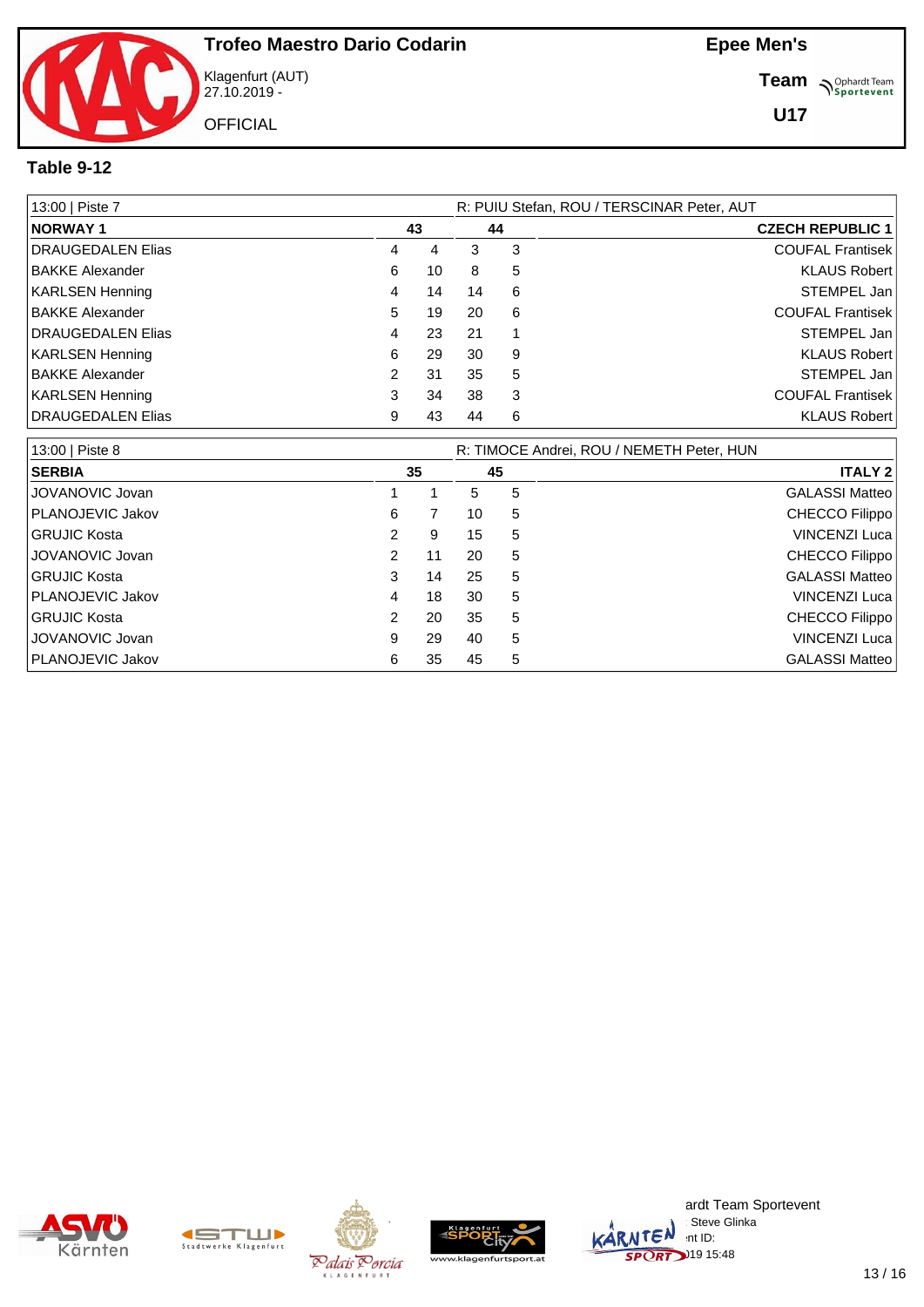Klagenfurt (AUT) 27.10.2019 - **OFFICIAL** 

**Team** *S<sup>Ophardt Team*<br> *S*<sup>P</sup>sportevent</sup>

#### **Table 13-16**

| 13:00   Piste 11         |   |    |    |    | R: CERRUTI Stefan, SUI / OREMUSH Geza, UKR |
|--------------------------|---|----|----|----|--------------------------------------------|
| <b>POLAND3</b>           |   | 45 |    | 42 | <b>AUSTRIA 1</b>                           |
| KAZMIERSKI Maciej        | 5 | 5  | 3  | 3  | <b>JANJIC Gregor</b>                       |
| <b>PARAFINIUK Lukasz</b> | 3 | 8  | 10 |    | <b>RANKL Florian</b>                       |
| JAKUBOWSKI Olaf          | 4 | 12 | 15 | 5  | PANKRATZ Josua                             |
| <b>PARAFINIUK Lukasz</b> | 6 | 18 | 18 | 3  | <b>JANJIC Gregor</b>                       |
| KAZMIERSKI Maciej        |   | 25 | 23 | 5  | PANKRATZ Josua                             |
| JAKUBOWSKI Olaf          | 4 | 29 | 30 |    | <b>RANKL Florian</b>                       |
| <b>PARAFINIUK Lukasz</b> | 6 | 35 | 31 |    | PANKRATZ Josua                             |
| JAKUBOWSKI Olaf          | 5 | 40 | 36 | 5  | <b>JANJIC Gregor</b>                       |
| KAZMIERSKI Maciej        | 5 | 45 | 42 | 6  | <b>RANKL Florian</b>                       |

| 13:00   Piste 12      |    |    | R: PIASECKI Bartosz, NOR / HORETSKYI Sergii, UKR |          |                         |  |  |
|-----------------------|----|----|--------------------------------------------------|----------|-------------------------|--|--|
| <b>GERMANY</b>        |    | 45 |                                                  | 33       | <b>POLAND 2</b>         |  |  |
| <b>TREBIS Michael</b> | 5. | 5  | 4                                                | 4        | WESOLOWSKI Mikolaj      |  |  |
| <b>BUELAU Matthew</b> | 5  | 10 | 5                                                |          | RZYCZNIAK Wojciech      |  |  |
| KOLDITZ lan-Etienne   | 5  | 15 |                                                  | 2        | <b>BEZUCH Krzysztof</b> |  |  |
| <b>BUELAU Matthew</b> | 5. | 20 | 10                                               | 3        | WESOLOWSKI Mikolaj      |  |  |
| <b>TREBIS Michael</b> | 5  | 25 | 13                                               | 3        | <b>BEZUCH Krzysztof</b> |  |  |
| KOLDITZ Ian-Etienne   | 5. | 30 | 13                                               | $\Omega$ | RZYCZNIAK Wojciech      |  |  |
| <b>BUELAU Matthew</b> | 4  | 34 | 18                                               | 5        | <b>BEZUCH Krzysztof</b> |  |  |
| KOLDITZ Ian-Etienne   | 6  | 40 | 30                                               | 12       | WESOLOWSKI Mikolaj      |  |  |
| <b>TREBIS Michael</b> | 5. | 45 | 33                                               | 3        | <b>DZIURA Stanislaw</b> |  |  |

#### **Place 3/4**

| 14:00   Piste BLUE  |   |    |    |    | R: TERSCINAR Peter, AUT / PUIU Stefan, ROU |
|---------------------|---|----|----|----|--------------------------------------------|
| <b>HUNGARY 1</b>    |   | 30 |    | 45 | <b>ITALY</b>                               |
| CSABAI Mate         |   |    | 5  | 5  | <b>PULITI Lucio</b>                        |
| KO Benedek          | 3 | 4  | 10 | 5  | CARRIERE Edoardo                           |
| <b>FARKAS Peter</b> | 4 | 8  | 15 | 5  | URSINI Andrea                              |
| KO Benedek          | 4 | 12 | 20 | 5  | PULITI Lucio                               |
| CSABAI Mate         | 4 | 16 | 25 | 5  | <b>URSINI Andrea</b>                       |
| <b>FARKAS Peter</b> | 2 | 18 | 30 | 5  | <b>CARRIERE Edoardo</b>                    |
| KO Benedek          | 4 | 22 | 35 | 5  | URSINI Andrea                              |
| <b>FARKAS Peter</b> | 5 | 27 | 40 | 5  | CARUSI Giacomo                             |
| CSABAI Mate         | 3 | 30 | 45 | 5  | <b>CARRIERE Edoardo</b>                    |









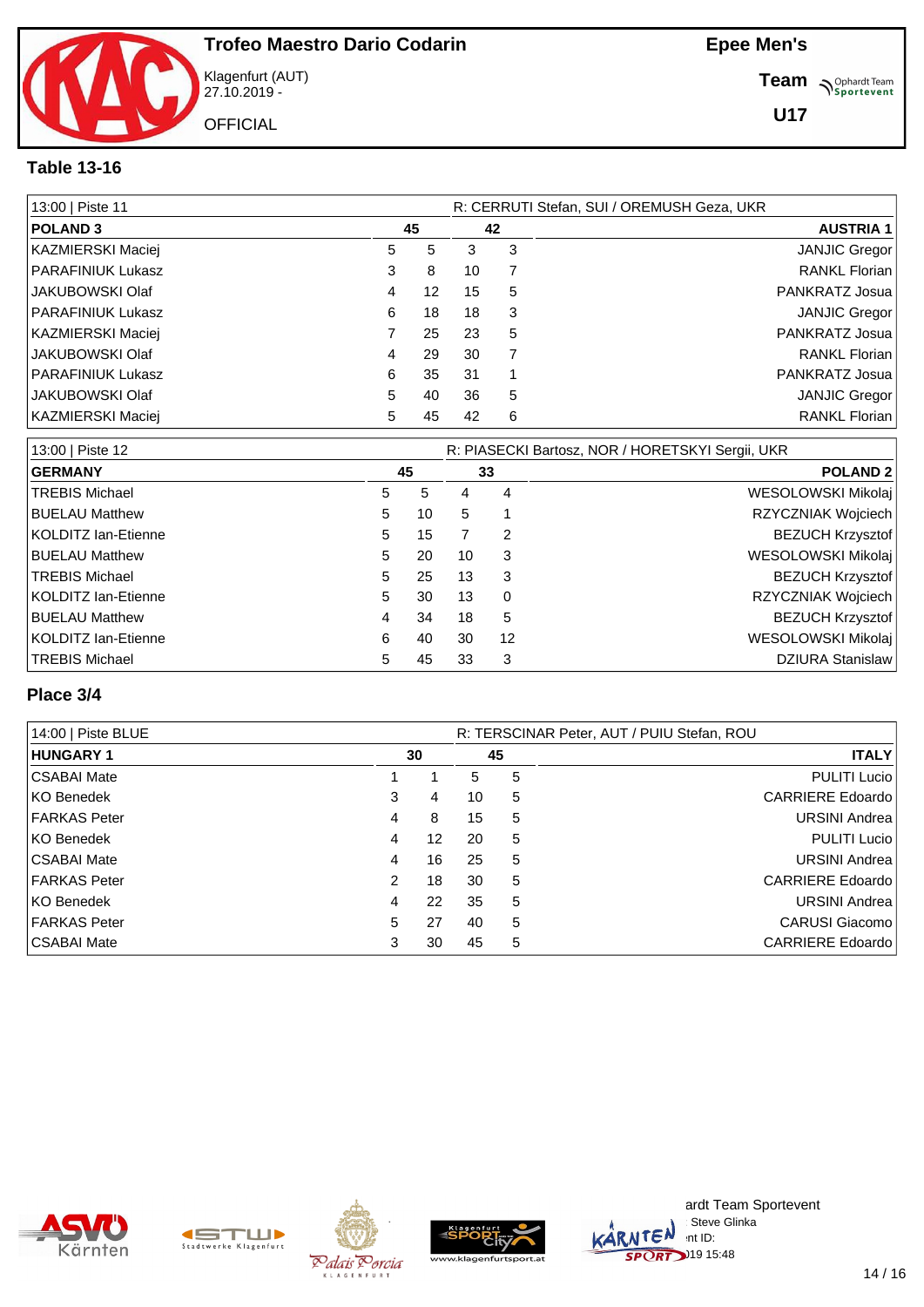Klagenfurt (AUT) 27.10.2019 - **OFFICIAL** 

**Team S**<sup>Ophardt Team</sub></sup>

#### **Place 5/6**

| 14:00   Piste 1     |   |    |    | R: KORES Gaja, SLO / SCHMEDLER Katharina, AUT |                   |  |  |  |  |
|---------------------|---|----|----|-----------------------------------------------|-------------------|--|--|--|--|
| <b>POLAND</b>       |   | 39 |    | 45                                            | <b>UKRAINE</b>    |  |  |  |  |
| WALACH Wiktor       | 4 | 4  | 5  | 5                                             | OPANASENKO Andrii |  |  |  |  |
| URBAN Piotr         | 3 |    | 10 | 5                                             | MUKOID Kyrylo     |  |  |  |  |
| SOCHA Antoni        | 3 | 10 | 15 | 5                                             | RYADNINSKYI Ivan  |  |  |  |  |
| l WALACH Wiktor     | 6 | 16 | 20 | 5                                             | MUKOID Kyrylo     |  |  |  |  |
| <b>SOCHA Antoni</b> | 3 | 19 | 25 | 5                                             | OPANASENKO Andrii |  |  |  |  |
| URBAN Piotr         | 4 | 23 | 30 | 5                                             | RYADNINSKYI Ivan  |  |  |  |  |
| SOCHA Antoni        | 2 | 25 | 35 | 5                                             | MUKOID Kyrylo     |  |  |  |  |
| WALACH Wiktor       | 6 | 31 | 40 | 5                                             | RYADNINSKYI Ivan  |  |  |  |  |
| URBAN Piotr         | 8 | 39 | 45 | 5                                             | OPANASENKO Andrii |  |  |  |  |

#### **Place 7/8**

| 14:00   Piste 2     |    |    |    |          | R: HORETSKYI Sergii, UKR / MALVIK Katherina, NOR |
|---------------------|----|----|----|----------|--------------------------------------------------|
| <b>ROMANIA</b>      | 45 |    |    | 30       | <b>SWITZERLAND 2</b>                             |
| ZARNESCU Tudor      | 5  | 5  | 3  | 3        | AEBERSOLD Alban                                  |
| MIRICA Florin       | 5  | 10 | 6  | 3        | RAMUZ Jeremy                                     |
| <b>NISTOR Horia</b> | 5  | 15 | 6  | 0        | <b>HURLIMANN David</b>                           |
| ZARNESCU Tudor      | 5  | 20 | 9  | 3        | RAMUZ Jeremy                                     |
| <b>NISTOR Horia</b> | 5  | 25 | 15 | 6        | AEBERSOLD Alban                                  |
| MIRICA Florin       | 5  | 30 | 18 | 3        | <b>HURLIMANN David</b>                           |
| <b>NISTOR Horia</b> | 5  | 35 | 25 |          | RAMUZ Jeremy                                     |
| ZARNESCU Tudor      | 5  | 40 | 30 | 5        | <b>HURLIMANN David</b>                           |
| MIRICA Florin       | 5  | 45 | 30 | $\Omega$ | AEBERSOLD Alban                                  |

#### **Place 9/10**

| 14:00   Piste 5         |   |    |    |    | R: GARNIER Emma, SUI / MOLNAR Gabor, HUN |
|-------------------------|---|----|----|----|------------------------------------------|
| <b>ITALY 2</b>          |   | 45 |    | 36 | <b>CZECH REPUBLIC 1</b>                  |
| <b>VINCENZI Luca</b>    | 4 | 4  | 5  | 5  | <b>KLAUS Robert</b>                      |
| <b>GALASSI Matteo</b>   | 6 | 10 | 6  |    | <b>COUFAL Frantisek</b>                  |
| <b>VERDUCHI Giacomo</b> | 5 | 15 | 8  | 2  | STEMPEL Jan                              |
| <b>VINCENZI Luca</b>    | 5 | 20 | 15 |    | <b>COUFAL Frantisek</b>                  |
| <b>VERDUCHI Giacomo</b> | 5 | 25 | 18 | 3  | <b>KLAUS Robert</b>                      |
| <b>GALASSI Matteo</b>   | 5 | 30 | 19 |    | STEMPEL Jan                              |
| <b>VERDUCHI Giacomo</b> | 5 | 35 | 23 | 4  | <b>COUFAL Frantisek</b>                  |
| <b>VINCENZI Luca</b>    | 5 | 40 | 31 | 8  | STEMPEL Jan                              |
| <b>GALASSI Matteo</b>   | 5 | 45 | 36 | 5  | <b>KLAUS Robert</b>                      |

#### **Place 11/12**

| 14:00        | <b>HUN</b><br>HUN<br>ΝF<br>VARGA<br>amas<br>'eter<br>_MEIF<br>lldS. |              |
|--------------|---------------------------------------------------------------------|--------------|
| <b>SERB'</b> |                                                                     | <b>NORWA</b> |









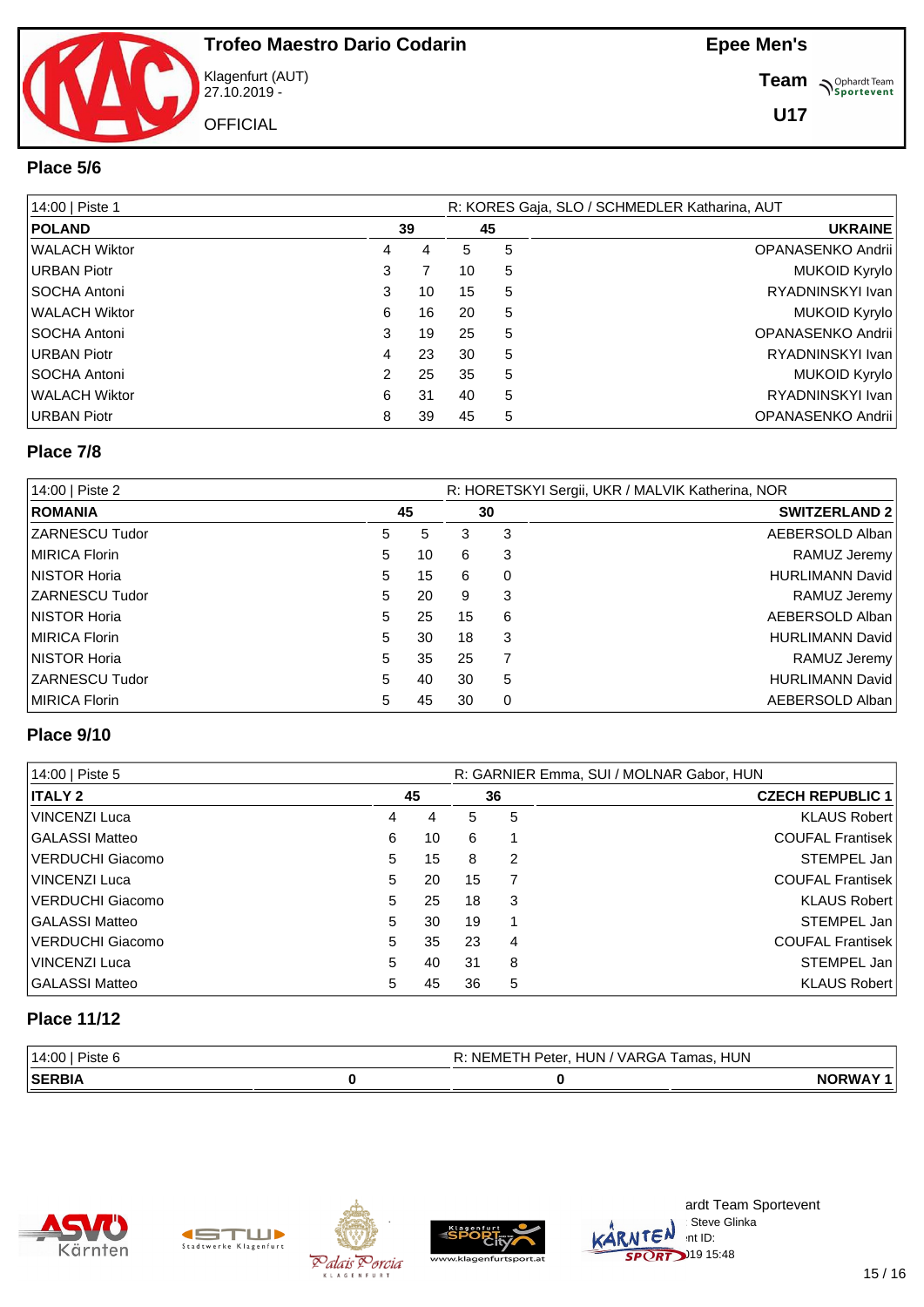# **OFFICIAL**

#### **Trofeo Maestro Dario Codarin**

Klagenfurt (AUT) 27.10.2019 -

**Team** *S<sup>Ophardt Team*<br> *S*<sup>P</sup>sportevent</sup>

#### **Place 13/14**

| 14:00   Piste 9       |    |    |    | R: OREMUSH Geza, UKR / NOVOSELTSEV Stanislav, EST |                          |  |  |  |
|-----------------------|----|----|----|---------------------------------------------------|--------------------------|--|--|--|
| <b>GERMANY</b>        |    | 45 |    | 27                                                | POLAND <sub>3</sub>      |  |  |  |
| <b>TREBIS Michael</b> | 5  | 5  | 3  | 3                                                 | KAZMIERSKI Maciej        |  |  |  |
| NAGEL Keanu           | 5  | 10 |    | 4                                                 | PARAFINIUK Lukasz        |  |  |  |
| KOLDITZ lan-Etienne   | 5  | 15 | 9  | 2                                                 | <b>JAKUBOWSKI Olaf</b>   |  |  |  |
| <b>TREBIS Michael</b> | 5  | 20 | 11 | $\mathcal{P}$                                     | PARAFINIUK Lukasz        |  |  |  |
| KOLDITZ lan-Etienne   | 5  | 25 | 18 |                                                   | KAZMIERSKI Maciej        |  |  |  |
| NAGEL Keanu           | 5  | 30 | 19 |                                                   | JAKUBOWSKI Olaf          |  |  |  |
| KOLDITZ Ian-Etienne   | 5  | 35 | 21 | $\mathcal{P}$                                     | <b>PARAFINIUK Lukasz</b> |  |  |  |
| <b>TREBIS Michael</b> | 5. | 40 | 26 | 5                                                 | JAKUBOWSKI Olaf          |  |  |  |
| NAGEL Keanu           | 5  | 45 | 27 |                                                   | KAZMIERSKI Maciej        |  |  |  |

#### **Place 15/16**

| 14:00   Piste 10        |    |    |    |    | R: CERRUTI Stefan, SUI / SRNA Jan, CZE |
|-------------------------|----|----|----|----|----------------------------------------|
| <b>POLAND 2</b>         |    | 44 |    | 45 | <b>AUSTRIA 1</b>                       |
| DZIURA Stanislaw        | 5  | 5  |    |    | JANJIC Gregor                          |
| WESOLOWSKI Mikolaj      | 5. | 10 | 3  | 2  | RANKL Florian                          |
| <b>BEZUCH Krzysztof</b> | 5  | 15 | 6  | 3  | PANKRATZ Josua                         |
| WESOLOWSKI Mikolaj      | 2  | 17 | 13 |    | JANJIC Gregor                          |
| DZIURA Stanislaw        |    | 24 | 19 | 6  | PANKRATZ Josua                         |
| <b>BEZUCH Krzysztof</b> | 6  | 30 | 23 | 4  | <b>RANKL Florian</b>                   |
| WESOLOWSKI Mikolaj      | 5  | 35 | 30 |    | PANKRATZ Josua                         |
| RZYCZNIAK Wojciech      | 5  | 40 | 35 | 5  | JANJIC Gregor                          |
| DZIURA Stanislaw        |    | 44 | 45 | 10 | <b>RANKL Florian</b>                   |

#### **Final**

| 14:00   Piste PO     |    |    | R: BOROSAK Mirna, CRO / MANOLACHE Cristina, AUT |    |                        |  |  |
|----------------------|----|----|-------------------------------------------------|----|------------------------|--|--|
| <b>SWITZERLAND 1</b> |    | 45 |                                                 | 40 | <b>ESTONIA 1</b>       |  |  |
| BROCHARD Théo        | 5  | 5  | 5                                               | 5  | <b>SALM Markus</b>     |  |  |
| <b>VINEIS Sven</b>   | 3  | 8  | 10                                              | 5  | <b>PRIIMAGI Henrik</b> |  |  |
| GERBER Jacob         | 3  | 11 | 15                                              | 5  | <b>TOBIAS Erik</b>     |  |  |
| IBROCHARD Théo       | 4  | 15 | 20                                              | 5  | <b>PRIIMAGI Henrik</b> |  |  |
| GERBER Jacob         | 5  | 20 | 25                                              | 5  | <b>SALM Markus</b>     |  |  |
| <b>VINEIS Sven</b>   | 10 | 30 | 29                                              | 4  | <b>TOBIAS Erik</b>     |  |  |
| COLENBERG Tito       | 5  | 35 | 35                                              | 6  | <b>PRIIMAGI Henrik</b> |  |  |
| IBROCHARD Théo       | 5  | 40 | 36                                              |    | <b>TOBIAS Erik</b>     |  |  |
| <b>VINEIS Sven</b>   | 5  | 45 | 40                                              | 4  | <b>SALM Markus</b>     |  |  |









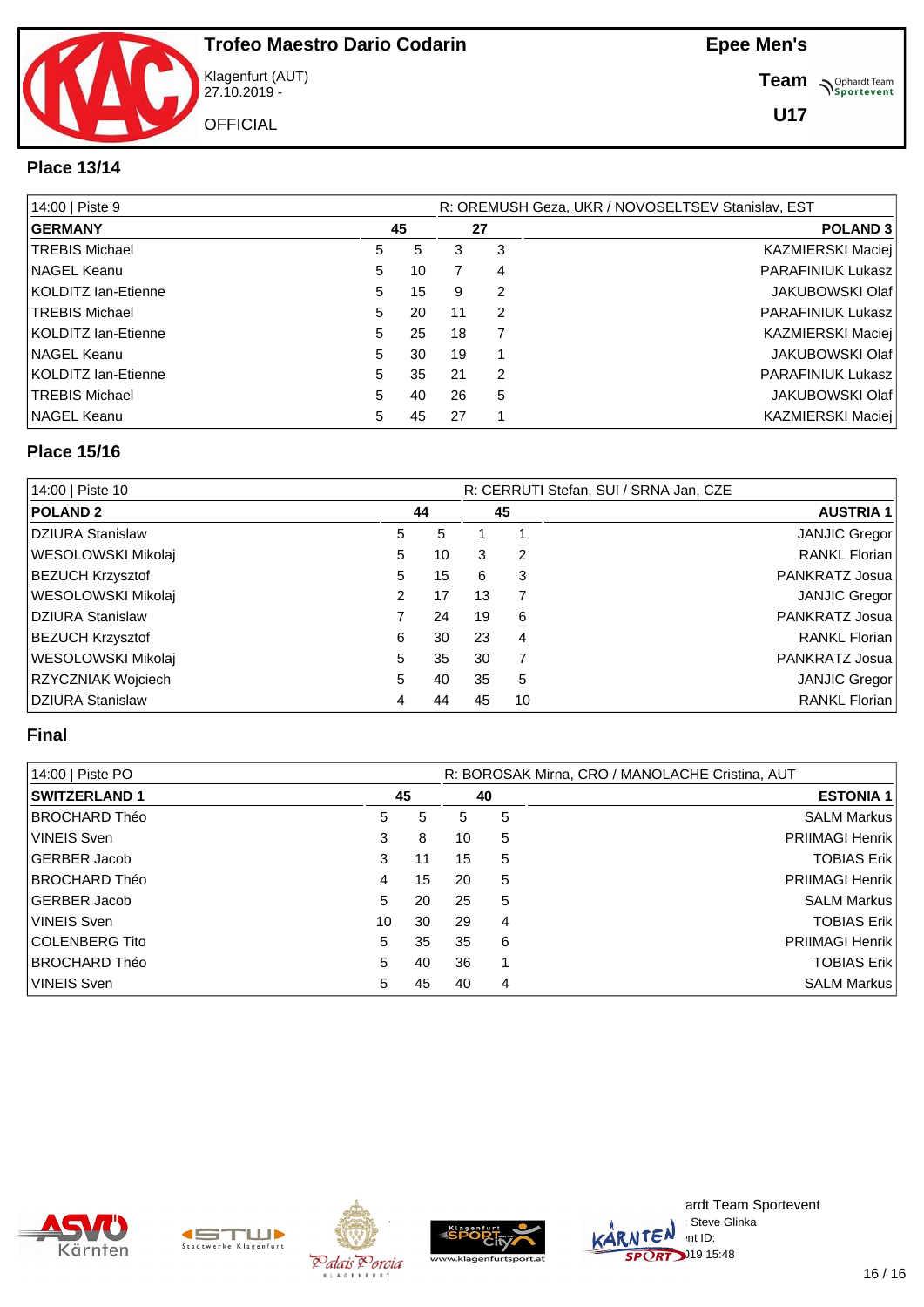



Klagenfurt (AUT) 27.10.2019 -

**OFFICIAL** 

**Sportevent Team**

| <b>Place</b>   | <b>Nation</b> | <b>Name</b>              | yob                  |
|----------------|---------------|--------------------------|----------------------|
| $\mathbf{1}$   | SUI           | SWITZERLAND 1            |                      |
|                |               | <b>COLENBERG Tito</b>    | 2003                 |
|                |               | <b>BROCHARD Théo</b>     | 2003                 |
|                |               | <b>VINEIS Sven</b>       | 2003                 |
|                |               | <b>GERBER Jacob</b>      | 2003                 |
| $\overline{2}$ | <b>EST</b>    | <b>ESTONIA1</b>          |                      |
|                |               | PRIIMAGI Henrik          | 2003                 |
|                |               | <b>TOBIAS Erik</b>       | 2004                 |
|                |               | <b>SALM Markus</b>       | 2004                 |
|                |               | TAFENAU kasper           | 2003                 |
| 3              | <b>ITA</b>    | <b>ITALY</b>             |                      |
|                |               | <b>CARRIERE Edoardo</b>  | 2003                 |
|                |               | <b>CARUSI Giacomo</b>    | 2003                 |
|                |               | <b>URSINI Andrea</b>     | 2003                 |
|                |               | <b>PULITI Lucio</b>      | 2005                 |
| 4              | <b>HUN</b>    | <b>HUNGARY 1</b>         |                      |
|                |               | <b>KOVACS Gergely</b>    | 2003                 |
|                |               | <b>CSABAI Mate</b>       | 2003                 |
|                |               | <b>KO Benedek</b>        | 2003                 |
|                |               | <b>FARKAS Peter</b>      | 2003                 |
| 5              | <b>UKR</b>    | <b>UKRAINE</b>           |                      |
|                |               | MUKOID Kyrylo            | 2003                 |
|                |               | OPANASENKO Andrii        | 2003                 |
|                |               | RYADNINSKYI Ivan         | 2005                 |
|                |               | KUBLITSKIY Mykhailo      | 2003                 |
| 6              | <b>POL</b>    | <b>POLAND</b>            |                      |
|                |               | SOCHA Antoni             | 2004                 |
|                |               | <b>URBAN Piotr</b>       | 2003                 |
|                |               | <b>WALACH Wiktor</b>     | 2003                 |
|                |               | <b>KITLINSKI Bartosz</b> | 2003                 |
| $\overline{7}$ | <b>ROU</b>    | <b>ROMANIA</b>           |                      |
|                |               | <b>MIRICA Florin</b>     | 2004                 |
|                |               | ZARNESCU Tudor           | 2003                 |
|                |               | PAPP Andrei              | 2004                 |
|                |               | <b>NISTOR Horia</b>      | 2004                 |
| 8              | SUI           | SWITZERLAND 2            |                      |
|                |               | <b>PORTMANN Nicolas</b>  | 2004                 |
|                |               | RAMUZ Jeremy             | 2003                 |
|                |               | AEBERSOLD Alban          | 2004                 |
|                |               | <b>HURLIMANN David</b>   | 2004                 |
| 9              | <b>ITA</b>    | <b>ITALY 2</b>           |                      |
|                |               | <b>VERDUCHI Giacomo</b>  | 2005                 |
|                |               | <b>VINCENZI Luca</b>     | 2004                 |
|                |               | CHECCO Filippo           | 2005                 |
|                |               | <b>GALASSI Matteo</b>    | 2005                 |
| 10             | CZE           | <b>CZECH REPUBLIC 1</b>  |                      |
|                |               |                          | ardt Team Sportevent |







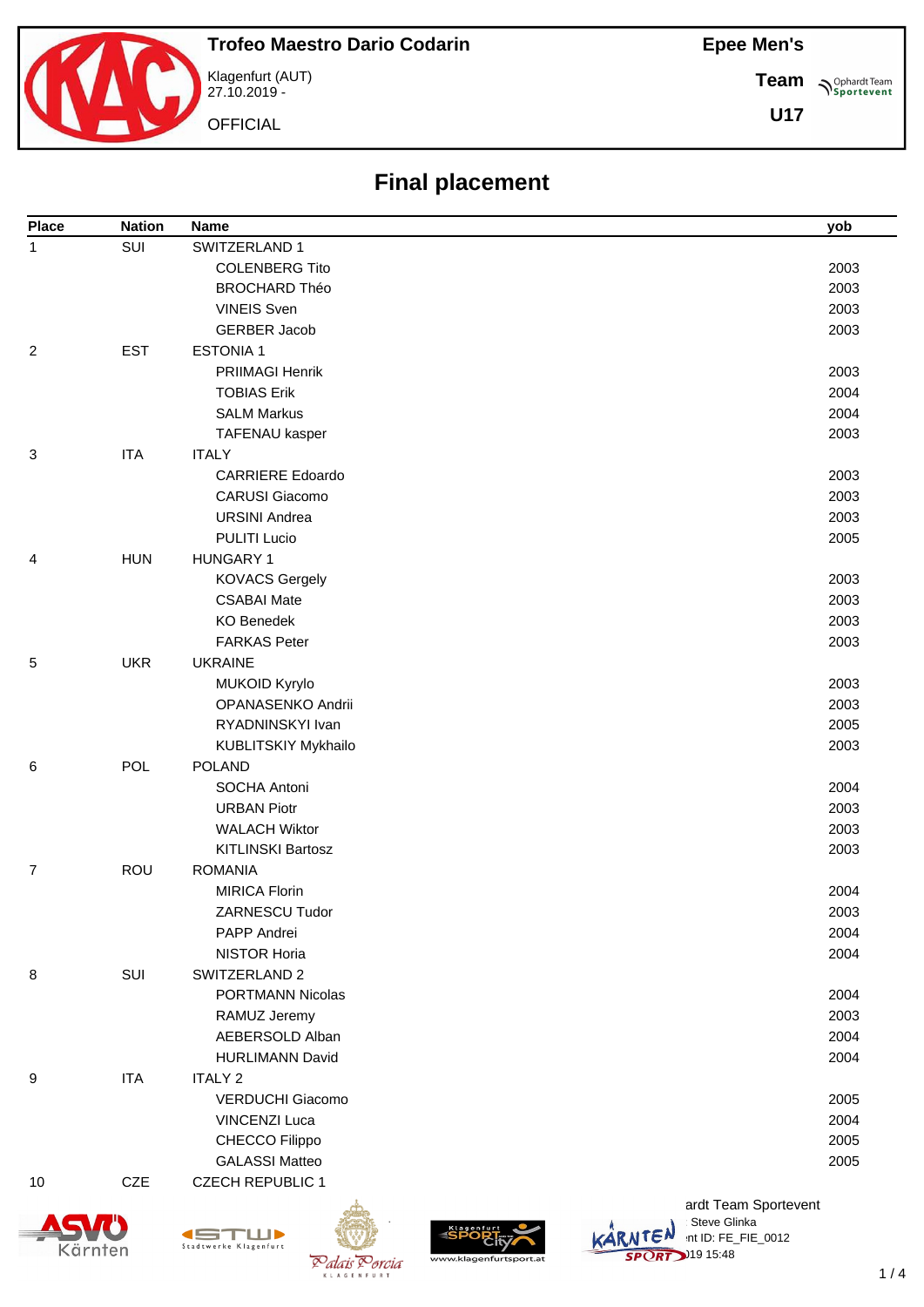

## **Trofeo Maestro Dario Codarin**

Klagenfurt (AUT) 27.10.2019 -

**OFFICIAL** 

**Team**  $\bigwedge^{\text{Ophardt Team}}_{\text{Sportevent}}$ 

| <b>Place</b> | <b>Nation</b> | Name                                               |                                                 | yob  |
|--------------|---------------|----------------------------------------------------|-------------------------------------------------|------|
|              |               | <b>KLAUS Robert</b>                                |                                                 | 2003 |
|              |               | STEMPEL Jan                                        |                                                 | 2003 |
|              |               | <b>COUFAL Frantisek</b>                            |                                                 | 2003 |
|              |               | PROCHAZKA Ondrej                                   |                                                 | 2005 |
| 11           | <b>SRB</b>    | <b>SERBIA</b>                                      |                                                 |      |
|              |               | JOVANOVIC Jovan                                    |                                                 | 2004 |
|              |               | PLANOJEVIC Jakov                                   |                                                 | 2004 |
|              |               | <b>GRUJIC Kosta</b>                                |                                                 | 2006 |
|              |               | <b>DJUROVIC Milos</b>                              |                                                 | 2004 |
| 12 ABD       | <b>NOR</b>    | NORWAY 1 (Direct elimination)                      |                                                 |      |
|              |               | <b>DRAUGEDALEN Elias</b>                           |                                                 | 2003 |
|              |               | <b>KARLSEN Henning</b>                             |                                                 | 2003 |
|              |               | <b>EIKANGER Olav</b>                               |                                                 | 2003 |
|              |               | <b>BAKKE Alexander</b>                             |                                                 | 2003 |
| 13           | <b>GER</b>    | <b>GERMANY</b>                                     |                                                 |      |
|              |               | <b>TREBIS Michael</b>                              |                                                 | 2003 |
|              |               | <b>BUELAU Matthew</b>                              |                                                 | 2005 |
|              |               | <b>NAGEL Keanu</b>                                 |                                                 | 2003 |
|              |               | <b>KOLDITZ lan-Etienne</b>                         |                                                 | 2004 |
| 14           | <b>POL</b>    | POLAND <sub>3</sub>                                |                                                 |      |
|              |               | <b>FILEK Ireneusz</b>                              |                                                 | 2005 |
|              |               | JAKUBOWSKI Olaf                                    |                                                 | 2003 |
|              |               | PARAFINIUK Lukasz                                  |                                                 | 2004 |
|              |               | KAZMIERSKI Maciej                                  |                                                 | 2003 |
| 15           | <b>AUT</b>    | <b>AUSTRIA1</b>                                    |                                                 |      |
|              |               | PANKRATZ Josua                                     |                                                 | 2003 |
|              |               | <b>JANJIC Gregor</b>                               |                                                 | 2003 |
|              |               | RANKL Florian                                      |                                                 | 2003 |
|              |               | <b>SPANOS Konstantin</b>                           |                                                 | 2004 |
| 16           | POL           | POLAND <sub>2</sub>                                |                                                 |      |
|              |               | WESOLOWSKI Mikolaj                                 |                                                 | 2004 |
|              |               | RZYCZNIAK Wojciech                                 |                                                 | 2004 |
|              |               | <b>DZIURA Stanislaw</b>                            |                                                 | 2004 |
|              |               | <b>BEZUCH Krzysztof</b>                            |                                                 | 2004 |
| Table of 32  |               |                                                    |                                                 |      |
| 17           | <b>UKR</b>    | <b>UKRAINE 2</b>                                   |                                                 |      |
|              |               | PLAKSIN Dmytro                                     |                                                 | 2005 |
|              |               | <b>GRABOVSKYI Oleksandr</b>                        |                                                 | 2003 |
|              |               | NAZAREVYCH Vladyslav                               |                                                 | 2003 |
|              |               | <b>HORDON ILLIA</b>                                |                                                 | 2003 |
| 18           | <b>EST</b>    | <b>ESTONIA 2</b>                                   |                                                 |      |
|              |               | LUTSENKO Ilja                                      |                                                 | 2003 |
|              |               | <b>DORONIN Nikita</b>                              |                                                 | 2005 |
|              |               | <b>ALTUNIN Valentin</b>                            |                                                 | 2004 |
|              |               | NOVOSELTSEV Ivan                                   |                                                 | 2004 |
| 19           | <b>UKR</b>    | <b>UKRAINE 3</b>                                   |                                                 |      |
|              |               | MATIUSHKO Petro                                    |                                                 | 2003 |
|              |               | SAMOILOV Roman                                     |                                                 | 2004 |
|              |               |                                                    |                                                 | 2004 |
|              |               | <b>KURHAN Volodymyr</b>                            |                                                 |      |
|              |               |                                                    | ardt Team Sportevent<br>Steve Glinka            |      |
|              |               | LLIÞ                                               | int ID: FE_FIE_0012                             |      |
| Kärnten      |               | Stadtwerke Klagenfurt<br>Palais <sup>P</sup> orcia | <b>SPORT</b> 19 15:48<br>www.klagenfurtsport.at |      |
|              |               |                                                    |                                                 | 2/   |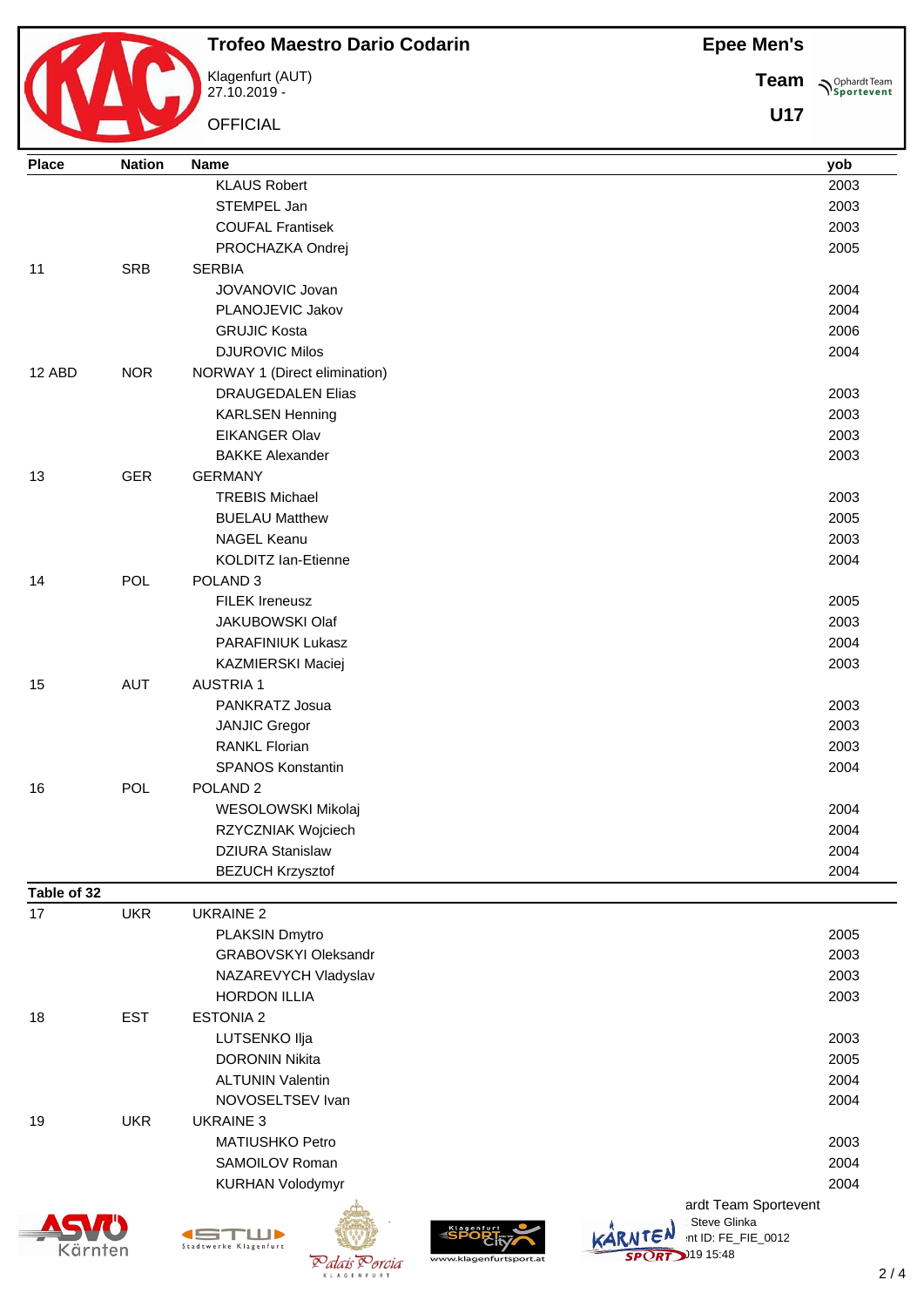

### **Trofeo Maestro Dario Codarin**

Klagenfurt (AUT) 27.10.2019 -

**OFFICIAL** 

**Team Sportevent** 

| <b>Place</b> | <b>Nation</b> | <b>Name</b>                   | yob                            |  |
|--------------|---------------|-------------------------------|--------------------------------|--|
|              |               | VASYLYSHYN Dmytro             | 2004                           |  |
| 20           | <b>AUT</b>    | <b>AUSTRIA 2</b>              |                                |  |
|              |               | <b>DUERK Valentin</b>         | 2003                           |  |
|              |               | <b>HARTMANN Sven</b>          | 2004                           |  |
|              |               | <b>RIEDE Stefan</b>           | 2004                           |  |
| 21           | ROU           | <b>ROMANIA 2</b>              |                                |  |
|              |               | <b>BURGHELEA Andrei</b>       | 2004                           |  |
|              |               | <b>MARGHESCU Rares</b>        | 2005                           |  |
|              |               | <b>BACIU Stefan</b>           | 2004                           |  |
| 22           | <b>GER</b>    | <b>GERMANY 2</b>              |                                |  |
|              |               | <b>BOORZ Jonas</b>            | 2003                           |  |
|              |               | <b>SCHENKENGEL Benedict</b>   | 2004                           |  |
|              |               | <b>BREKER Henri</b>           | 2003                           |  |
|              |               |                               |                                |  |
|              |               | <b>KELPE Bendix</b>           | 2003                           |  |
| 23           | <b>UKR</b>    | <b>UKRAINE 4</b>              |                                |  |
|              |               | <b>BONDAREV Danyil</b>        | 2003                           |  |
|              |               | <b>MAZUR Daniil</b>           | 2005                           |  |
|              |               | CHORNOGOD ILLIA               | 2005                           |  |
| 24           | ROU           | <b>ROMANIA 3</b>              |                                |  |
|              |               | POPESCU Alexandru             | 2005                           |  |
|              |               | <b>PURCAREA Dinu</b>          | 2004                           |  |
|              |               | <b>SCARLAT Cris</b>           | 2004                           |  |
|              |               | <b>SEBESAN Claus</b>          | 2003                           |  |
| 25           | <b>SLO</b>    | <b>SLOVENIA</b>               |                                |  |
|              |               | <b>STURMBELJ Viktor</b>       | 2003                           |  |
|              |               | <b>BOZIC Brin</b>             | 2005                           |  |
|              |               | PONIKVAR Lars                 | 2005                           |  |
| 26           | <b>AUT</b>    | <b>AUSTRIA 3</b>              |                                |  |
|              |               | <b>GOLLOWITSCH Stanislaus</b> | 2004                           |  |
|              |               | <b>KOHLWEG Marwin</b>         | 2005                           |  |
|              |               | <b>BUDER Noah</b>             | 2004                           |  |
| 27           | <b>GER</b>    | <b>GERMANY 3</b>              |                                |  |
|              |               | <b>VOGEL Vince</b>            | 2004                           |  |
|              |               | <b>DERGAY David</b>           | 2004                           |  |
|              |               | SPIERZAK Lorenz               | 2004                           |  |
|              |               | <b>MEIER Kassian</b>          | 2004                           |  |
| 28           | <b>GER</b>    | <b>GERMANY 4</b>              |                                |  |
|              |               | SCHWITZER Benjamin            | 2003                           |  |
|              |               | KOZIELSKI Kevin               | 2004                           |  |
|              |               | <b>EBERHARDT Max</b>          | 2003                           |  |
|              |               | <b>GERHARTZ Benedict</b>      | 2003                           |  |
| 29           | POL           | POLAND <sub>4</sub>           |                                |  |
|              |               | <b>URBAN Pawel</b>            | 2003                           |  |
|              |               | KOZLOWSKI Arkadiusz           | 2003                           |  |
|              |               | <b>GLINKA Jan</b>             | 2004                           |  |
|              |               | <b>KUREK Jakub</b>            | 2004                           |  |
| 30           | POL           | POLAND <sub>5</sub>           |                                |  |
|              |               | <b>MOREK Kacper</b>           | 2003                           |  |
|              |               | MARCZAK Wojciech              | 2005                           |  |
|              |               |                               | ardt Team Sportevent           |  |
|              |               |                               | Steve Glinka                   |  |
|              |               | Stadtwerke Klagenfurt         | KARNTEN<br>int ID: FE_FIE_0012 |  |







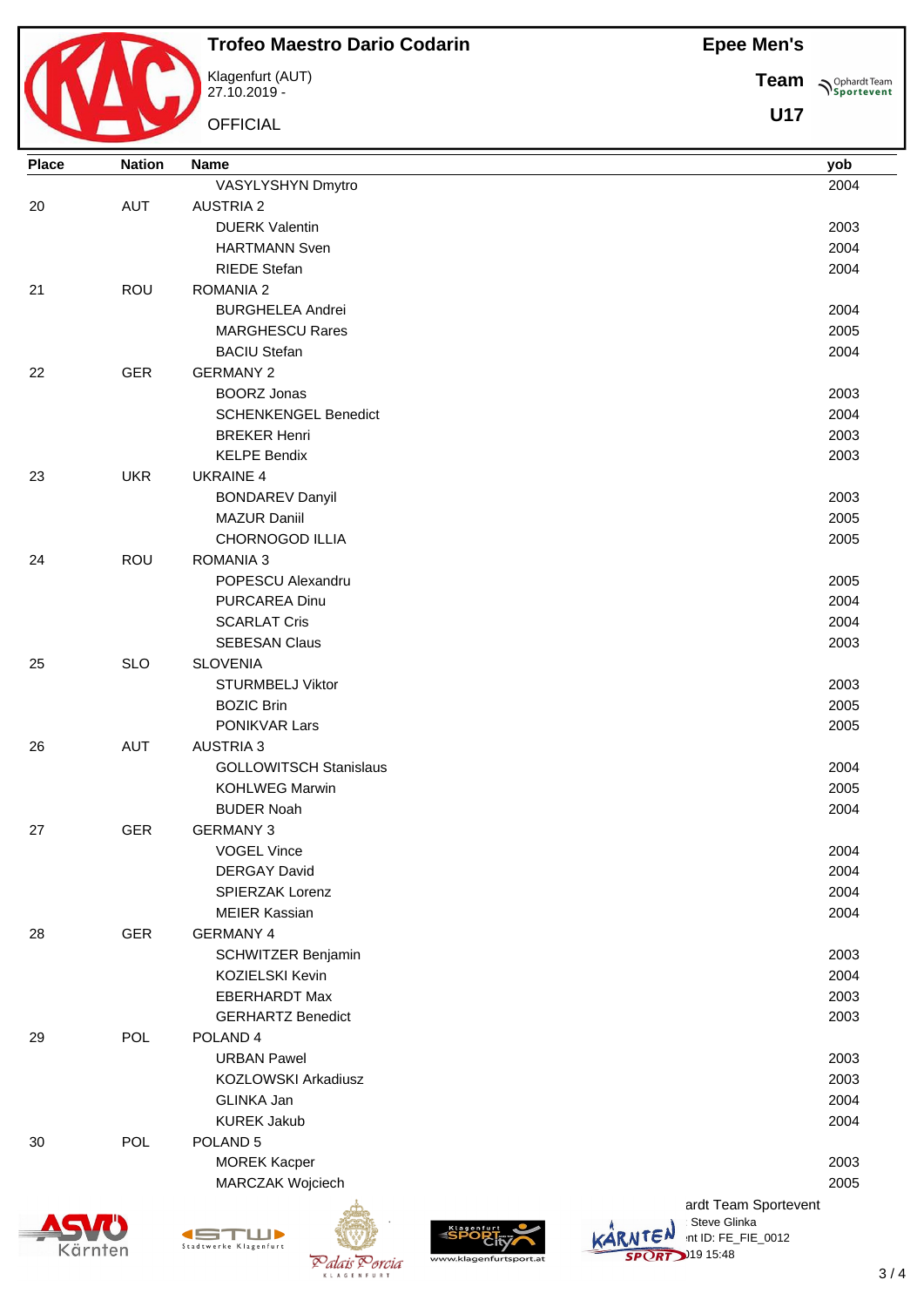

#### **Trofeo Maestro Dario Codarin**

Klagenfurt (AUT) 27.10.2019 -

**OFFICIAL** 

**Team Sportevent** 

**U17**

| <b>Place</b> | <b>Nation</b> | <b>Name</b>                    | yob  |
|--------------|---------------|--------------------------------|------|
|              |               | <b>OLEJNICZAK Kamil</b>        | 2004 |
|              |               | <b>GORCZANSKI Tymoteusz</b>    | 2003 |
| 31           | <b>NOR</b>    | NORWAY 2                       |      |
|              |               | <b>DRAUGEDALEN Emil</b>        | 2005 |
|              |               | <b>MALVIK Aleksander</b>       | 2005 |
|              |               | <b>HEIBERG Kasper Mathisen</b> | 2004 |
| 32           | <b>NOR</b>    | <b>NORWAY 3</b>                |      |
|              |               | <b>KRASIKOVAS Emilis</b>       | 2005 |
|              |               | <b>WALLE Henrik</b>            | 2004 |
|              |               | NORDTVEIT Didrik               | 2005 |
| Table of 64  |               |                                |      |
| 33           | <b>GRE</b>    | <b>GREECE 1</b>                |      |
|              |               | RASPOPTSIS Evangelos           | 2005 |
|              |               | <b>SALVARINAS Alexandros</b>   | 2003 |
|              |               | <b>CHALVATZIS Vasileios</b>    | 2005 |
| 34           | <b>GER</b>    | <b>GERMANY 5</b>               |      |
|              |               | RITZ Janik                     | 2004 |
|              |               | RIEGER Joshua                  | 2004 |
|              |               | <b>STANGE Jakob</b>            | 2005 |
| 35           | <b>MKD</b>    | NORTH MACEDONIA                |      |
|              |               | <b>SRBINOSKI Petar</b>         | 2004 |
|              |               | VELICHKOSKI Jovan              | 2004 |
|              |               | <b>BOZHINOVSKI Simon</b>       | 2005 |
|              |               | NIKOLOVSKI Nikola              | 2004 |
| 36           | <b>SRB</b>    | ORTHODOX BRO                   |      |
|              |               | <b>MOSCHIDIS Alexandros</b>    | 2005 |
|              |               | RISTIC Nemanja                 | 2005 |
|              |               | <b>MAVROMATIS Achilleas</b>    | 2005 |
|              |               | PAVLOVIC Luka                  | 2005 |
|              |               |                                |      |











ardt Team Sportevent **License: Steve Glinka**  $\overline{\mathsf{L}}\mathsf{C}^{\mathsf{N}}$  int ID: FE\_FIE\_0012 **SPORT** 19 15:48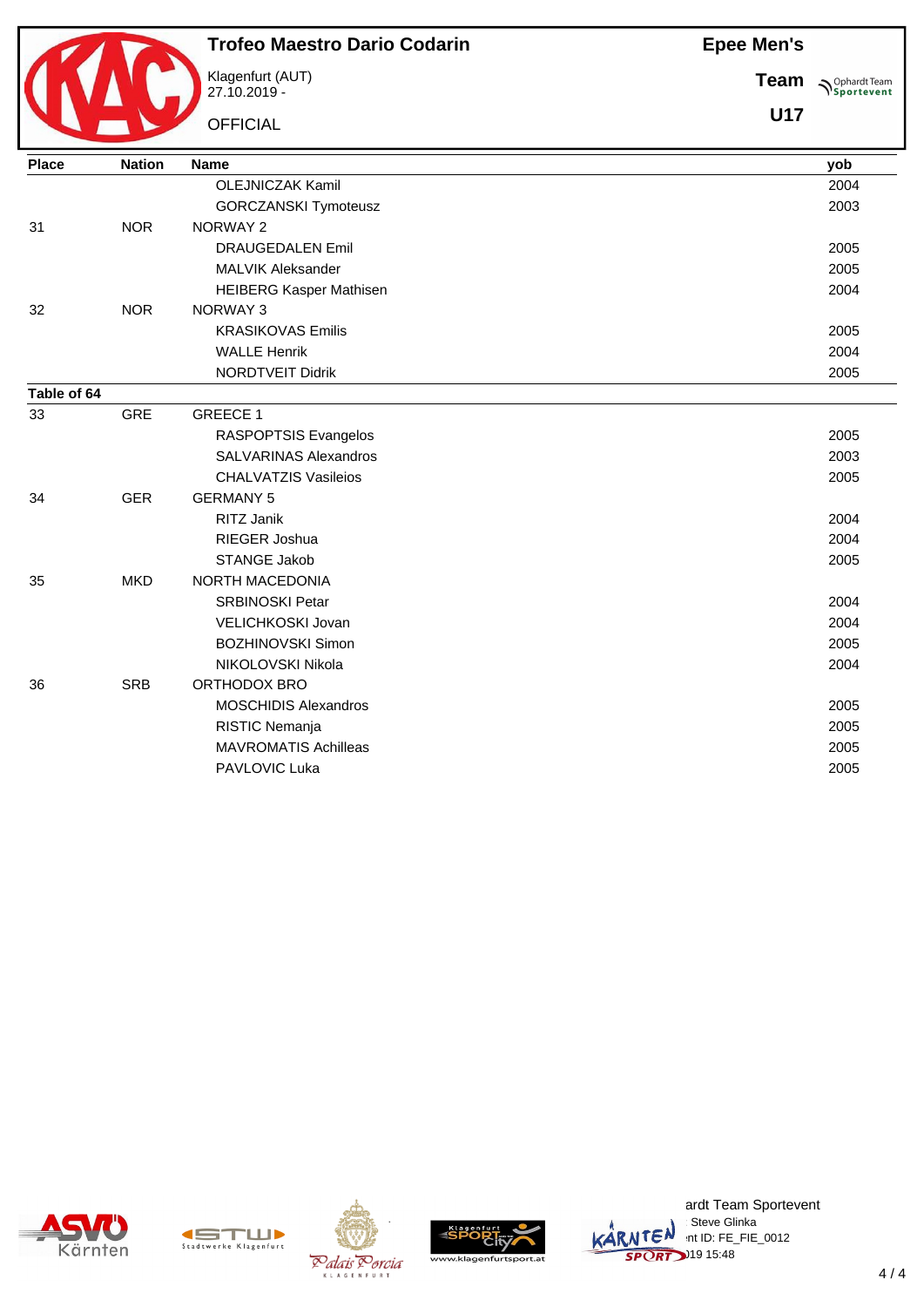

Klagenfurt (AUT) 27.10.2019 -

**OFFICIAL** 

**Epee Men's**

**Team Sportevent** 

**U17**

# **Referees activity**

|            | <b>Nation Foil Epee Sabre Name</b> |                |   | Α                               | $\, {\bf B}$ | $\mathbf C$    | Е            | D              | H            | $\mathsf{H}$ | F            | G            | P            | $\mathbf{o}$ | N            | J            | $\pmb{\mathsf{K}}$ | $\mathsf L$ | M            | $\mathbf Q$  |              |                | Ref Vid Ass |             |
|------------|------------------------------------|----------------|---|---------------------------------|--------------|----------------|--------------|----------------|--------------|--------------|--------------|--------------|--------------|--------------|--------------|--------------|--------------------|-------------|--------------|--------------|--------------|----------------|-------------|-------------|
| <b>AUT</b> |                                    | N              |   | <b>MANOLACHE</b><br>Cristina    | $\mathbf{1}$ | $\overline{1}$ |              | $\overline{1}$ |              |              | $\mathbf{1}$ |              |              |              |              |              |                    |             |              |              | $\mathbf{1}$ | 5              | $\mathbf 0$ | $\mathbf 0$ |
|            |                                    | N              |   | <b>PANKRATZ Joel</b>            |              | $\mathbf{1}$   | 1            | 1              |              |              |              |              |              |              |              |              |                    |             |              |              |              | 3              | 0           | 0           |
|            |                                    | D              |   | <b>SCHMEDLER</b><br>Katharina   | $\mathbf{1}$ | $\mathbf{1}$   | $\mathbf{1}$ | $\mathbf{1}$   |              |              | $\mathbf{1}$ |              |              |              | $\mathbf{1}$ |              |                    |             |              |              |              | 6              | $\mathbf 0$ | $\mathbf 0$ |
|            | D                                  | CN             |   | <b>TERSCINAR Peter 1</b>        |              | $\mathbf{1}$   | $\mathbf{1}$ | $\mathbf{1}$   |              |              |              | $\mathbf{1}$ |              | $\mathbf{1}$ |              |              |                    |             |              |              |              | 6              | $\Omega$    | 0           |
| <b>CRO</b> |                                    | B              |   | <b>BOROSAK Mirna</b>            | $\mathbf{1}$ | $\mathbf{1}$   | $\mathbf{1}$ | $\mathbf{1}$   |              |              | $\mathbf{1}$ |              |              |              |              |              |                    |             |              |              | $\mathbf{1}$ | 6              | 0           | $\pmb{0}$   |
| <b>CZE</b> | B                                  |                |   | SRNA Jan                        |              |                |              |                | $\mathbf{1}$ | $\mathbf{1}$ |              |              |              |              |              |              |                    |             |              | $\mathbf{1}$ |              | 3              | $\mathbf 0$ | $\pmb{0}$   |
| <b>EST</b> |                                    | ${\sf N}$      |   | <b>NOVOSELTSEV</b><br>Stanislav | $\mathbf{1}$ | $\mathbf{1}$   | $\mathbf{1}$ | $\mathbf{1}$   |              |              |              | $\mathbf{1}$ |              |              |              |              |                    |             | $\mathbf{1}$ |              |              | 6              | $\mathbf 0$ | $\pmb{0}$   |
| <b>GER</b> |                                    | N              |   | <b>TENBERGEN Paul 1</b>         |              | $\mathbf{1}$   | $\mathbf{1}$ |                |              |              |              |              |              |              |              |              |                    |             |              |              |              | 3              | $\Omega$    | $\pmb{0}$   |
|            | B                                  | CN             |   | <b>UFTRING Niklas</b>           |              | $\mathbf{1}$   | $\mathbf{1}$ |                |              |              |              |              |              |              |              |              |                    |             |              |              |              | $\overline{c}$ | $\mathbf 0$ | $\pmb{0}$   |
| <b>GRE</b> |                                    | N              |   | <b>TSOKAS Asterios</b> 1        |              | $\mathbf{1}$   |              |                |              |              |              |              |              |              |              |              |                    |             |              |              |              | $\overline{c}$ | 0           | $\pmb{0}$   |
| <b>HUN</b> |                                    | ${\sf N}$      |   | FARKAS-NEMETH 1<br>Zoltan       |              | $\mathbf{1}$   | $\mathbf{1}$ |                | $\mathbf{1}$ |              |              |              |              |              |              |              |                    |             |              |              |              | $\overline{4}$ | $\mathbf 0$ | $\mathbf 0$ |
|            |                                    | N              |   | <b>MOLNAR Gabor</b>             |              | $\mathbf{1}$   | $\mathbf{1}$ |                | $\mathbf{1}$ |              | $\mathbf{1}$ |              |              |              |              |              | $\mathbf{1}$       |             |              |              |              | 5              | 0           | 0           |
|            |                                    | N              |   | <b>NEMETH Peter</b>             |              | $\mathbf{1}$   | $\mathbf{1}$ | $\mathbf{1}$   |              |              |              | $\mathbf{1}$ |              |              |              |              |                    | 1           |              |              |              | 5              | 0           | $\pmb{0}$   |
|            |                                    | N              |   | <b>VARGA Tamas</b>              | $\mathbf{1}$ | $\mathbf{1}$   | $\mathbf{1}$ |                | $\mathbf{1}$ |              |              |              | $\mathbf{1}$ |              |              |              |                    | 1           |              |              |              | 6              | 0           | $\mathbf 0$ |
| <b>NOR</b> |                                    | N              |   | <b>MALVIK Katherina</b>         |              | $\mathbf{1}$   | $\mathbf{1}$ | $\mathbf{1}$   |              | $\mathbf{1}$ |              |              |              |              |              | $\mathbf{1}$ |                    |             |              |              |              | 5              | 0           | $\mathbf 0$ |
|            |                                    | N <sub>1</sub> |   | PIASECKI Bartosz                |              | $\mathbf{1}$   | $\mathbf{1}$ | $\mathbf{1}$   |              |              |              |              | $\mathbf{1}$ |              |              |              |                    |             |              |              |              | $\overline{4}$ | $\mathbf 0$ | $\mathbf 0$ |
| <b>POL</b> |                                    |                | B | <b>DOMINIK</b><br>Grzegorz      |              | $\mathbf{1}$   | $\mathbf{1}$ | $\mathbf{1}$   |              | $\mathbf{1}$ |              |              |              |              |              |              |                    |             |              |              |              | $\overline{4}$ | $\Omega$    | $\mathbf 0$ |
|            |                                    |                |   | <b>FAJKIS Krystian</b>          |              | 1              |              |                |              |              |              |              |              |              |              |              |                    |             |              |              |              | 1              | 0           | 0           |
|            |                                    |                |   | <b>GRYT Maciej</b>              | $\mathbf{1}$ | $\mathbf{1}$   | 1            | $\mathbf{1}$   |              | $\mathbf{1}$ |              |              |              |              |              |              |                    |             |              |              |              | 5              | 0           | 0           |
| <b>ROU</b> |                                    |                |   | <b>PUIU Stefan</b>              |              | $\mathbf{1}$   | $\mathbf{1}$ |                | $\mathbf{1}$ |              |              | $\mathbf{1}$ |              | $\mathbf{1}$ |              |              |                    |             |              |              |              | 5              | 0           | 0           |
|            |                                    |                |   | <b>TIMOCE Andrei</b>            |              | $\mathbf{1}$   | $\mathbf{1}$ |                | $\mathbf{1}$ |              |              | 1            |              |              |              |              |                    |             |              |              |              | $\overline{4}$ | 0           | $\mathbf 0$ |
| <b>SLO</b> |                                    | $\mathsf{N}$   |   | DE NICOLA<br>Roberto            |              | $\mathbf{1}$   |              |                |              |              |              |              |              |              |              |              |                    |             |              |              |              | $\mathbf{1}$   | $\mathbf 0$ | $\mathbf 0$ |
|            |                                    | B              |   | <b>KORES Gaja</b>               | $\mathbf{1}$ | 1              | $\mathbf{1}$ |                | $\mathbf{1}$ | $\mathbf{1}$ |              |              |              |              | $\mathbf{1}$ |              |                    |             |              |              |              | 6              | 0           | 0           |
| SUI        |                                    | N              |   | <b>CERRUTI Stefan</b>           |              | $\mathbf{1}$   | $\mathbf{1}$ |                | $\mathbf{1}$ |              |              |              | $\mathbf{1}$ |              |              |              |                    |             |              | $\mathbf{1}$ |              | 5              | $\mathbf 0$ | $\mathbf 0$ |
|            |                                    | N              |   | <b>GARNIER Emma</b>             |              | 1              | $\mathbf{1}$ |                | $\mathbf{1}$ |              |              | $\mathbf{1}$ |              |              |              |              | $\mathbf{1}$       |             |              |              |              | 5              | 0           | 0           |
| <b>SVK</b> | $\mathsf{C}$                       |                |   | <b>CELLEROVA</b><br>Michala     |              | $\mathbf{1}$   | $\mathbf{1}$ | $\mathbf{1}$   |              |              | $\mathbf{1}$ |              |              |              |              |              |                    |             |              |              |              | $\overline{4}$ | $\Omega$    | $\mathbf 0$ |
|            |                                    |                |   | <b>HUNCAROVA</b><br>Katarina    | $\mathbf{1}$ | $\mathbf{1}$   | $\mathbf{1}$ |                | $\mathbf{1}$ |              |              |              | $\mathbf{1}$ |              |              |              |                    |             |              |              |              | 5              | $\Omega$    | $\pmb{0}$   |
| <b>UKR</b> |                                    |                |   | <b>HORETSKYI</b><br>Sergii      |              | $\mathbf{1}$   | $\mathbf{1}$ |                | $\mathbf{1}$ |              |              |              | $\mathbf{1}$ |              |              | 1            |                    |             |              |              |              | 5              | $\mathbf 0$ | $\pmb{0}$   |
|            |                                    | B              |   | <b>OREMUSH Geza</b>             |              | $\mathbf{1}$   | $\mathbf{1}$ |                | $\mathbf{1}$ |              |              |              | $\mathbf{1}$ |              |              |              |                    |             | $\mathbf{1}$ |              |              | 5              | $\mathbf 0$ | $\mathbf 0$ |

29 Referees